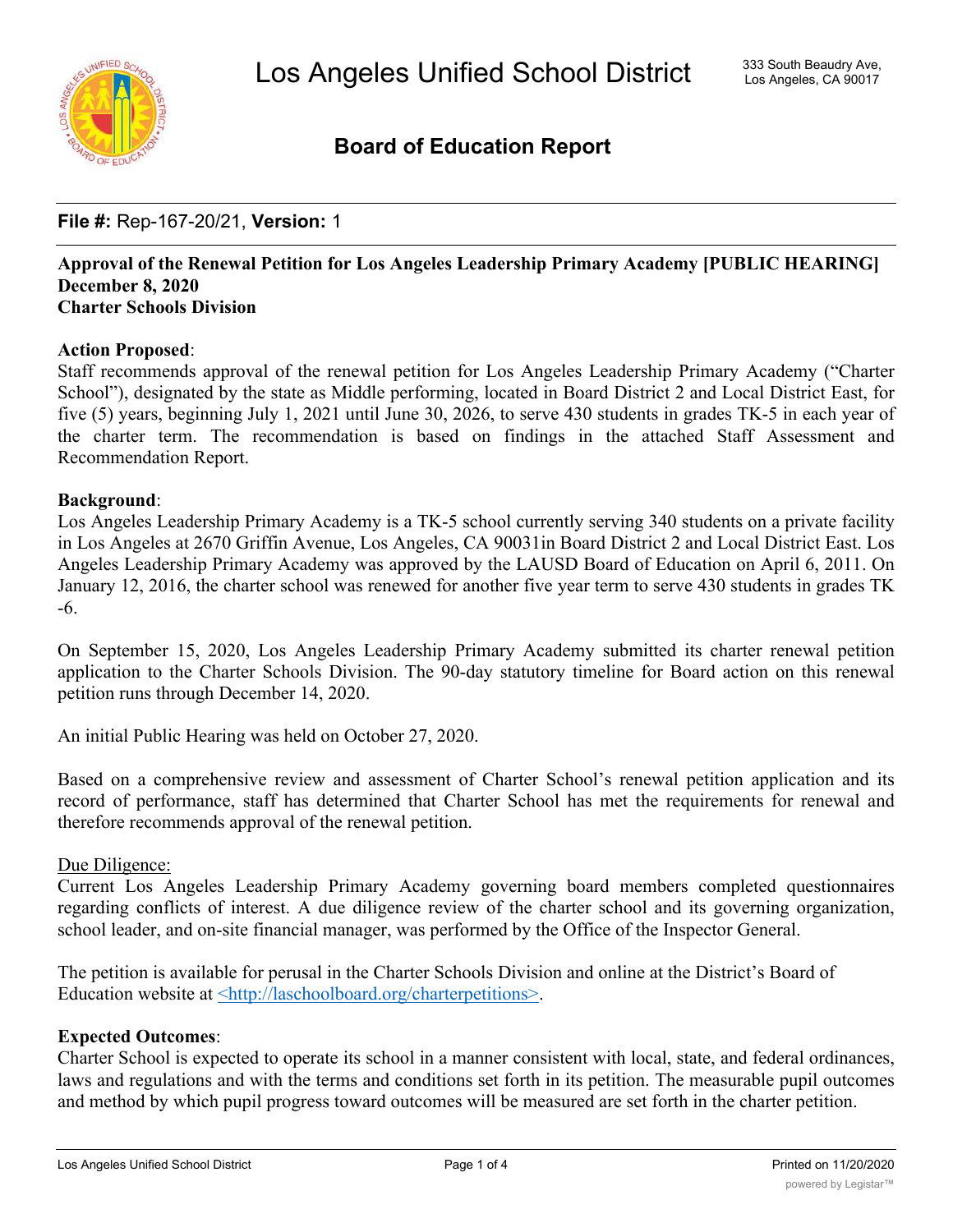#### **File #:** Rep-167-20/21, **Version:** 1

#### **Board Options and Consequences**:

"Yes" - If the Board adopts the recommendation of approval of the renewal petition, Charter School would be authorized to continue operating as a charter school under the terms of the approved renewal petition for a five (5) year period beginning July 1, 2021.

"No" - If the Board does not adopt the recommendation of approval of the renewal petition, and instead takes specific action to deny the renewal petition, Charter School would not be authorized to continue operating as a charter school under the terms of the renewal petition. Charter School's current charter expires on June 30, 2021. The petitioners may appeal a denial to Los Angeles County Board of Education ("LACBOE"). If the appeal is approved by LACBOE, Charter School would be authorized by the LACBOE. If LACBOE denies a petition on appeal, the Charter School may appeal to the State Board of Education ("SBE") which will review the appeal using an abuse of discretion standard. If the denial is reversed by the SBE, the SBE shall designate, in consultation with the petitioner, the LAUSD Board of Education or LACBOE as the chartering authority.

This Board Report No. 167-20/21, accompanying documents, and transcript of the Board meeting, shall constitute the Board of Education's adopted written findings of fact for the denial of the Charter School renewal petition.

#### **Policy Implications**:

There are no policy implications at this time.

#### **Budget Impact**:

State income and various other income sources to the District are reduced when current District students enroll at a charter school, and comparable or offsetting expenditure reduction may not occur in such cases. Under Education Code section 47604(c), a school district that grants a charter to a charter school to be operated by, or as, a nonprofit public benefit corporation is not held liable for the charter school's debts or obligations as long as the school district complies with all oversight responsibilities. The District will continue to have monitoring and oversight responsibility for charter school finances, as specified in the Charter Schools Act. Any modifications to the charter school's petition or operations with significant financial implications would require District approval prior to implementation. Petition approval is also contingent upon adequate liability insurance coverage.

Charter School has selected to join the LAUSD SELPA Option 3. The Charter School's fair share contribution to special education will be 10% of the charter schools' AB 602 (rate includes Base, COLA, and Growth/Decline reduced by the amount withheld for Program Specialist/Regionalized Services) and Federal IDEA revenues. This amount will be paid from the Charter School's Local Control Funding Formula ("LCFF") funds or other unrestricted revenue sources and will be allocated to support the existing District-wide administration of special education supports and services. The revenue rate will be adjusted to account for changes in the State's funding formula beginning in fiscal year 2013-2014. The amount withheld by the District from the Program Specialist/Regionalized Services in fiscal year will continue to be withheld and adjusted annually for COLA. An additional 10% of special education revenues will be retained by the District and allocated as directed by the Advisory Board and members of the LAUSD SELPA Option 3, with the leadership of the Charter-operated Program special education director. These funds will be used to support the personnel for the members of the LAUSD SELPA Option 3; build management and operating procedures to create an infrastructure to support schools in meeting the needs of students with mild to severe disabilities; and, to create and implement new programs that serve students in charter schools. If Charter School does not spend their allocation of special education funds during a fiscal year of the charter petition period, the allocation of special education funds to Charter School for the next fiscal year will be reduced in an amount equal to the unspent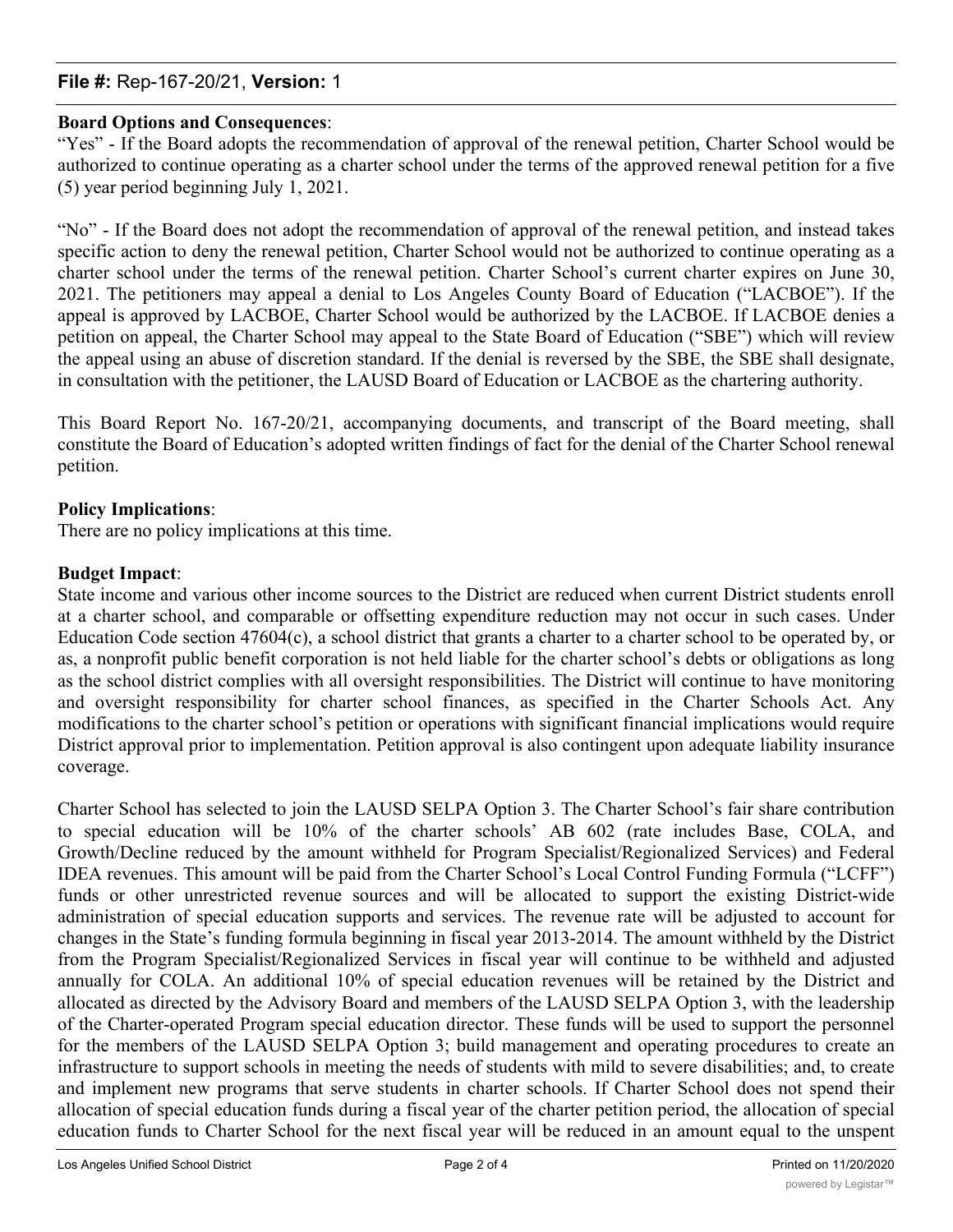#### **File #:** Rep-167-20/21, **Version:** 1

special education funds of the previous fiscal year.

In addition to the payments required under this Section, the Charter School may request specific special education related services from the District through fee-for-service arrangements that will reflect the calculated cost of the requested services and will be contingent on the District's available resources.

Any change in the Option election that occurs during the term of Charter School's petition period shall be mutually agreed upon and addressed in an MOU between the charter school and the District. The new Option election shall be effective on July 1 of the next school year with the corresponding fair share contribution.

#### **Student Impact**:

As stated in the Board of Education's Policy on Charter School Authorizing, "[W]hen the Board of Education authorizes a charter school, it establishes a partnership to advance its vision and mission and to accelerate gains in academic achievement and accountability for *all* of its students and public schools (*Policy*, p.2)." Based on a comprehensive review and assessment of Charter School's renewal petition application and its record of performance, staff has determined that Charter School has met the requirements for charter school renewal and therefore recommends approval of the renewal petition.

#### **Issues and Analysis**:

If all pending issues, including but not limited to special education requirements, special education local planning area (SELPA) requirements, governance, fiscal and facilities matters, are not resolved at the time of the Board meeting, the item may be pulled from the agenda.

Budget and Petition available for perusal at the following link: <https://www.dropbox.com/sh/0n94a5wrh4snw2i/AADlpm6t4LtDqas9NL-X3ttha?dl=0>

#### **Attachments:**

Attachment A - Staff Assessment and Recommendation Report Attachment B - DFS Data and High vs Low Performance Data Sets Attachment C - Desegregation Impact Statement

**Informatives:** Not applicable

**Submitted:** 11/18/20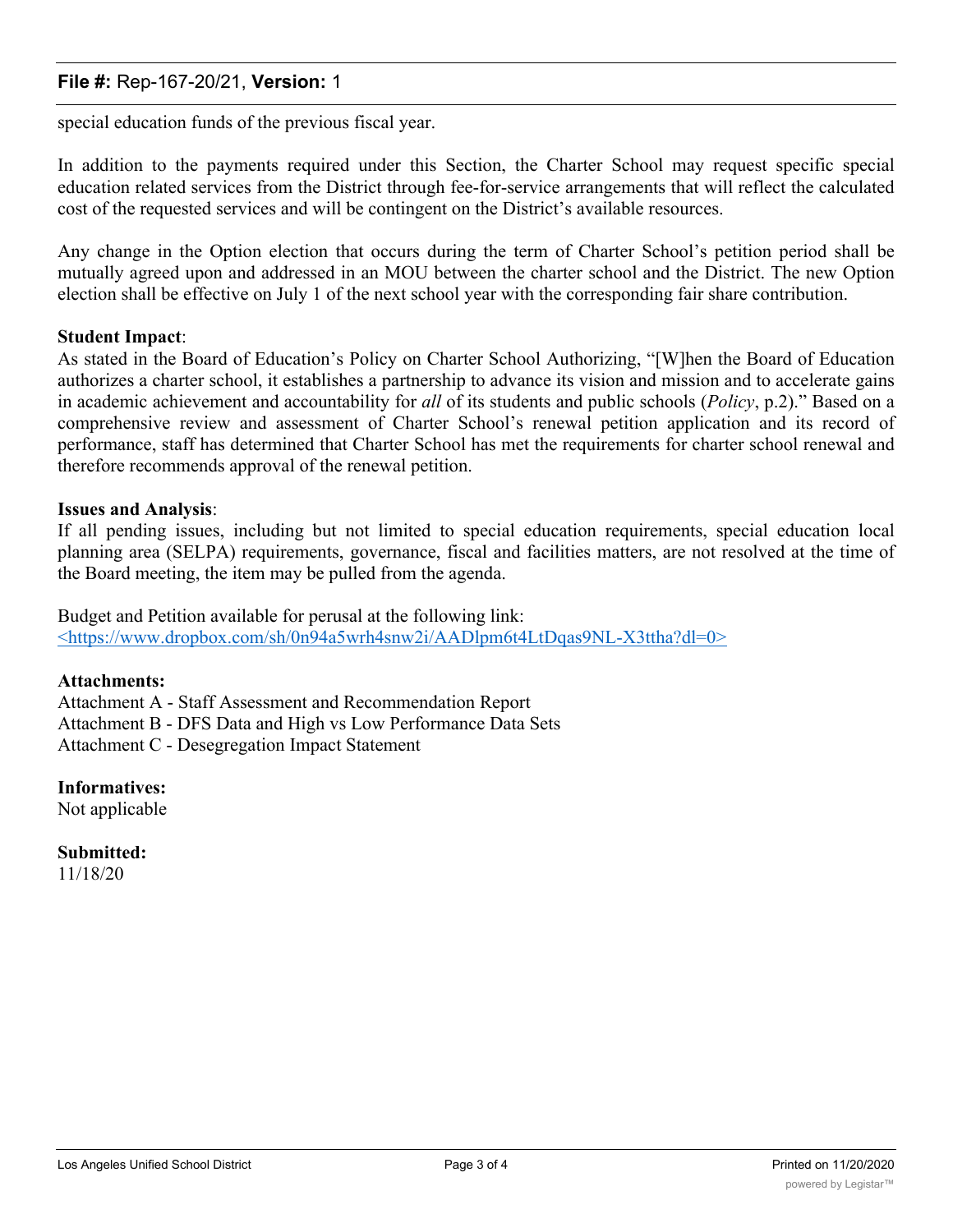**File #:** Rep-167-20/21, **Version:** 1

#### **RESPECTFULLY SUBMITTED, APPROVED & PRESENTED BY:**

**AUSTIN BEUTNER JOSÉ COLE-GUTIÉRREZ** Superintendent of Schools Director

Charter Schools Division

**REVIEWED BY:**

DEVORA NAVERA REED Interim General Counsel

Approved as to form.

**REVIEWED BY:**

TONY ATIENZA Director, Budget Services and Financial Planning

\_\_\_ Approved as to budget impact statement.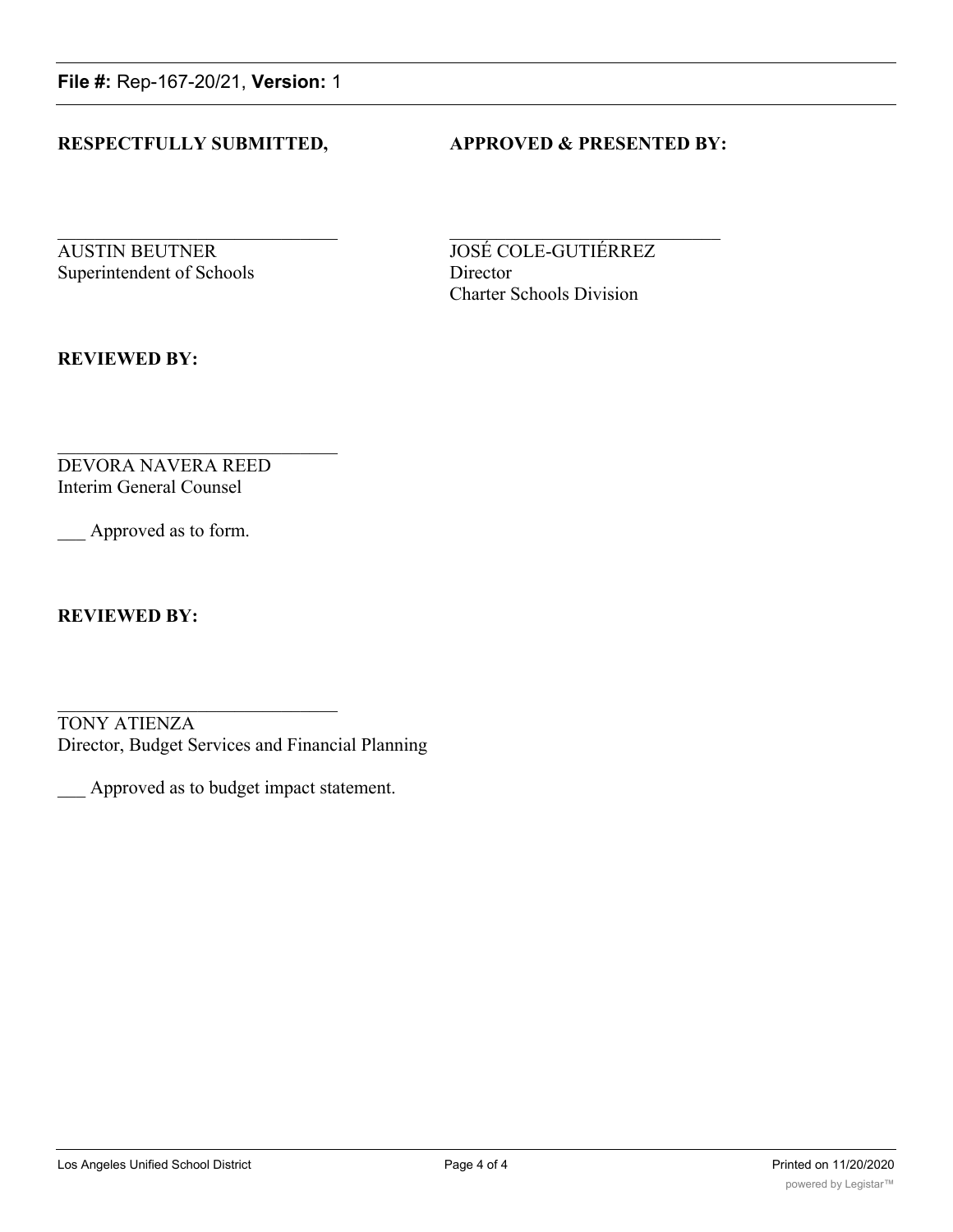#### ATTACHMENT A

#### **STAFF ASSESSMENT AND RECOMMENDATION REPORT RENEWAL PETITION**

Board of Education Report 167-20/21 December 8, 2020

| <b>School Name:</b>                                   | <b>Los Angeles Leadership Primary Academy</b>                                                                                                                    |                                                                                                                                                                                                                                                                                                                                                                                                                                                                                                                                                                                                                                                                                                                                                                                                                                                                                                                                                                                                                                                                                                                                                                     | <b>BOARD IS</b>                              |  |  |  |  |  |  |  |
|-------------------------------------------------------|------------------------------------------------------------------------------------------------------------------------------------------------------------------|---------------------------------------------------------------------------------------------------------------------------------------------------------------------------------------------------------------------------------------------------------------------------------------------------------------------------------------------------------------------------------------------------------------------------------------------------------------------------------------------------------------------------------------------------------------------------------------------------------------------------------------------------------------------------------------------------------------------------------------------------------------------------------------------------------------------------------------------------------------------------------------------------------------------------------------------------------------------------------------------------------------------------------------------------------------------------------------------------------------------------------------------------------------------|----------------------------------------------|--|--|--|--|--|--|--|
| Type of Charter School:                               | <b>Start-Up Independent Charter School</b>                                                                                                                       |                                                                                                                                                                                                                                                                                                                                                                                                                                                                                                                                                                                                                                                                                                                                                                                                                                                                                                                                                                                                                                                                                                                                                                     | <b>REQUIRED TO</b><br><b>TAKE ACTION BY:</b> |  |  |  |  |  |  |  |
| <b>Charter Operator</b>                               | The Los Angeles Leadership Academy                                                                                                                               |                                                                                                                                                                                                                                                                                                                                                                                                                                                                                                                                                                                                                                                                                                                                                                                                                                                                                                                                                                                                                                                                                                                                                                     |                                              |  |  |  |  |  |  |  |
| <b>Location Code:</b>                                 | 2252                                                                                                                                                             |                                                                                                                                                                                                                                                                                                                                                                                                                                                                                                                                                                                                                                                                                                                                                                                                                                                                                                                                                                                                                                                                                                                                                                     | <b>December 14, 2020</b>                     |  |  |  |  |  |  |  |
| Type of Site(s):                                      | <b>Private</b>                                                                                                                                                   |                                                                                                                                                                                                                                                                                                                                                                                                                                                                                                                                                                                                                                                                                                                                                                                                                                                                                                                                                                                                                                                                                                                                                                     |                                              |  |  |  |  |  |  |  |
| Site Address(es):                                     |                                                                                                                                                                  | 2670 Griffin Avenue, Los Angeles, CA 90031                                                                                                                                                                                                                                                                                                                                                                                                                                                                                                                                                                                                                                                                                                                                                                                                                                                                                                                                                                                                                                                                                                                          |                                              |  |  |  |  |  |  |  |
| <b>Board District(s):</b>                             | $\overline{2}$                                                                                                                                                   | Local District(s):                                                                                                                                                                                                                                                                                                                                                                                                                                                                                                                                                                                                                                                                                                                                                                                                                                                                                                                                                                                                                                                                                                                                                  | East                                         |  |  |  |  |  |  |  |
| <b>Grade Levels Served:</b>                           | <b>TK-5</b>                                                                                                                                                      | <b>Current Enrollment:</b>                                                                                                                                                                                                                                                                                                                                                                                                                                                                                                                                                                                                                                                                                                                                                                                                                                                                                                                                                                                                                                                                                                                                          | 340                                          |  |  |  |  |  |  |  |
| <b>Grade Levels Authorized</b><br>in Current Charter: | <b>TK-5</b>                                                                                                                                                      | 430                                                                                                                                                                                                                                                                                                                                                                                                                                                                                                                                                                                                                                                                                                                                                                                                                                                                                                                                                                                                                                                                                                                                                                 |                                              |  |  |  |  |  |  |  |
| <b>CONSIDERATION:</b>                                 | <b>Renewal</b>                                                                                                                                                   |                                                                                                                                                                                                                                                                                                                                                                                                                                                                                                                                                                                                                                                                                                                                                                                                                                                                                                                                                                                                                                                                                                                                                                     |                                              |  |  |  |  |  |  |  |
| <b>CDE PERFORMANCE</b><br>LEVEL:                      | <b>Middle Performing</b>                                                                                                                                         |                                                                                                                                                                                                                                                                                                                                                                                                                                                                                                                                                                                                                                                                                                                                                                                                                                                                                                                                                                                                                                                                                                                                                                     |                                              |  |  |  |  |  |  |  |
| <b>STAFF</b><br><b>RECOMMENDATION:</b>                | <b>Approval</b>                                                                                                                                                  |                                                                                                                                                                                                                                                                                                                                                                                                                                                                                                                                                                                                                                                                                                                                                                                                                                                                                                                                                                                                                                                                                                                                                                     |                                              |  |  |  |  |  |  |  |
| <b>SUMMARY OF</b><br><b>STAFF FINDINGS:</b>           | <b>Criterion 1:</b><br>٠<br>٠<br>٠<br>petition<br>The<br>declarations.<br><b>Criterion 2:</b><br>٠<br><b>Criterion 3:</b><br>٠<br>forth in the renewal petition. | Based on a comprehensive review of the renewal petition application and the<br>school's record of performance, staff has determined that the charter school has<br>met the criteria for renewal (Ed. Code § 47605, 47607 and 47607.2).<br>The charter school has presented a sound educational program.<br>The petition, as revised through the petition review and revisions process,<br>contains reasonably comprehensive descriptions of all required<br>elements, including the Federal, State, and District Required Language.<br>Petitioners are demonstrably likely to successfully implement the<br>educational program set forth in the renewal petition.<br>affirmations,<br>contains<br>required<br>Charter School qualifies for renewal as a [low, middle, high] performing<br>charter school based on performance indicators and pursuant to the statutory<br>renewal framework. (See full analysis below).<br>At the time of renewal, Charter School does not have substantial fiscal or<br>substantial governance factors that would lead to a finding that the Charter<br>School is demonstrably unlikely to successfully implement the program set | assurances,<br>and                           |  |  |  |  |  |  |  |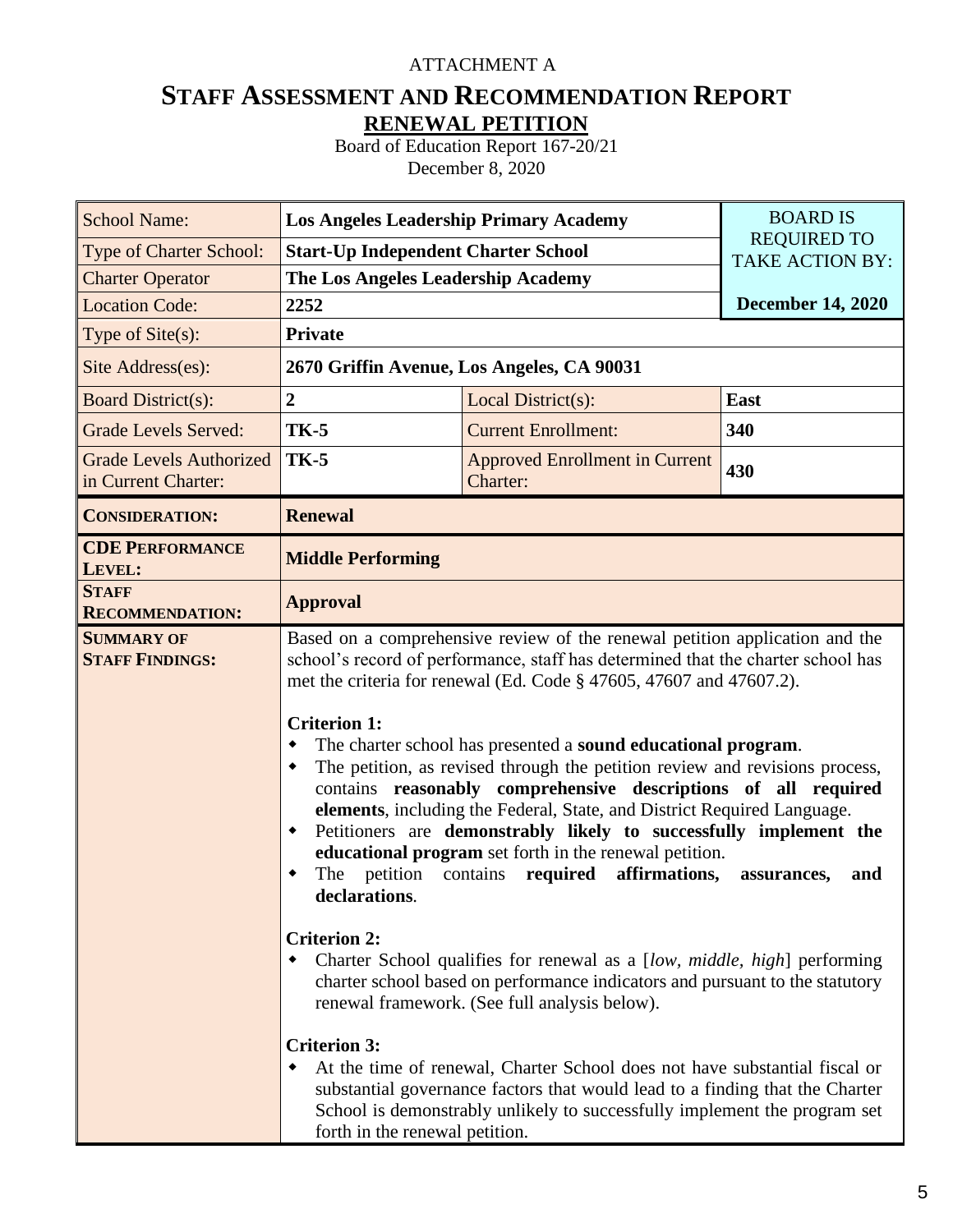|                                       | There is no evidence at the time of renewal that Charter School is not serving<br>all pupils who wish to attend based on data on pupil enrollment patterns.                                                                                                                                                |
|---------------------------------------|------------------------------------------------------------------------------------------------------------------------------------------------------------------------------------------------------------------------------------------------------------------------------------------------------------|
|                                       | In addition to the above, the petition contains a declaration of whether or not<br>the charter school shall be deemed the exclusive public employer of the<br>employees of the charter school for purposes of Chapter 10.7. Please see "Staff"<br>Review and Assessment" section below for further detail. |
| <b>PROPOSED</b><br><b>BENCHMARKS:</b> | N/A                                                                                                                                                                                                                                                                                                        |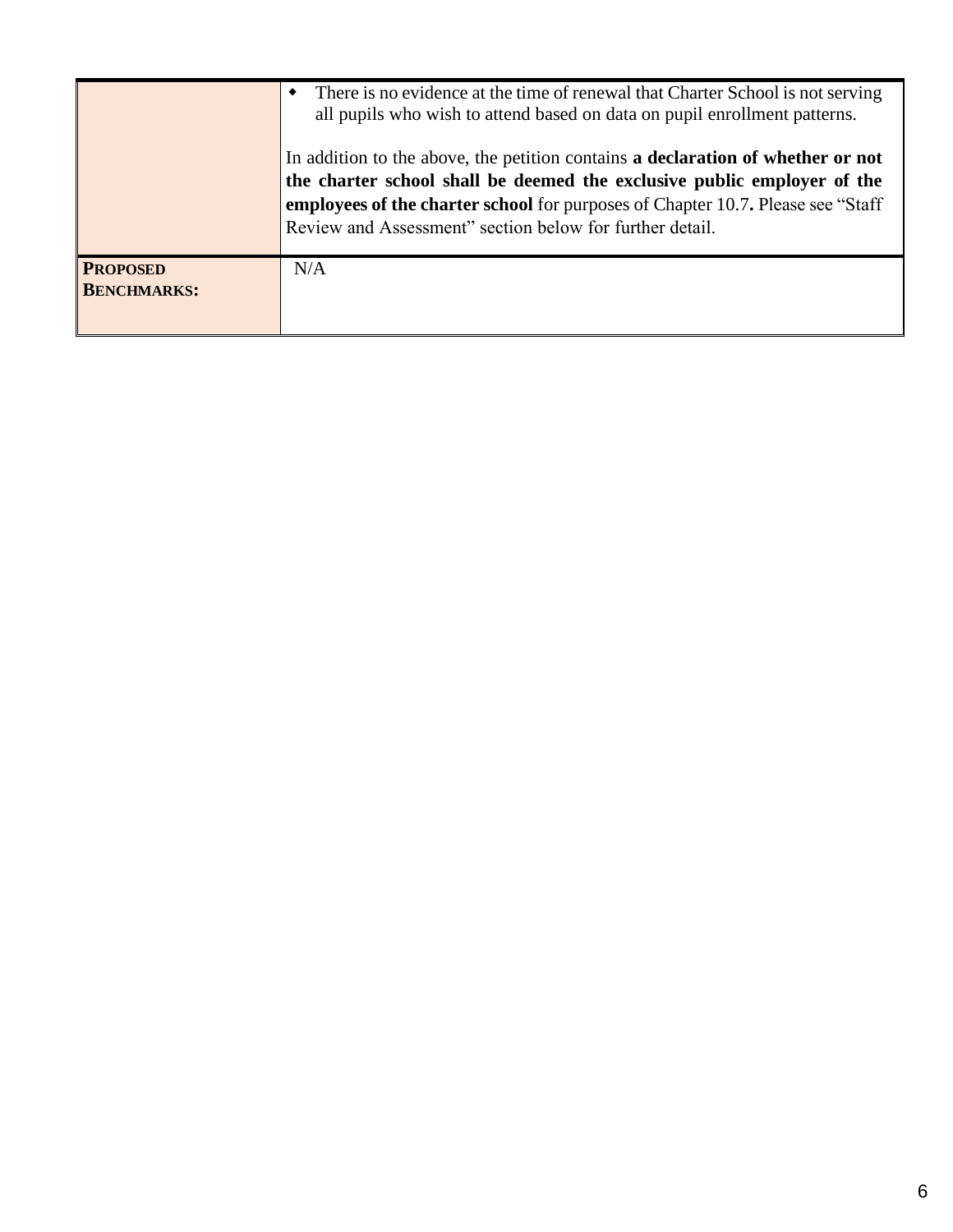#### **STAFF ASSESSMENT**

#### **I. ACTION PROPOSED**

Staff recommends approval of the renewal petition for Los Angeles Leadership Primary Academy ("LALPA" or "Charter School"), located in Board District 2 and Local District East, for a term of 5 years, beginning July 1, 2021, until June 30, 2026 to serve up to 430 students in grades TK-5 in each year of the charter term.

#### **II. CRITERIA FOR RENEWAL**

Upon submission, District staff comprehensively reviews each renewal petition application to determine whether the school has met the requirements for renewal set forth in California Education Code sections 47605, 47607, and 47607.2. As part of staff's holistic review of the renewal petition application, the charter school must be determined to be eligible for renewal under the renewal criteria prescribed in Education Code sections 47607 and 47607.2 requires a three-pronged analysis:

- **Criterion 1:** Does the renewal petition include a sound educational program, a reasonably comprehensive description of the 15 elements required for petitions, an affirmation of each of the conditions described in Education Code section 47605(e), and are petitioners likely to successfully implement the program set forth in the petition? (Ed. Code, § 47607(b).)
- Criterion 2: Is the charter school "high," "middle," or "low" performing? (see Ed. Code, §§  $47607(c)$ ,  $47607.2(a)$ , and  $47607.2(b)$ .) Has the charter school attained measurable increases in academic achievement schoolwide and for numerically significant student groups served by the charter school, and does the charter school have strong postsecondary outcomes, if applicable?
- **Criterion 3:** Is the charter school serving all pupils who wish to attend, or does the charter school have substantial fiscal or governance issues? (Ed. Code, § 47607(e).)

Charter schools designated as Dashboard Alternative School Status ("DASS") will work with LAUSD to establish renewal targets locally. (Ed. Code, § 47607(c)(7).) Please see *LAUSD Policy and Procedures for Charter School Authorizing* (LAUSD Board of Education, August 11, 2020) for more information regarding renewal criteria.

#### **III. GENERAL SCHOOL INFORMATION**

|                                                                            | <b>Los Angeles Leadership Primary Academy</b>                                                                                                       |
|----------------------------------------------------------------------------|-----------------------------------------------------------------------------------------------------------------------------------------------------|
| <b>Initial</b><br><b>Authorization:</b>                                    | On April 6, 2011, Los Angeles Leadership Primary Academy was<br>authorized by the LAUSD Board of Education to serve 360<br>students in grades TK-5. |
| <b>Most Recent</b><br><b>Renewal</b>                                       | The charter was renewed on January 12, 2016, to serve up to 430<br>students in grades TK-5.                                                         |
| <b>Approved Material</b><br><b>Revisions of Current</b><br><b>Charter:</b> | N/A                                                                                                                                                 |

#### **A. School History**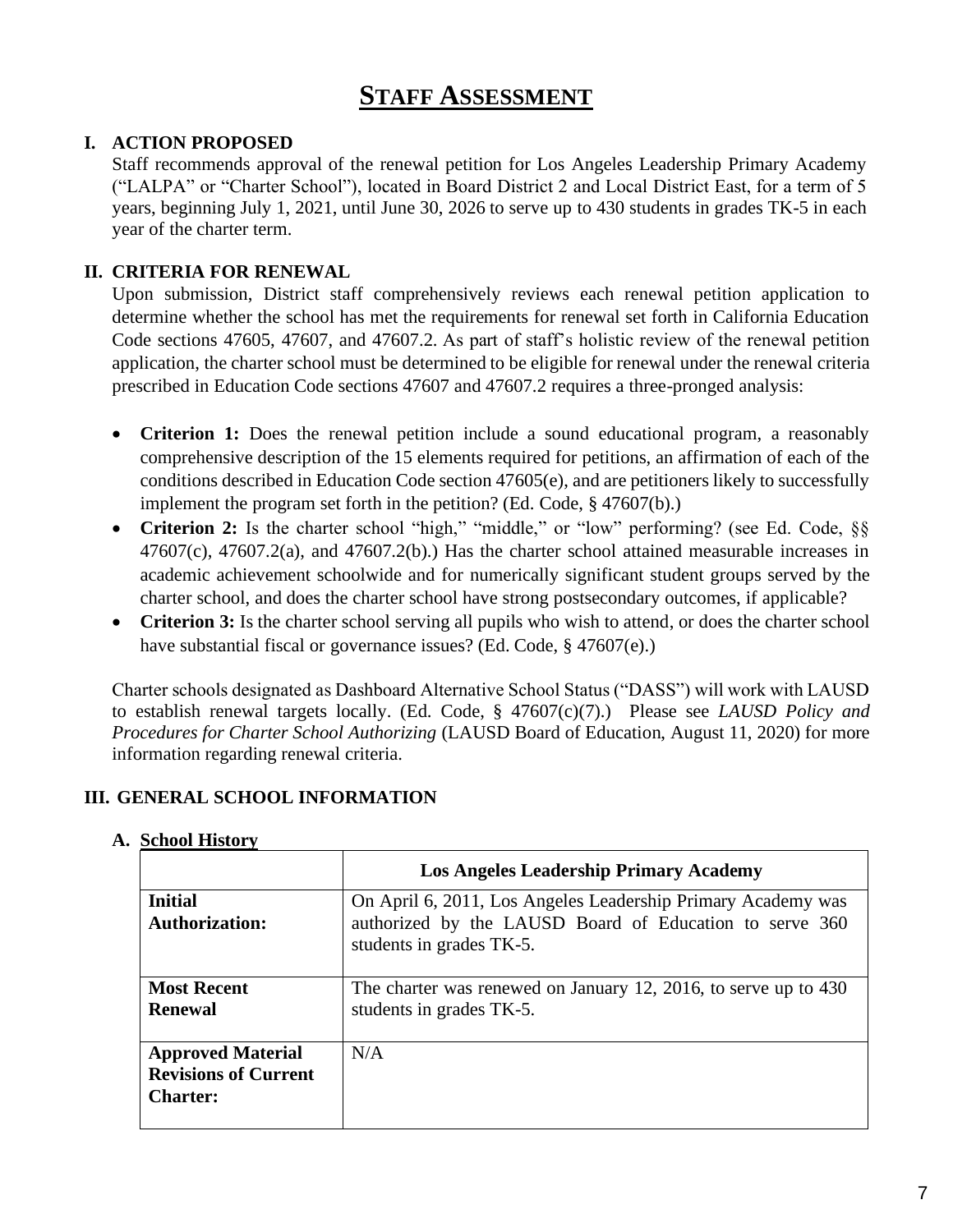|                                                               | <b>Los Angeles Leadership Primary Academy</b>                                                                                                                                                                                                                                                                                                                                                                                                                                                                                                                                                                                                                                                                                                                                                                                                                                                                                                                                                                                                                                       |
|---------------------------------------------------------------|-------------------------------------------------------------------------------------------------------------------------------------------------------------------------------------------------------------------------------------------------------------------------------------------------------------------------------------------------------------------------------------------------------------------------------------------------------------------------------------------------------------------------------------------------------------------------------------------------------------------------------------------------------------------------------------------------------------------------------------------------------------------------------------------------------------------------------------------------------------------------------------------------------------------------------------------------------------------------------------------------------------------------------------------------------------------------------------|
| <b>Board Benchmarks in</b><br><b>Current Charter</b><br>Term: | On January 12, 2016, as part of the school's most recent renewal,<br>the LAUSD Board of Education issued the following academic<br>benchmarks to Los Angeles Leadership Primary Academy:<br>1. LALPA will be required to provide the Charter Schools<br>Division with an annual academic performance analysis and<br>self-reflection, due no later than October 1, that reports on the<br>school's progress toward the performance targets identified in<br>its charter and LCAP, including but not limited to schoolwide<br>and subgroup performance and progress as measured by the<br>Smarter Balanced Assessments, CELDT, other state<br>standardized measures of performance, and the school's internal<br>assessments.<br>2. LALPA will provide the Charter Schools Division with<br>annual verification, within 30 days, of the school's timely<br>submission to CALPADS of all data related to English<br>Learner reclassification.<br>Los Angeles Leadership Primary Academy met both of its<br>benchmarks. Please see the "Staff Review and Assessment" section<br>below. |
| <b>Submission of Renewal</b><br><b>Petition Application:</b>  | Los Angeles Leadership Primary Academy submitted its renewal<br>petition application on September 15, 2020. The 90-day statutory<br>timeline for Board action on the petition runs through December<br>14, 2020.                                                                                                                                                                                                                                                                                                                                                                                                                                                                                                                                                                                                                                                                                                                                                                                                                                                                    |
| <b>Concurrent Request</b><br>for Material Revision:           | N/A                                                                                                                                                                                                                                                                                                                                                                                                                                                                                                                                                                                                                                                                                                                                                                                                                                                                                                                                                                                                                                                                                 |

#### **B. Educational Program**

|                                                       | <b>Los Angeles Leadership Primary Academy</b>                                                                                                                                                                                                                                                                                                                                                                                                                                                                                                                                                                                                                                                                                  |
|-------------------------------------------------------|--------------------------------------------------------------------------------------------------------------------------------------------------------------------------------------------------------------------------------------------------------------------------------------------------------------------------------------------------------------------------------------------------------------------------------------------------------------------------------------------------------------------------------------------------------------------------------------------------------------------------------------------------------------------------------------------------------------------------------|
| <b>Key Features of</b><br><b>Educational Program:</b> | Los Angeles Leadership Primary Academy offers a TK-5<br>educational program, which includes the following features:<br>• An 80:20 two-way language immersion model in Spanish<br>designed to meet the needs of all learners.<br>• A visual and performing arts program with a focus on<br>increasing bilingual literacy across LALPA's programs<br>including bilingual readers, theatre, art, and music.<br>• An exploration of social justice aimed at teaching students how<br>to be active members of the community, which include the<br>following six elements: Self-Love and Knowledge; Respect for<br>others; Issues for Social Injustice; Social Movements and<br>Social Change; Awareness Raising; and Social Action. |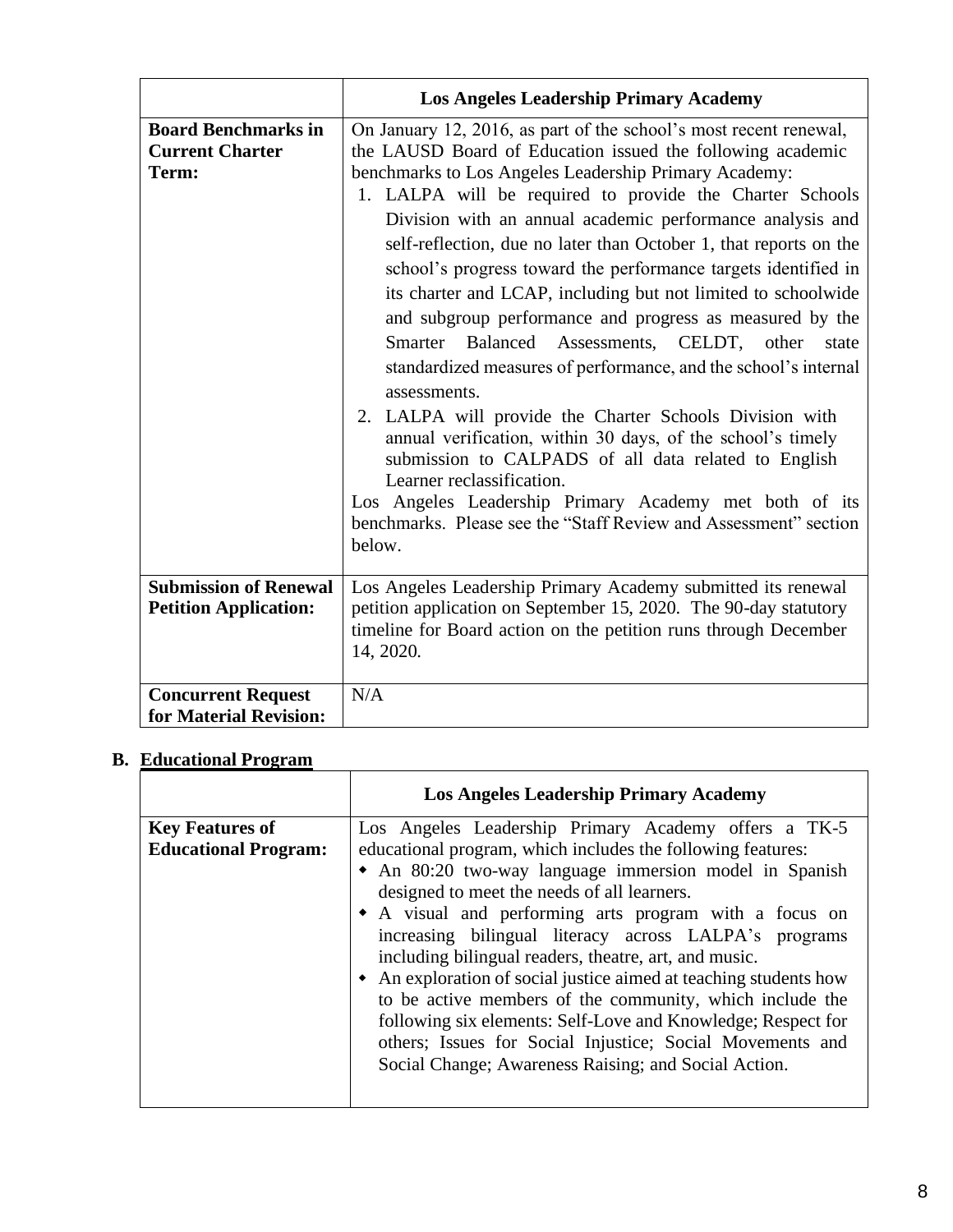|                                          | <b>Los Angeles Leadership Primary Academy</b>                                                                                                                                                                                                                                                                                                                                                                                     |
|------------------------------------------|-----------------------------------------------------------------------------------------------------------------------------------------------------------------------------------------------------------------------------------------------------------------------------------------------------------------------------------------------------------------------------------------------------------------------------------|
| <b>English Learner</b>                   | Los Angeles Leadership Primary Academy implements its own                                                                                                                                                                                                                                                                                                                                                                         |
| <b>Master Plan:</b>                      | English Learner Master Plan which includes the following<br>features:<br>• Teachers implement both Integrated and Designated English<br>Language Development (ELD) instruction.<br>• Curriculum that includes standards-based, differentiated ELD<br>instruction and Specially Designed Academic Instruction in<br>English (SDAIE) to support in developing English Learners'<br>listening, speaking, reading and writing skills. |
| <b>Special Education</b><br><b>SELPA</b> | Los Angeles Leadership Primary Academy participates in<br>LAUSD SELPA Option 3.                                                                                                                                                                                                                                                                                                                                                   |

#### **C. Student Enrollment and Population**

|                                                                                                                                                                                                                                                                                                                                                                                                                                                                                                                                                                                                                                                                                                                                                                                                                                                                            |            |          |             |                                     |       |                              | 2019-20 Enrollment by Ethnicity and Subgroup |          |              |          |        |                   |                                        |              |                                                                                                                   |                            |                   |              |
|----------------------------------------------------------------------------------------------------------------------------------------------------------------------------------------------------------------------------------------------------------------------------------------------------------------------------------------------------------------------------------------------------------------------------------------------------------------------------------------------------------------------------------------------------------------------------------------------------------------------------------------------------------------------------------------------------------------------------------------------------------------------------------------------------------------------------------------------------------------------------|------------|----------|-------------|-------------------------------------|-------|------------------------------|----------------------------------------------|----------|--------------|----------|--------|-------------------|----------------------------------------|--------------|-------------------------------------------------------------------------------------------------------------------|----------------------------|-------------------|--------------|
| School                                                                                                                                                                                                                                                                                                                                                                                                                                                                                                                                                                                                                                                                                                                                                                                                                                                                     | Enrollment | F/R Meal | <b>GATE</b> | American Indian or<br>Alaska Native | Asian | Black or African<br>American | English Learner                              | Filipino | Foster Youth | Homeless | Latino | Migrant Education | Native Hawaiian or<br>Pacific Islander | Not Reported | Socio-economically<br>Disadvant-aged                                                                              | Students with Disabilities | Two or More Races | <b>Nhite</b> |
| <b>Los Angeles Leadership Primary Academy</b>                                                                                                                                                                                                                                                                                                                                                                                                                                                                                                                                                                                                                                                                                                                                                                                                                              | 323        | 97.5%    |             |                                     |       |                              |                                              |          |              |          |        |                   |                                        |              | 0.3%   0.3%   1.2%   1.5%   53.6%   0.0%   1.2%   0.0%   83.9%   0.0%   0.0%   0.0%   97.8%   5.3%   0.6%   12.4% |                            |                   |              |
| Los Angeles Leadership Primary Academy is operated by The Los Angeles Leadership Academy,<br>a California nonprofit public benefit corporation that also operates one other LAUSD-authorized<br>charter school.<br>IV. STAFF REVIEW AND ASSESSMENT<br>Based on a comprehensive review of the renewal petition application and the school's record of<br>performance, staff has determined that the charter school has met the standards and criteria for<br>renewal. Staff findings include the following:<br>A. Criterion 1: Does the renewal petition include a sound educational program, a reasonably<br>comprehensive description of the 15 elements required for petitions, an affirmation of each<br>of the conditions described in Education Code section 47605(e), and are petitioners likely to<br>successfully implement the program set forth in the petition? |            |          |             |                                     |       |                              |                                              |          |              |          |        |                   |                                        |              |                                                                                                                   |                            |                   |              |
| Yes, the charter school has presented a sound educational program; a reasonably comprehensive<br>petition with the requisite affirmations and the Federal, State, and District Required Language; and<br>petitioners are likely to successfully implement the educational program for its targeted student<br>population. The petition sufficiently addresses and is consistent with the applicable legal and<br>policy requirements, including but not limited to the identification of appropriate performance<br>targets and description of an instructional program aligned to state performance standards and the                                                                                                                                                                                                                                                     |            |          |             |                                     |       |                              |                                              |          |              |          |        |                   |                                        |              |                                                                                                                   |                            |                   |              |

#### **D. Charter School Operator**

#### **IV. STAFF REVIEW AND ASSESSMENT**

#### **A. Criterion 1: Does the renewal petition include a sound educational program, a reasonably comprehensive description of the 15 elements required for petitions, an affirmation of each of the conditions described in Education Code section 47605(e), and are petitioners likely to successfully implement the program set forth in the petition?**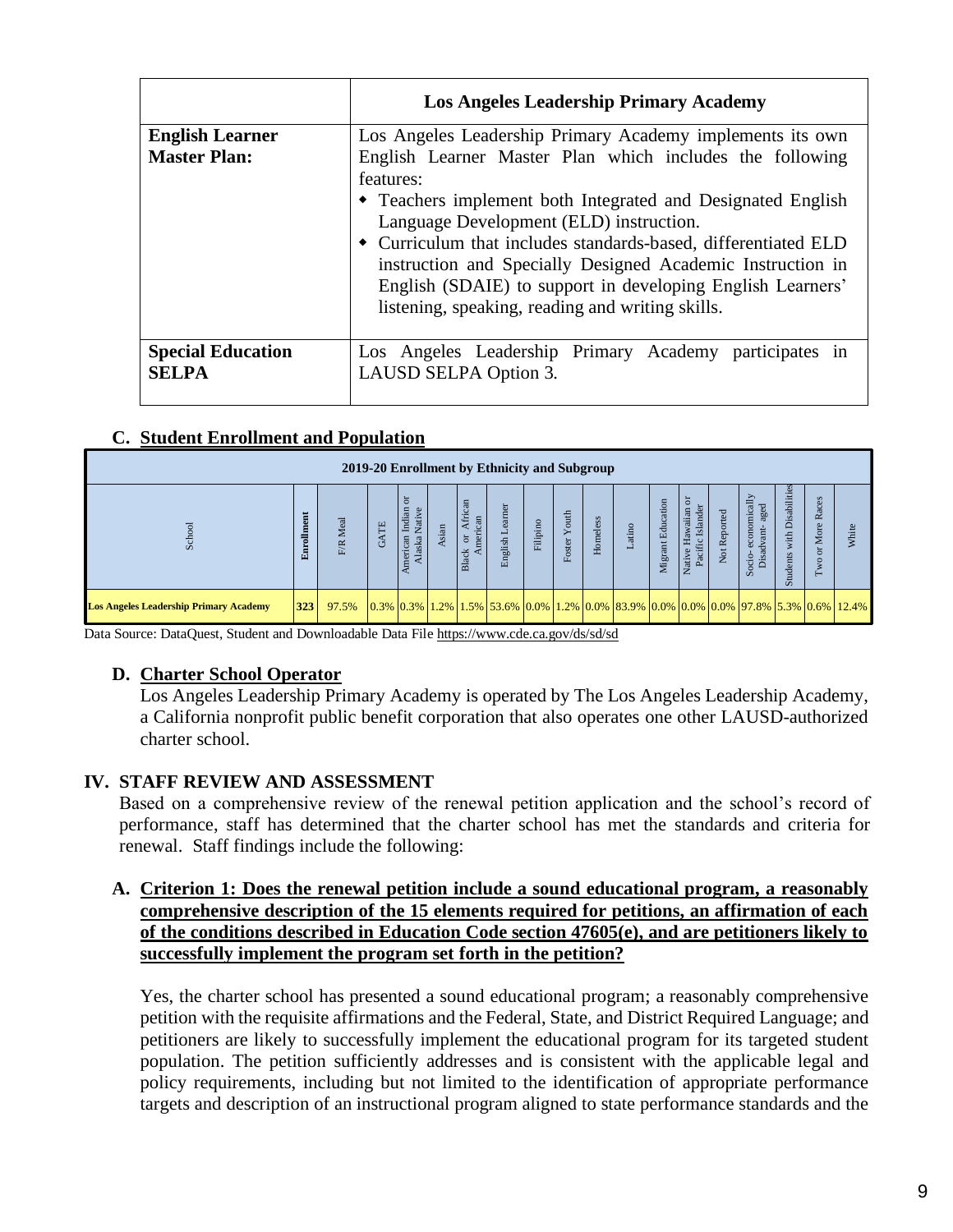salient needs of the target student population. Please see discussion of the charter school's record of academic performance in the section below.

#### **B. Criterion 2: Is the charter school "high," "middle," or "low" performing? (see Ed. Code, §§ 47607(c), 47607.2(a), and 47607.2(b).) Has the charter school attained measurable increases in academic achievement schoolwide and for numerically significant student groups served by the charter school, and does the charter school have strong postsecondary outcomes, if applicable?**

Yes, the school has been classified by the state as Middle performing in 2019-2020. Please see discussion of the charter school's record of academic performance in the section below.

#### Charter Renewal Term

For Middle performing schools, pursuant to Education Code section 47607.2(b), the LAUSD Board shall consider the following: 1) The schoolwide performance and performance of all subgroups of pupils served by the charter school on both the state and local indicators on the California School Dashboard; 2) The LAUSD Board shall provide greater weight to the performance on measurements of academic performance on the California School Dashboard; 3) Until January 1, 2026, the LAUSD Board shall also consider clear and convincing evidence, demonstrated by verified data, showing either of the following: a. The charter school achieved measurable increases in academic achievement, as defined by at least one year's progress for each year in school, or b. Strong postsecondary outcomes, as defined by college enrollment, persistence, and completion rates equal to similar peers.

The charter school's record of performance during the term of the charter reflects the following specific factors:

#### **1.** *Student Achievement and Educational Performance*

a. Summary

Los Angeles Leadership Primary Academy has been identified by the state as a Middle performing charter school. The charter school has attained measurable increases in academic achievement schoolwide and for numerically significant student groups.

#### b. Measurements of Academic Performance on the California School Dashboard

As context, the state utilizes the colors received on all state indicators to determine the performance classification for charter schools. Please see the table below for more information on this school.

|       | Los Angeles Leadership Primary Academy |               |                         |                               |                    |                        |                        |  |  |  |  |  |  |
|-------|----------------------------------------|---------------|-------------------------|-------------------------------|--------------------|------------------------|------------------------|--|--|--|--|--|--|
| Years | <b>ELA</b>                             | Math          | EL Progress Indicator * | College / Career<br>Indicator | Chronic<br>Absent. | <b>Graduation Rate</b> | <b>Suspension Rate</b> |  |  |  |  |  |  |
| 2018  | Yellow                                 | Yellow        | No Color                | N/A                           | Orange             | N/A                    | <b>Blue</b>            |  |  |  |  |  |  |
| 2019  | Yellow                                 | <b>Yellow</b> | <b>Orange</b>           | N/A                           | Yellow             | N/A                    | Green                  |  |  |  |  |  |  |

Data Source: DataQuest, Student and Downloadable Data Fil[e https://www.cde.ca.gov/ds/sd/sd](https://www.cde.ca.gov/ds/sd/sd)

\*For the ELPI, the state uses status level as a proxy for color on the 2019 Dashboard where there are at least 30 students tested. (Note: There is no status level for 2018).

NPC: No performance color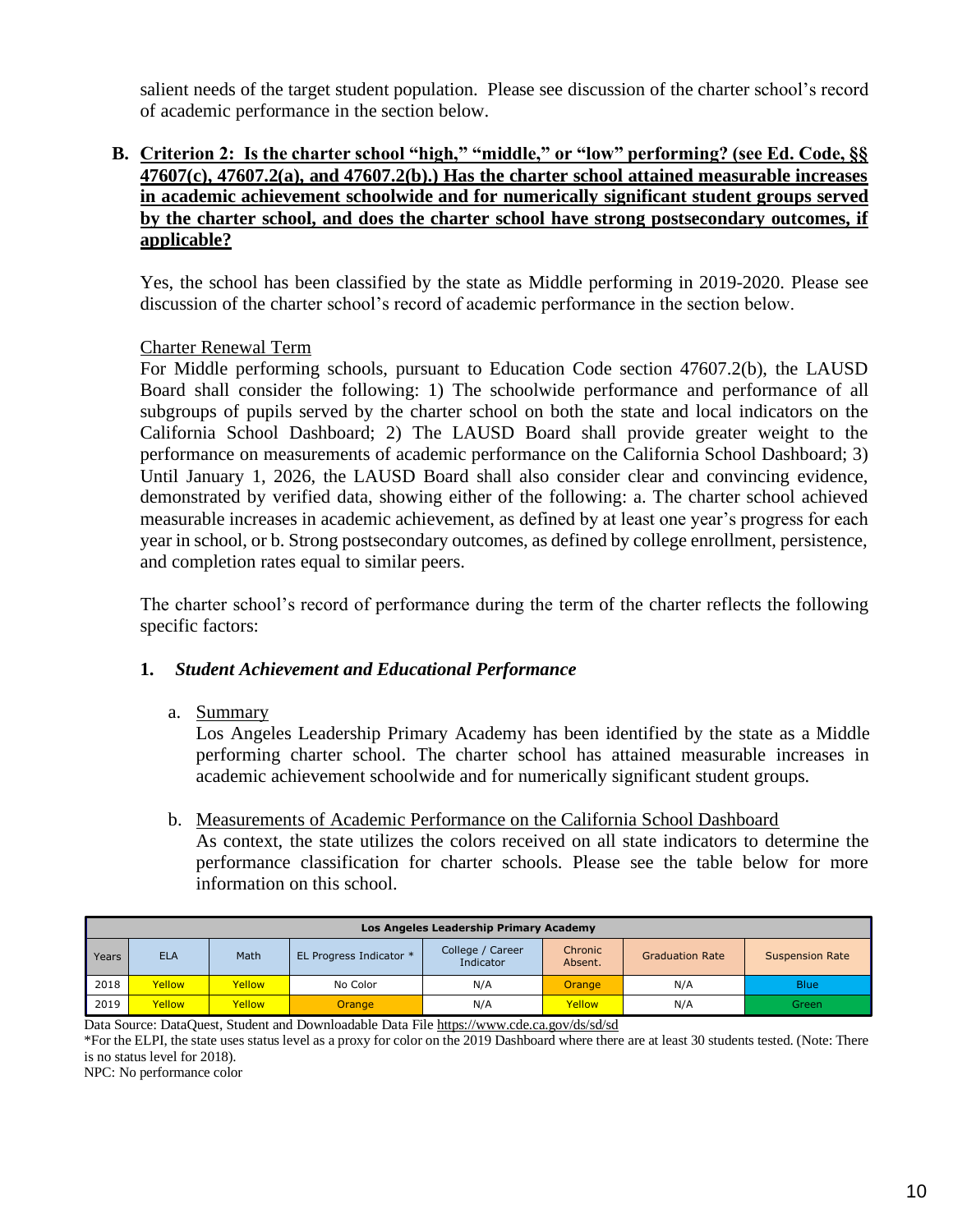The recommendation for renewal has considered the schoolwide performance and performance of numerically significant subgroups served by the charter school on the state and local indicators, providing greater weight to performance on measurements of academic performance. In addition to the state and local indicators, the recommendation considered whether there was clear and convincing evidence showing the school demonstrated measurable increases in academic achievement, as defined by at least one year's progress in each year in school, and strong postsecondary outcomes, as defined by college enrollment, persistence, and completion rates equal to similar peers, as applicable.

Please see attached *Los Angeles Leadership Primary Academy* Data Set.

#### c. English Language Arts Academic Indicator Distance from Standard Schoolwide and Numerically Significant Subgroups:

|                                      | Los Angeles Leadership Primary Academy - ELA (Grades 3-8 and Grade 11) Academic Indicator - CA School Dashboard Indicator |            |                                                |                                               |                                          |                                             |            |                                               |                                             |  |  |  |  |  |
|--------------------------------------|---------------------------------------------------------------------------------------------------------------------------|------------|------------------------------------------------|-----------------------------------------------|------------------------------------------|---------------------------------------------|------------|-----------------------------------------------|---------------------------------------------|--|--|--|--|--|
| Subgroup                             | Number of<br>Students with<br><b>Scores</b>                                                                               | 2018 Color | <b>School</b><br>2018<br>Average<br><b>DFS</b> | <b>State</b><br>2018<br>Average<br><b>DFS</b> | School to State<br><b>DFS Comparison</b> | Number of<br>Students with<br><b>Scores</b> | 2019 Color | <b>State</b><br>2019<br>Average<br><b>DFS</b> | School to State<br><b>DFS</b><br>Comparison |  |  |  |  |  |
| <b>All Students</b>                  | 180                                                                                                                       | Yellow     | $-45.7$                                        | $-6.0$                                        | <b>Lower</b>                             | 164                                         | Yellow     | $-2.5$                                        | <b>Lower</b>                                |  |  |  |  |  |
| English Learner                      | 114                                                                                                                       | Yellow     | $-58.1$                                        | $-47.1$                                       | Lower                                    | 103                                         | Yellow     | $-45.1$                                       | <b>Higher</b>                               |  |  |  |  |  |
| Latino                               | 166                                                                                                                       | Yellow     | $-45.6$                                        | $-31.3$                                       | Lower                                    | 144                                         | Yellow     | $-26.6$                                       | <b>Higher</b>                               |  |  |  |  |  |
| Socioeconomically<br>Disadvantaged   | 143                                                                                                                       | Yellow     | $-49.4$                                        | $-34.7$                                       | Lower                                    | 146                                         | Yellow     | $-30.1$                                       | Higher                                      |  |  |  |  |  |
| Students with<br><b>Disabilities</b> | 30                                                                                                                        | <b>Red</b> | $-101.4$                                       | $-95.5$                                       | Lower                                    | 18                                          | No Color   | $-88.1$                                       | $- -$                                       |  |  |  |  |  |

Data Source: DataQuest, Student and Downloadable Data File https://www.cde.ca.gov/ds/sd/sd/

For classification purposes of High, Middle or Low performance, the state removed four student subgroups (White, Asian, Two or More Races, Filipino). For the purpose of status and change, all numerically significant subgroups are included for the state, which include scores that span tested grades from K-12.

> As seen in the above table, in both 2018 and 2019, in English Language Arts (ELA), the charter school's Distance from Standard (DFS) was lower than the state's DFS.

> In 2018, the school had four numerically significant subgroups (English Learner, Latino Socioeconomically Disadvantaged and Students with Disabilities). In 2018, all four of the charter school's numerically significant subgroups were lower than the state's DFS. In 2019, the school had three numerically significant subgroups (English Learner, Latino and Socioeconomically Disadvantaged). In 2019, all three of the charter school's numerically significant subgroups were higher than the state's DFS.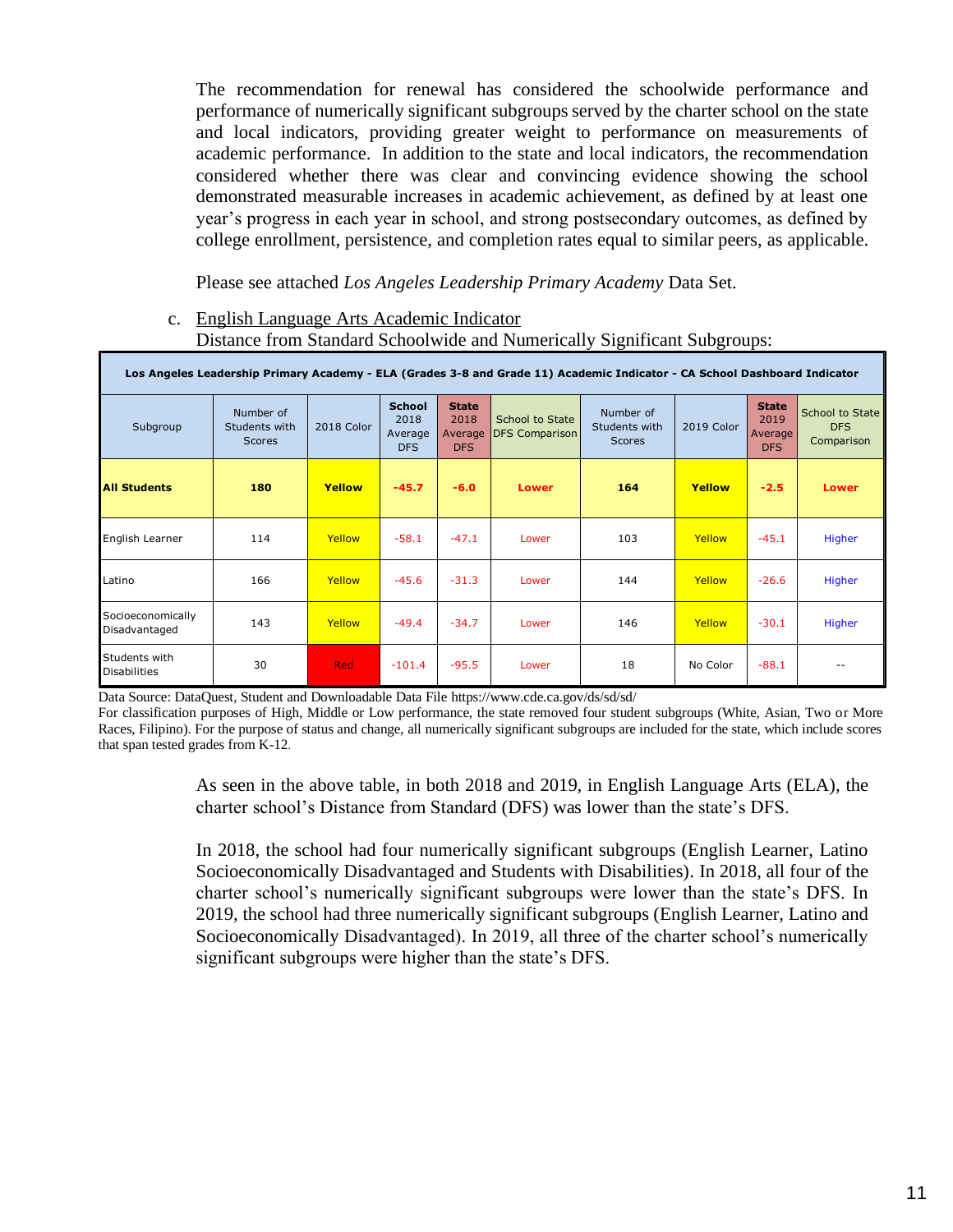|                                      | Los Angeles Leadership Primary Academy - ELA (Grades 3-8 and Grade 11) Academic Indicator - CA School Dashboard Indicator |            |        |                  |                        |                     |                                      |            |        |                                          |                        |                     |  |  |
|--------------------------------------|---------------------------------------------------------------------------------------------------------------------------|------------|--------|------------------|------------------------|---------------------|--------------------------------------|------------|--------|------------------------------------------|------------------------|---------------------|--|--|
| Subgroup                             | Number of<br>Students with<br>Scores                                                                                      | 2018 Color | Change | Change Level     | <b>State</b><br>Change | <b>Change Level</b> | Number of<br>Students with<br>Scores | 2019 Color | Change | Change Level                             | <b>State</b><br>Change | <b>Change Level</b> |  |  |
| <b>All Students</b>                  | 180                                                                                                                       | Yellow     | 5.8    | <b>Increased</b> | 2.2                    | <b>Maintained</b>   | 164                                  | Yellow     | 21.5   | <b>Increased</b><br><b>Significantly</b> | 3.7                    | <b>Increased</b>    |  |  |
| English Learner                      | 114                                                                                                                       | Yellow     | 6.3    | <b>Increased</b> | 3.3                    | <b>Increased</b>    | 103                                  | Yellow     | 27.1   | Increased<br><b>Significantly</b>        | 3.1                    | <b>Increased</b>    |  |  |
| Latino                               | 166                                                                                                                       | Yellow     | 5.0    | <b>Increased</b> | 3.2                    | <b>Increased</b>    | 144                                  | Yellow     | 22.0   | <b>Increased</b><br><b>Significantly</b> | 4.5                    | <b>Increased</b>    |  |  |
| Socioeconomically<br>Disadvantaged   | 143                                                                                                                       | Yellow     | 5.0    | <b>Increased</b> | 4.0                    | <b>Increased</b>    | 146                                  | Yellow     | 23.8   | <b>Increased</b><br><b>Significantly</b> | 4.4                    | <b>Increased</b>    |  |  |
| Students with<br><b>Disabilities</b> | 30                                                                                                                        | <b>Red</b> | $-3.9$ | <b>Declined</b>  | 2.1                    | Maintained          | 18                                   | No Color   | 63.7   | Increased<br><b>Significantly</b>        | 7.8                    | <b>Increased</b>    |  |  |

#### Change Level Schoolwide and Numerically Significant Subgroups:

Data Source: DataQuest, Student and Downloadable Data Fil[e https://www.cde.ca.gov/ds/sd/sd/](https://www.cde.ca.gov/ds/sd/sd/)

As seen in the above table, in 2018, the charter school's Change Level Increased schoolwide and for three of its numerically significant subgroups (English Learner, Latino and Socioeconomically Disadvantaged), with the exception of Students with Disabilities, which Declined. In 2019, the charter school's Change Level Increased Significantly schoolwide and for all of its numerically significant subgroups.

d. Math Academic Indicator

Distance from Standard Schoolwide and Numerically Significant Subgroups:

| Los Angeles Leadership Primary Academy - Math (Grades 3-8 and Grade 11) Academic Indicator - CA School Dashboard Indicator |                                             |               |                                                |                                               |                                          |                                                           |          |                                                |                                               |                                          |  |  |  |
|----------------------------------------------------------------------------------------------------------------------------|---------------------------------------------|---------------|------------------------------------------------|-----------------------------------------------|------------------------------------------|-----------------------------------------------------------|----------|------------------------------------------------|-----------------------------------------------|------------------------------------------|--|--|--|
| Subgroup                                                                                                                   | Number of<br>Students with<br><b>Scores</b> | 2018 Color    | <b>School</b><br>2018<br>Average<br><b>DFS</b> | <b>State</b><br>2018<br>Average<br><b>DFS</b> | School to State<br><b>DFS Comparison</b> | Number of<br>2019 Color<br><b>Students</b><br>with Scores |          | <b>School</b><br>2019<br>Average<br><b>DFS</b> | <b>State</b><br>2019<br>Average<br><b>DFS</b> | School to State<br><b>DFS Comparison</b> |  |  |  |
| <b>All Students</b>                                                                                                        | 180                                         | Yellow        | $-61.6$                                        | $-36.4$                                       | Lower                                    | 164                                                       | Yellow   | $-43.2$                                        | $-33.5$                                       | <b>Lower</b>                             |  |  |  |
| English Learner                                                                                                            | 114                                         | Yellow        | $-72.1$                                        | $-69.9$                                       | Lower                                    | 103                                                       | Yellow   | $-52.4$                                        | $-68.6$                                       | Higher                                   |  |  |  |
| Latino                                                                                                                     | 166                                         | Yellow        | $-62.3$                                        | $-65.8$                                       | Higher                                   | 144                                                       | Yellow   | $-43.8$                                        | $-62.2$                                       | Higher                                   |  |  |  |
| Socioeconomically<br>Disadvantaged                                                                                         | 143                                         | <b>Orange</b> | $-64.4$                                        | $-67.4$                                       | Higher                                   | 146                                                       | Yellow   | $-44.8$                                        | $-63.7$                                       | Higher                                   |  |  |  |
| Students with<br><b>Disabilities</b>                                                                                       | 30                                          | Yellow        | $-87.8$                                        | $-125.3$                                      | Higher                                   | 18                                                        | No Color | $-52.4$                                        | $-119.4$                                      | $- -$                                    |  |  |  |

Data Source: DataQuest, Student and Downloadable Data File https://www.cde.ca.gov/ds/sd/sd/

For classification purposes of High, Middle or Low performance, the state removed four student subgroups (White, Asian, Two or More Races, Filipino). For the purpose of status and change, all numerically significant subgroups are included for the state, which include scores that span tested grades from K-12.

> As seen in the above table, in Math in 2018 and 2019, the charter school's schoolwide DFS was lower than the state's DFS. In 2018, the school had four numerically significant subgroups (English Learner, Latino, Socioeconomically Disadvantaged and Students with Disabilities). In 2018, three of the charter school's numerically significant subgroups were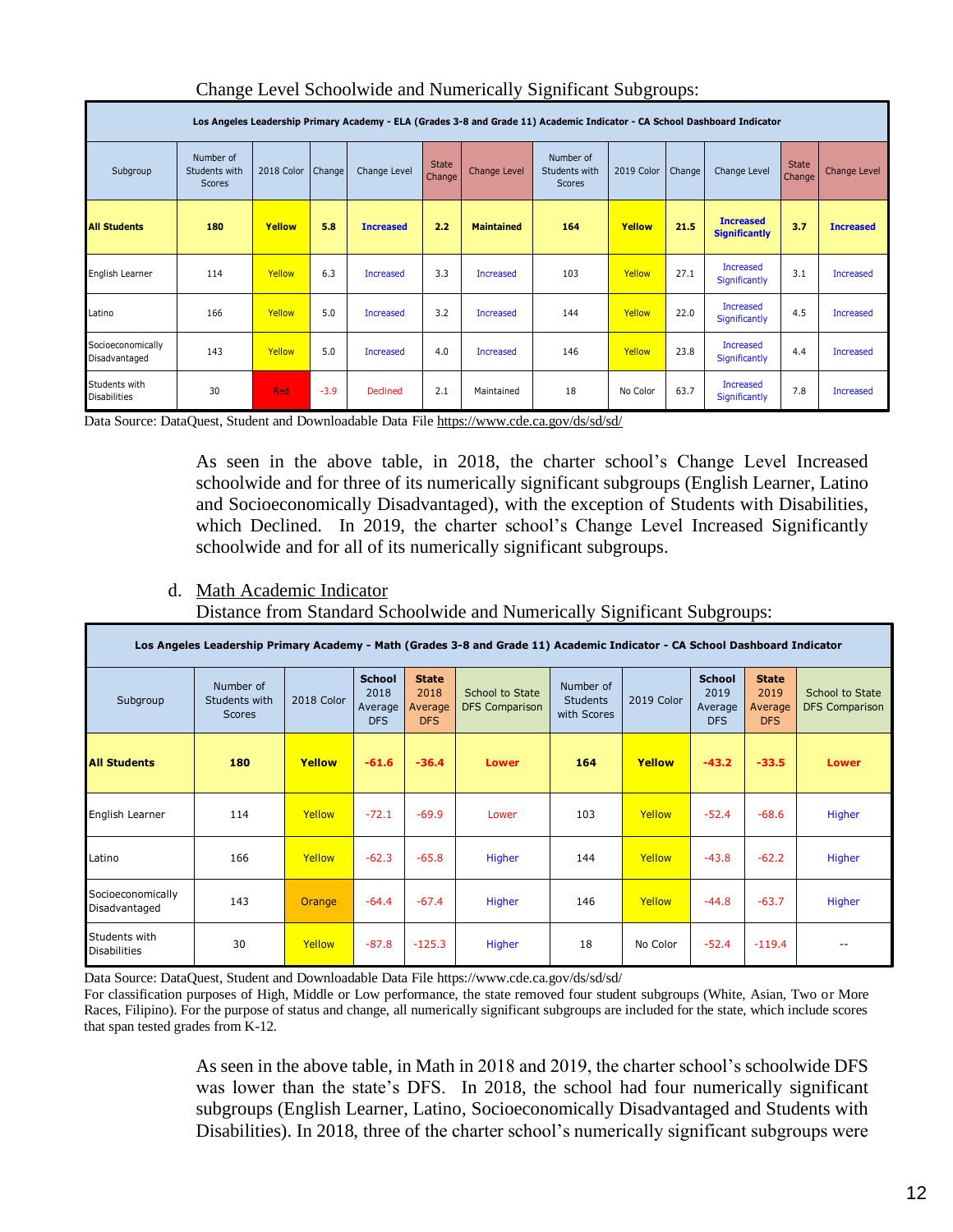higher than the state's DFS, with the exception of the English Learner subgroup, which was lower. In 2019, the school had three numerically significant subgroups (English Learner, Latino and Socioeconomically Disadvantaged). In 2019, all three of the charter school's numerically significant subgroups were higher than the state's DFS.

|                                      | Los Angeles Leadership Primary Academy - Math (Grades 3-8 and Grade 11) Academic Indicator - CA School Dashboard Indicator |               |        |                  |                        |                   |                                             |            |                     |                                          |                        |                     |  |  |
|--------------------------------------|----------------------------------------------------------------------------------------------------------------------------|---------------|--------|------------------|------------------------|-------------------|---------------------------------------------|------------|---------------------|------------------------------------------|------------------------|---------------------|--|--|
| Subgroup                             | Number of<br>Students with<br>Scores                                                                                       | 2018 Color    | Change | Change Level     | <b>State</b><br>Change | Change Level      | Number of<br><b>Students</b><br>with Scores | 2019 Color | Change <sup>1</sup> | Change Level                             | <b>State</b><br>Change | <b>Change Level</b> |  |  |
| <b>All Students</b>                  | 180                                                                                                                        | Yellow        | 4.8    | <b>Increased</b> | 1.3                    | <b>Maintained</b> | 164                                         | Yellow     | 18.4                | <b>Increased</b><br><b>Significantly</b> | 2.9                    | <b>Maintained</b>   |  |  |
| English Learner                      | 114                                                                                                                        | Yellow        | 3.6    | <b>Increased</b> | 1.5                    | Maintained        | 103                                         | Yellow     | 19.6                | <b>Increased</b><br>Significantly        | 2.2                    | Maintained          |  |  |
| Latino                               | 166                                                                                                                        | Yellow        | 5.5    | <b>Increased</b> | 1.7                    | Maintained        | 144                                         | Yellow     | 18.5                | <b>Increased</b><br>Significantly        | 3.4                    | Increased           |  |  |
| Socioeconomically<br>Disadvantaged   | 143                                                                                                                        | <b>Orange</b> | 2.1    | Maintained       | 2.3                    | Maintained        | 146                                         | Yellow     | 19.7                | <b>Increased</b><br>Significantly        | 3.4                    | Increased           |  |  |
| Students with<br><b>Disabilities</b> | 30                                                                                                                         | Yellow        | 8.0    | <b>Increased</b> | 0.8                    | Maintained        | 18                                          | No Color   | 35.4                | <b>Increased</b><br>Significantly        | 6.6                    | Increased           |  |  |

Change Level Schoolwide and Numerically Significant Subgroups:

Data Source: DataQuest, Student and Downloadable Data Fil[e https://www.cde.ca.gov/ds/sd/sd/](https://www.cde.ca.gov/ds/sd/sd/)

For classification purposes of High, Middle or Low performance, the state removed four student subgroups (White, Asian, Two or More Races, Filipino). For the purpose of status and change, all numerically significant subgroups are included for the state, which include scores that span tested grades from K-12.

> As seen in the table, in 2018, the charter school's Change Level Increased schoolwide and for the English Learner, Latino and Students with Disabilities subgroups. The Socioeconomically Disadvantaged subgroup Maintained. In 2019, the charter school's Change Level Increased Significantly schoolwide and for all numerically significant subgroups (English Learner, Latino and Socioeconomically Disadvantaged).

e. English Learner Progress Academic Indicator

Percentage of English Learners Making Progress Toward English Proficiency:

|                        |                                                 |                                                                                        | Los Angeles Leadership Primary Academy - English Learner Progress Indicator - CA School Dashboard Indicator |                                                                                               |                   |
|------------------------|-------------------------------------------------|----------------------------------------------------------------------------------------|-------------------------------------------------------------------------------------------------------------|-----------------------------------------------------------------------------------------------|-------------------|
|                        |                                                 | 2019 School                                                                            |                                                                                                             |                                                                                               | <b>2019 State</b> |
| Subgroup               | Number of<br>English Learner<br><b>Students</b> | Percentage of<br>English Learners<br>making progress<br>towards English<br>proficiency | Performance Level                                                                                           | Percentage of<br><b>English Learners</b><br>making progress<br>towards English<br>proficiency | Performance Level |
| <b>English Learner</b> | 129                                             | 44.2%                                                                                  | Low                                                                                                         | 48.3                                                                                          | <b>Medium</b>     |

Data Source: DataQuest, Student and Downloadable Data Fil[e https://www.cde.ca.gov/ds/sd/sd/](https://www.cde.ca.gov/ds/sd/sd/)

As seen in the table above, the 2019 California School Dashboard indicates 44.2% of Los Angeles Leadership Primary Academy's English Learner (EL) students are making progress towards English proficiency, lower than the state at 48.3%. The Performance Level for the school is Low while the state Performance Level is Medium.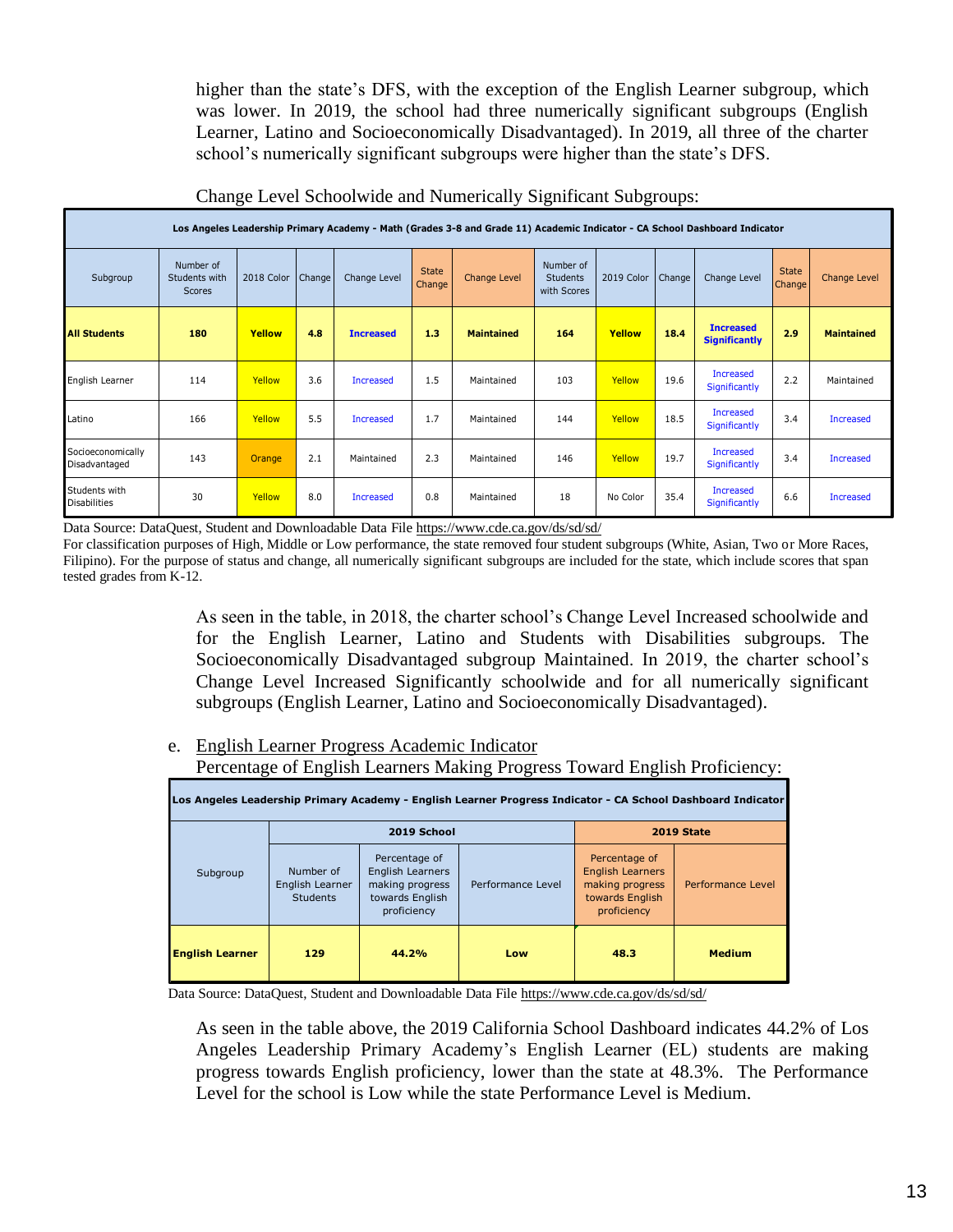School leadership shared that they conducted an analysis of their ELPAC data by domain and identified Reading and Writing as areas of needed support for English Learners. To that end, the school identified two goals.

- 1. Increase the percentage of students that progress at least one ELPI level to match or exceed the State percentage.
- 2. Reduce the percentage of students who decreased one ELPI level.

LALPA's leadership has implemented the following strategies to achieve the above goals:

- Administer NWEA and STAR Literacy Assessments three times a year to monitor student progress, and adjust instructional strategies and support as needed.
- Provide professional development in Kagan Structures to promote collaborative learning through a structured classroom environment for English Learners.
- Provide more opportunities for students to practice English in elective classes throughout the day (while continuing to develop students' acquisition of Spanish in their non-elective classes).
- f. Standardized Assessments Participation Rates

In 2019, in ELA and Math the school met the participation rates (of at least 95%) schoolwide and for all numerically significant subgroups. However, the school did not meet the participation rate for the English Learner Progress Indicator (ELPI), at 82%.

School leadership shared that due to inaccurate enrollment processing, some Expanded Transitional Kindergarten (ETK) students did not have a Statewide Student Identifier (SSID) number and therefore were not tested. Additionally, other students withdrew during the testing period prior to having been assessed. To address these concerns the school has established the following new protocols for testing students:

- Internal timelines to help ensure school staff meet enrollment deadlines.
- Site administrator reviews the final class lists prior to the start of the school year to ensure all information is complete and accurate.
- Students in the Expanded Transitional Kindergarten program are monitored by the ELPAC Coordinator to ensure testing is completed for all ETK students as appropriate.

#### g. College/Career Academic Indicator:  $N/A$

h. Verified Data

/

As noted above, a charter school classified by the state as Middle performing may present verified data. Pursuant to Education Code Section 47607.2(c)(1), "verified data" means data derived from nationally recognized, valid, peer reviewed, and reliable sources that are externally produced. Verified data shall include measures of postsecondary outcomes.

Per the *LAUSD Policy and Procedures for Charter Schools,* until such time that the State Board of Education adopts a pupil-level academic growth measure, for the purposes of this Policy and Procedures, the District defines "one year's progress" as growth in achievement in ELA and Math from one academic year to the next. The District's expectation is that a charter school demonstrates either the same or higher growth levels as schools serving similar student populations, for each year of the charter school's current term of the charter (e.g., seven-year, six-year, five-year, or two-year term). Until such time that the State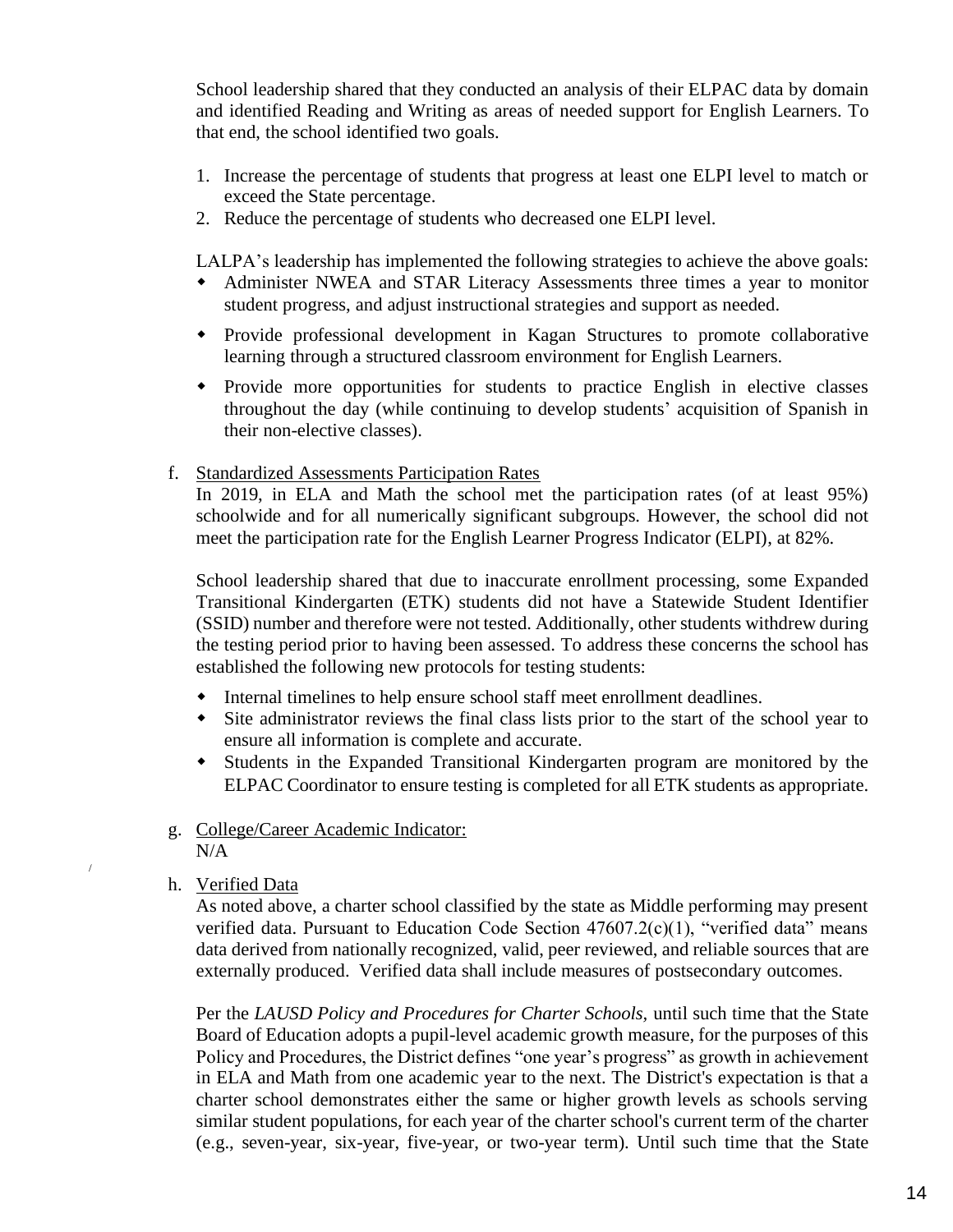Board of Education provides postsecondary outcome data, charter schools may submit verified data specific to college enrollment, persistence, and completion rates, equal to similar peers, at the time of the submission of the renewal petition. Charter schools submitting verified data for this purpose must provide a clear explanation as to its alignment with the requirements in the *LAUSD Policy and Procedures for Charter Schools.*

Staff determined that the school wide performance and the performance of all numerically significant subgroups on the California School Dashboard provided sufficient information to determine the renewal recommendation.

- i. Postsecondary Outcomes [HS only] N/A
- j. Local Indicators

Staff also considered the Local Indicators (i.e. Basic: Teachers, Instructional Materials, Facilities; Implementation of Academic Standards; Parent and Family Engagement; Local Climate Survey; Access to a Broad Course of Study) and all are reported as Met.

- k. "May Deny" Analysis for Middle Performing Charter Schools [if applicable] N/A
- l. Suspension Rate Indicator

Percentage of Students Suspended At Least Once Schoolwide and Numerically Significant Subgroups:

|                                      |                              |             |                                                                        |                                                                    |                                              | Los Angeles Leadership Primary Academy - Suspension Rate Indicator - CA School Dashboard Indicator |            |                                                                        |                            |                                              |
|--------------------------------------|------------------------------|-------------|------------------------------------------------------------------------|--------------------------------------------------------------------|----------------------------------------------|----------------------------------------------------------------------------------------------------|------------|------------------------------------------------------------------------|----------------------------|----------------------------------------------|
| Subgroup                             | Number of<br><b>Students</b> | 2018 Color  | <b>School</b><br>2018<br><b>Students</b><br>suspended<br>at least once | <b>State 2018</b><br><b>Students</b><br>suspended<br>at least once | School to State<br>Suspensions<br>Comparison | Number of<br><b>Students</b>                                                                       | 2019 Color | <b>School</b><br>2019<br><b>Students</b><br>suspended<br>at least once | <b>State 2019</b><br>Color | School to State<br>Suspensions<br>Comparison |
| <b>All Students</b>                  | 411                          | <b>Blue</b> | 0.0%                                                                   | 3.5%                                                               | <b>Lower</b>                                 | 379                                                                                                | Green      | 0.5%                                                                   | Yellow                     | Lower                                        |
| English Learner                      | 239                          | <b>Blue</b> | $0.0\%$                                                                | 3.0%                                                               | Lower                                        | 219                                                                                                | Yellow     | 0.9%                                                                   | Yellow                     | Lower                                        |
| Latino                               | 385                          | <b>Blue</b> | $0.0\%$                                                                | 3.6%                                                               | Lower                                        | 301                                                                                                | Yellow     | 0.7%                                                                   | Yellow                     | Lower                                        |
| Socioeconomically<br>Disadvantaged   | 337                          | <b>Blue</b> | 0.0%                                                                   | 4.4%                                                               | Lower                                        | 326                                                                                                | Green      | 0.3%                                                                   | Yellow                     | Lower                                        |
| Students with<br><b>Disabilities</b> | 47                           | <b>Blue</b> | $0.0\%$                                                                | 6.8%                                                               | Lower                                        | 27                                                                                                 | No Color   | 0.0%                                                                   | Yellow                     | $-$                                          |

#### Schoolwide and Numerically Significant Subgroups

Data Source: DataQuest, Student and Downloadable Data File https://www.cde.ca.gov/ds/sd/sd/

As indicated in the table above, for both 2018-2019, the school's suspension rate was lower than the state schoolwide and for all numerically significant subgroups.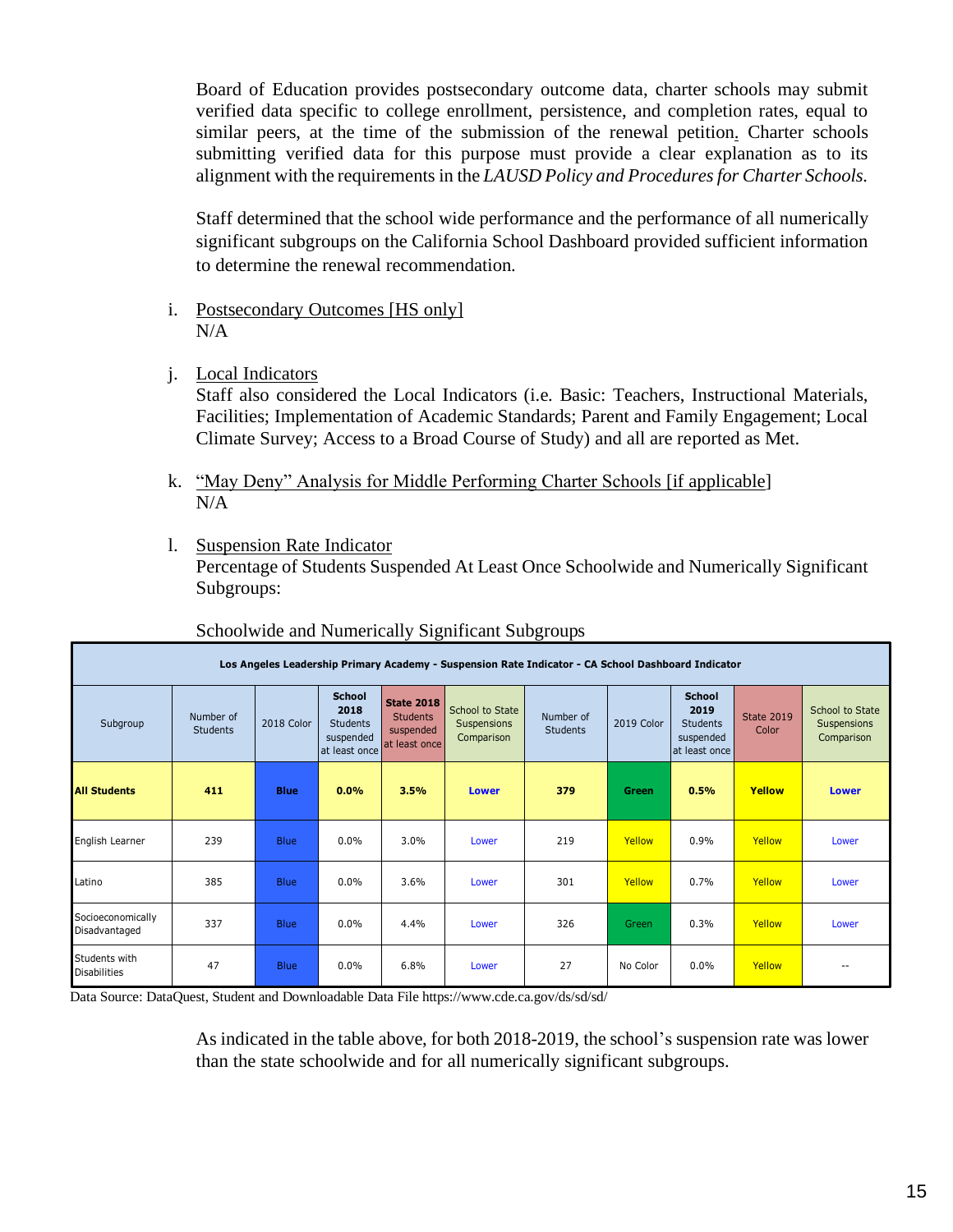|                                      |                              |             |         | Los Angeles Leadership Primary Academy - Suspension Rate Indicator - CA School Dashboard Indicator |         |                   |                              |              |         |                  |         |                   |
|--------------------------------------|------------------------------|-------------|---------|----------------------------------------------------------------------------------------------------|---------|-------------------|------------------------------|--------------|---------|------------------|---------|-------------------|
| Subgroup                             | Number of<br><b>Students</b> | 2018 Color  | Change  | Change Level                                                                                       | Change  | Change Level      | Number of<br><b>Students</b> | 2019 Color   | Change  | Change Level     | Change  | Change Level      |
| <b>All Students</b>                  | 411                          | <b>Blue</b> | $-0.2%$ | <b>Maintained</b>                                                                                  | $-0.1%$ | <b>Maintained</b> | 379                          | <b>Green</b> | 0.5%    | <b>Increased</b> | $-0.1%$ | <b>Maintained</b> |
| English Learner                      | 239                          | <b>Blue</b> | $-0.4%$ | <b>Declined</b>                                                                                    | $-0.1%$ | Maintained        | 219                          | Yellow       | 0.9%    | <b>Increased</b> | 0.1%    | Maintained        |
| Latino                               | 385                          | <b>Blue</b> | $-0.3%$ | <b>Declined</b>                                                                                    | $-0.1%$ | Maintained        | 301                          | Yellow       | 0.7%    | Increased        | $-0.1%$ | Maintained        |
| Socioeconomically<br>Disadvantaged   | 337                          | <b>Blue</b> | $0.0\%$ | Maintained                                                                                         | $-0.2%$ | Maintained        | 326                          | Green        | 0.3%    | Increased        | $-0.1%$ | Maintained        |
| Students with<br><b>Disabilities</b> | 47                           | <b>Blue</b> | $0.0\%$ | Maintained                                                                                         | 0.3%    | <b>Declined</b>   | 27                           | No Color     | $0.0\%$ | Maintained       | 0.6%    | <b>Declined</b>   |

#### Change Level Schoolwide and Numerically Significant Subgroups:

Data Source: DataQuest, Student and Downloadable Data File https://www.cde.ca.gov/ds/sd/sd/

As seen in the table above, in 2018, the charter school's Change Level Maintained schoolwide and for two of the four numerically significant subgroups (Socioeconomically Disadvantaged and Students with Disabilities). The English Learner and Latino subgroups Declined. In 2019, the charter school's Change Level schoolwide and for all of its numerically significant subgroups Increased, with the exception of Students with Disabilities which Maintained.

m. Graduation Rate Indicator [HS only]  $N/A$ 

#### n. Chronic Absenteeism Indicator Percentage Schoolwide and Numerically Significant Subgroups:

|                                      |                                                         |               |                                                            |                                                            |                                                         | Los Angeles Leadership Primary Academy - Chronic Absenteeism - CA School Dashboard Indicator |            |                                                            |                                                           |                                                         |
|--------------------------------------|---------------------------------------------------------|---------------|------------------------------------------------------------|------------------------------------------------------------|---------------------------------------------------------|----------------------------------------------------------------------------------------------|------------|------------------------------------------------------------|-----------------------------------------------------------|---------------------------------------------------------|
| Subgroup                             | Number of<br>Istudents enrolled<br>who meet<br>criteria | 2018 Color    | <b>School 2018</b><br>Chronic<br>Absenteeism<br>Percentage | <b>State 2018</b><br>Chronic.<br>Absenteeism<br>Percentage | School to State<br>Chronic<br>Absenteeism<br>Comparison | Number of<br>students enrolled<br>who meet<br>criteria                                       | 2019 Color | <b>School 2019</b><br>Chronic<br>Absenteeism<br>Percentage | <b>State 2019</b><br>Chronic<br>Absenteeism<br>Percentage | School to State<br>Chronic<br>Absenteeism<br>Comparison |
| <b>All Students</b>                  | 403                                                     | <b>Orange</b> | 15.1%                                                      | 9.0%                                                       | <b>Higher</b>                                           | 370                                                                                          | Yellow     | 12.7%                                                      | 10.1%                                                     | Higher                                                  |
| English Learner                      | 237                                                     | <b>Red</b>    | 14.3%                                                      | 8.6%                                                       | Higher                                                  | 218                                                                                          | Yellow     | 11.9%                                                      | 9.9%                                                      | Higher                                                  |
| Latino                               | 378                                                     | <b>Red</b>    | 15.3%                                                      | 9.7%                                                       | Higher                                                  | 297                                                                                          | Yellow     | 10.8%                                                      | 11.0%                                                     | Lower                                                   |
| Socioeconomically<br>Disadvantaged   | 330                                                     | Orange        | 15.5%                                                      | 11.4%                                                      | Higher                                                  | 322                                                                                          | Yellow     | 12.4%                                                      | 12.9%                                                     | Lower                                                   |
| Students with<br><b>Disabilities</b> | 46                                                      | Orange        | 10.9%                                                      | 15.1%                                                      | Lower                                                   | 27                                                                                           | No Color   | 3.7%                                                       | 16.3%                                                     |                                                         |

Data Source: DataQuest, Student and Downloadable Data Fil[e https://www.cde.ca.gov/ds/sd/sd/](https://www.cde.ca.gov/ds/sd/sd/)

As seen in the table above, in 2018 the charter school's rate of Chronic Absenteeism was higher than the state both schoolwide and for the majority of numerically significant subgroups (English Learner, Latino and Socioeconomically Disadvantaged), with the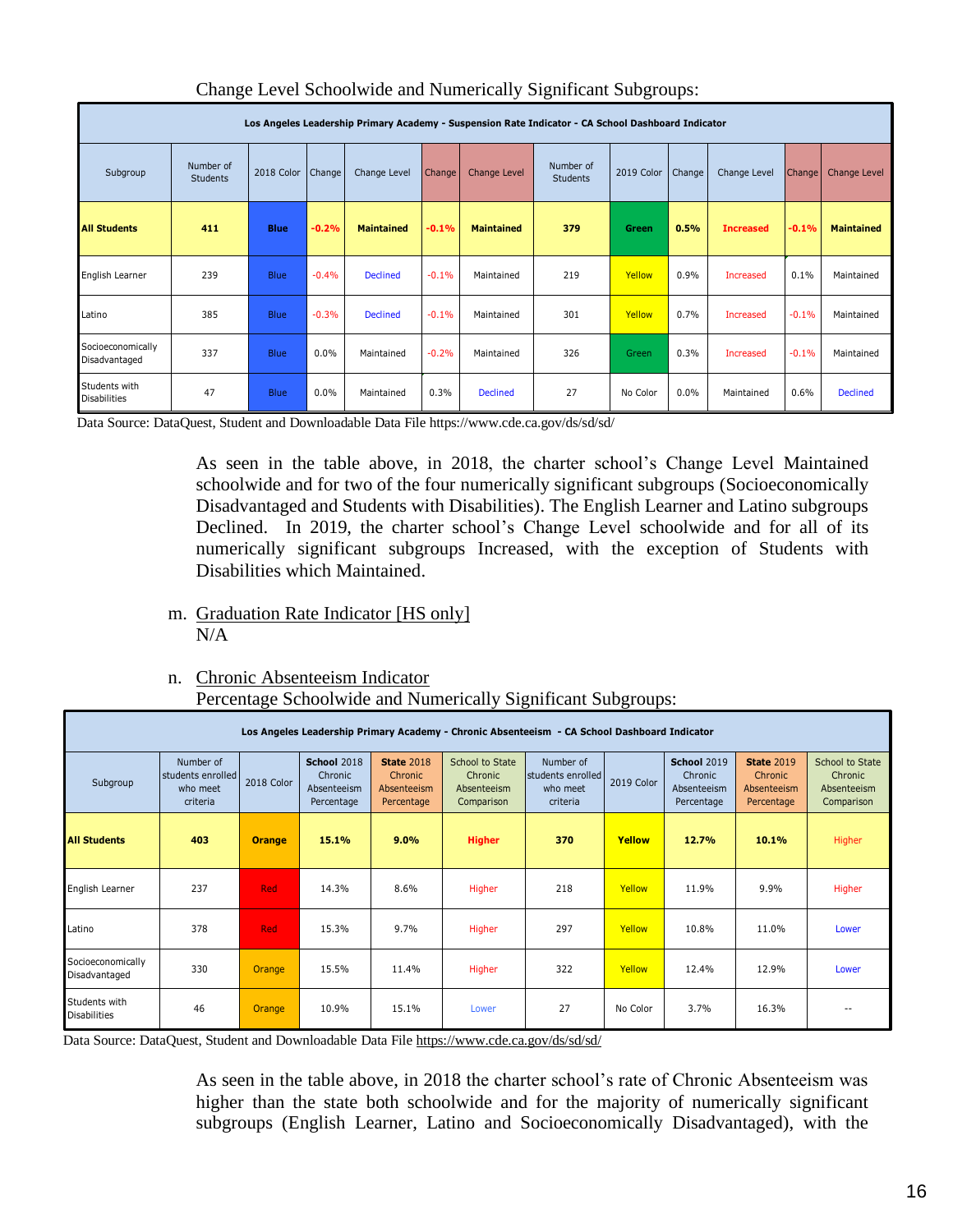exception of Students with Disabilities which was lower. In 2019, the charter school's rate of Chronic Absenteeism was higher than the state schoolwide and for the English Learner subgroup. The Latino and Socioeconomically Disadvantaged subgroups were lower than the state.

To reduce the percentage of Chronic Absenteeism, school leaders shared the following adjustments that were made to the existing attendance plan:

- Provide specific student attendance information for each subject.
- Conduct monthly attendance celebrations, including the recognition of students with most improved attendance.
- Incorporate "Attendance" as a regular agenda item during the monthly Coffee with the Principal meetings.
- Provide Parent Workshops on the importance of school attendance.
- Establish individual classroom attendance incentives.

|                                      |                                                        |               |        |                                   |                        | Los Angeles Leadership Primary Academy - Chronic Absenteeism - CA School Dashboard Indicator |                                                        |            |         |                                  |                        |                     |
|--------------------------------------|--------------------------------------------------------|---------------|--------|-----------------------------------|------------------------|----------------------------------------------------------------------------------------------|--------------------------------------------------------|------------|---------|----------------------------------|------------------------|---------------------|
| Subgroup                             | Number of<br>students enrolled<br>who meet<br>criteria | 2018 Color    | Change | Change Level                      | <b>State</b><br>Change | Change Level                                                                                 | Number of<br>students enrolled<br>who meet<br>criteria | 2019 Color | Change  | Change Level                     | <b>State</b><br>Change | <b>Change Level</b> |
| <b>All Students</b>                  | 403                                                    | <b>Orange</b> | 2.4%   | <b>Increased</b>                  | 0.3%                   | <b>Maintained</b>                                                                            | 370                                                    | Yellow     | $-2.4%$ | <b>Declined</b>                  | 1.1%                   | <b>Increased</b>    |
| English Learner                      | 237                                                    | Red           | 3.8%   | <b>Increased</b><br>Significantly | 0.6%                   | Increased                                                                                    | 218                                                    | Yellow     | $-2.4%$ | <b>Declined</b>                  | 1.4%                   | <b>Increased</b>    |
| Latino                               | 378                                                    | Red           | 3.5%   | <b>Increased</b><br>Significantly | 0.4%                   | Maintained                                                                                   | 297                                                    | Yellow     | $-4.6%$ | <b>Declined</b><br>Significantly | 1.4%                   | Increased           |
| Socioeconomically<br>Disadvantaged   | 330                                                    | <b>Orange</b> | 2.6%   | <b>Increased</b>                  | 0.4%                   | Maintained                                                                                   | 322                                                    | Yellow     | $-3.0%$ | Declined<br>Significantly        | 1.5%                   | Increased           |
| Students with<br><b>Disabilities</b> | 46                                                     | <b>Orange</b> | 5.1%   | <b>Increased</b>                  | 0.4%                   | Maintained                                                                                   | 27                                                     | No Color   | $-7.2%$ | <b>Declined</b>                  | 1.2%                   | <b>Increased</b>    |

#### Change Level Schoolwide and Numerically Significant Subgroups

Data Source: DataQuest, Student and Downloadable Data Fil[e https://www.cde.ca.gov/ds/sd/sd/](https://www.cde.ca.gov/ds/sd/sd/)

As seen in the table above, in 2018, the charter school's Change Level Increased schoolwide and for two numerically significant subgroups (Socioeconomically Disadvantaged and Students with Disabilities), while the English Learner and Latino subgroups Increased Significantly. In 2019, the charter school's Change Level Declined schoolwide and for two numerically significant subgroups (English Learner and Student with Disabilities) with the exception of the Latino and Socioeconomically Disadvantaged subgroups, which Declined Significantly.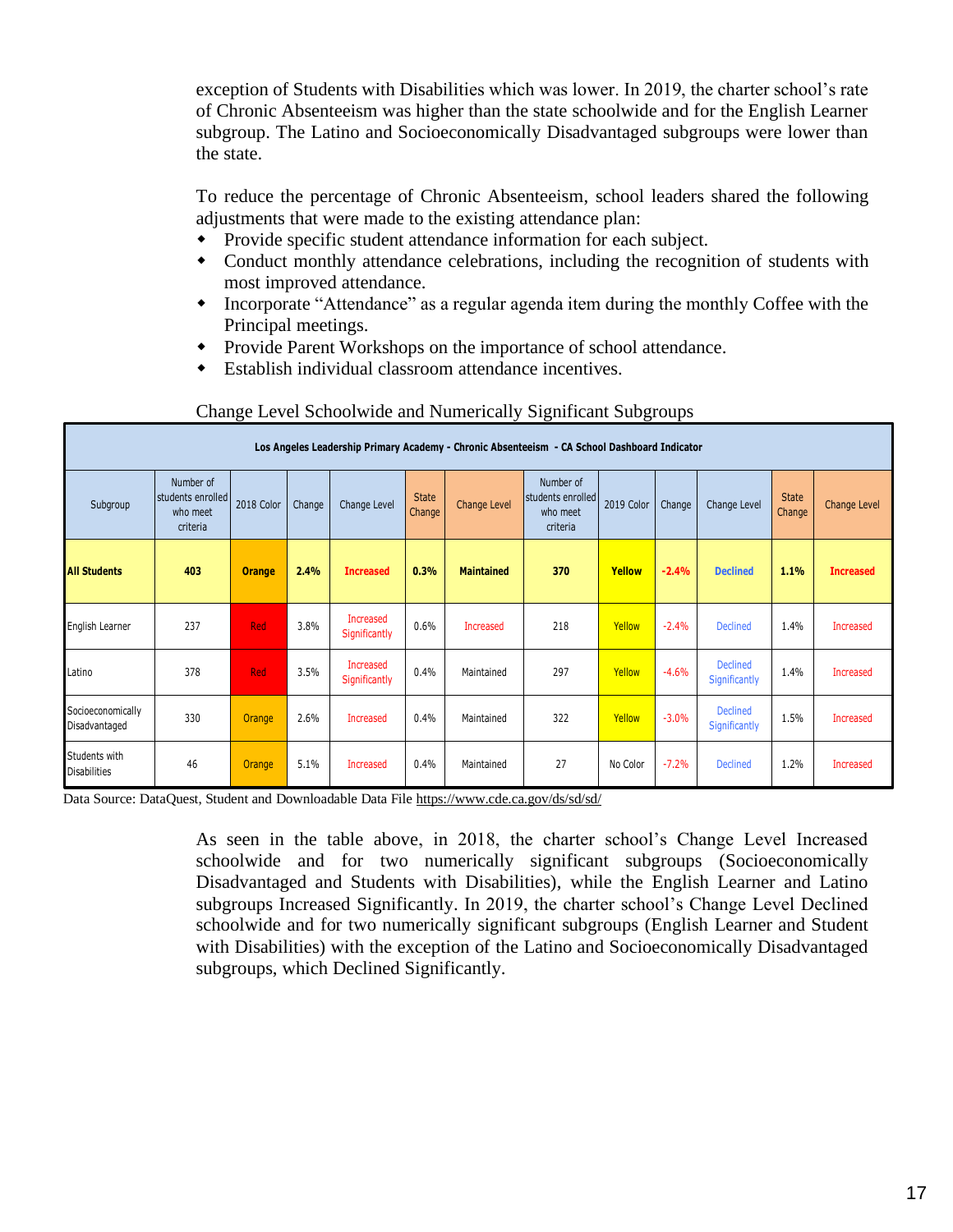#### o. English Learner Performance

| <b>Reclassification Rates:</b> |  |
|--------------------------------|--|
|--------------------------------|--|

| Year    | <b>Students Redesignated FEP</b>                                                                                      | <b>School</b> | <b>State</b> | School to State RFEP<br>Comparison |
|---------|-----------------------------------------------------------------------------------------------------------------------|---------------|--------------|------------------------------------|
|         | 17-18 EL #                                                                                                            | 215           | 1,271,150    |                                    |
| 2018-19 | 18-19 Reclass $#$                                                                                                     | 10            | 175,746      | Lower                              |
|         | 18-19 Reclass Rate                                                                                                    | 4.7           | 13.8         |                                    |
|         | 18-19 EL #                                                                                                            | 187           | 1,195,988    |                                    |
| 2019-20 | 19-20 Reclass $#$                                                                                                     | 17            | 164,653      | Lower                              |
|         | 19-20 Reclass Rate                                                                                                    | 9.1           | 13.8         |                                    |
|         | Data Source: Data Ouest, Student and School Downloadable Data Files<br>ttps://www.cde.co.gov/de/ed/ed/filecreates.com |               |              |                                    |

Data Source: Data Quest, Student and School Downloadable Data Files <https://www.cde.ca.gov/ds/sd/sd/filesreclass.asp>

In 2019-2020, Los Angeles Leadership Primary Academy's reclassification rate was 9.1%, which was lower than the state's reclassification rate of  $13.8\%$ . In 2018-2019, Los Angeles Leadership Primary Academy's reclassification rate of 4.7% was lower than the state's rate of 13.8%.

School leadership attributes the growth in reclassification rate in 2019-2020 to an increased focus on literacy across all grade levels. However, the school shared strategies to continue to increase the reclassification rates. School leadership shared that in order to further support reclassification of English Learners, the school is implementing the following:

- The RTI teacher also serves as the ELPAC coordinator and works collaboratively with teachers in classrooms and in the Learning Center to support the implementation of classroom strategies.
- The school's administration, in collaboration with the ELPAC Coordinator, facilitates professional development for teachers focused on strategies to support English Learners.
- The school's schedule provides increased opportunities for English Learners through activities such as tutoring, a volunteer reading program, and the Accelerated Reading program.
- LALPA's leadership and board has directed resources towards purchasing additional reading books in English for the Accelerated Reading program, allotted time for instructional aides to provide small group tutoring and purchased EL instructional materials to supplement programs. Funds have also been allotted to provide professional development in the area of language acquisition for second language learners.

Los Angeles Leadership Primary Academy's reclassification criteria are as follows:

- English proficiency on the ELPAC indicated by a minimum ELPAC Summative score of 4.
- Meet one of the following three criteria:
	- Score of Standard Met or Exceeded on the most recent California Assessment of Student Performance and Progress (CAASPP) exam.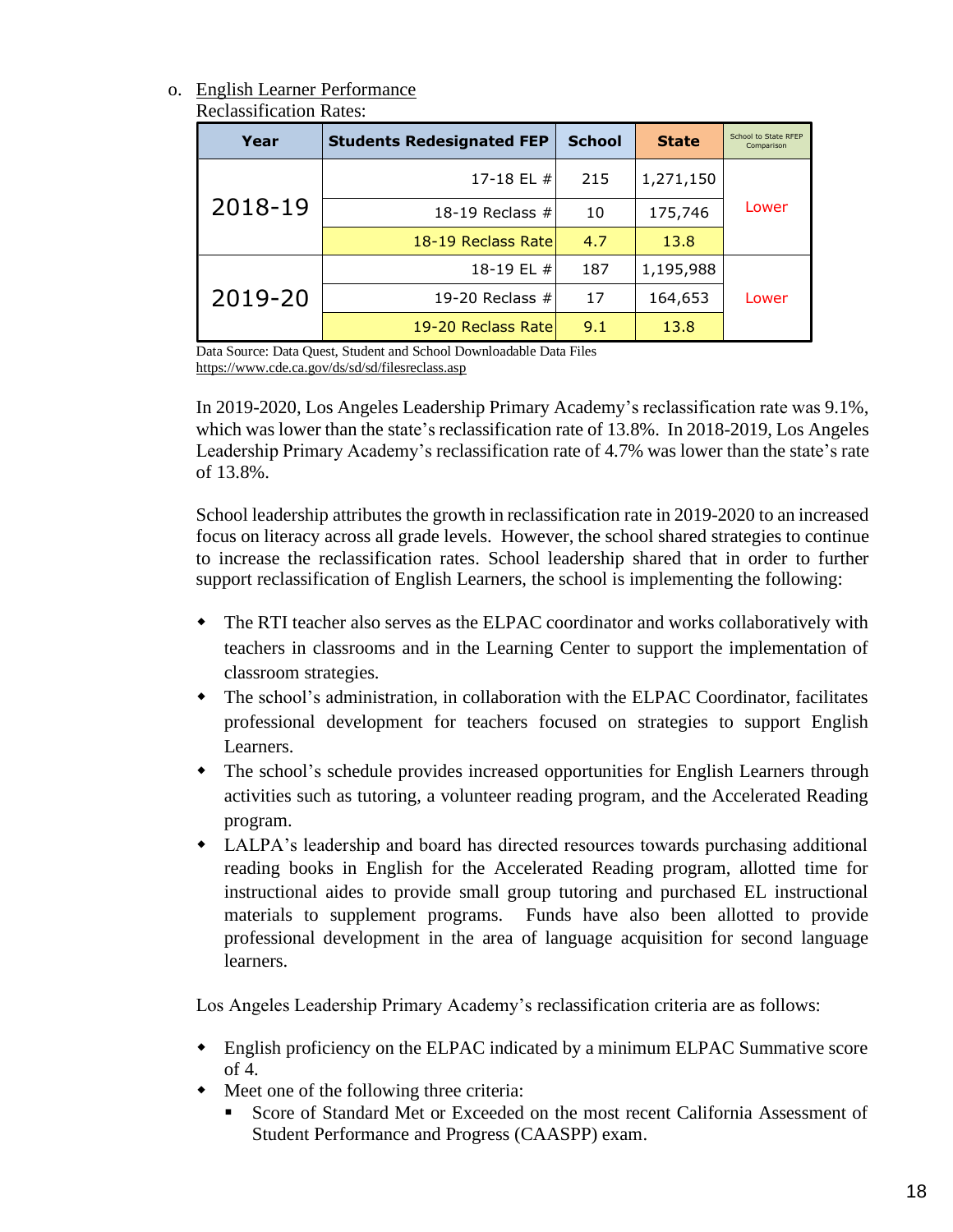- Language and Reading proficiency as measured by the internal benchmark.
- **•** Teacher evaluation based on student English Language Arts and ELD grades/progress report marks.
- Parent consultation and approval.

|                         |                                     |                               | 2018-19           |                | 2019-20                       |                               |                   |                |  |  |  |
|-------------------------|-------------------------------------|-------------------------------|-------------------|----------------|-------------------------------|-------------------------------|-------------------|----------------|--|--|--|
| <b>English Learners</b> | <b>Primary Academy School</b>       | <b>Los Angeles Leadership</b> | <b>State</b>      |                | <b>Primary Academy School</b> | <b>Los Angeles Leadership</b> | <b>State</b>      |                |  |  |  |
|                         | <b>Enrollment</b><br><b>Percent</b> |                               | <b>Enrollment</b> | <b>Percent</b> | <b>Enrollment</b>             | <b>Percent</b>                | <b>Enrollment</b> | <b>Percent</b> |  |  |  |
| At-Risk 4-5 Years       | 54                                  | 24.9%                         | 220,738           | 9.5%           | 33                            | 15.9%                         | 130,783           | 5.7%           |  |  |  |
| LTEL 6+ Years           |                                     | 0.0%                          | 342,983           | 14.7%          | 0                             | 0.0%                          | 204,042           | 8.9%           |  |  |  |

#### Long-term English Learners and "At-Risk" Rates:

Data Source: DataQuest, Student and School Downloadable Data File[s https://www.cde/ca/gov/ds/sd/sd/filesltel.asp](https://www.cde/ca/gov/ds/sd/sd/filesltel.asp)

In 2019-2020, Los Angeles Leadership Primary Academy had 0.0% Long-term English Learners (LTELs), which was lower to the state's LTEL percentage of 8.9%. In 2018- 2019, Los Angeles Leadership Primary Academy's LTEL percentage of 0.0% was greater than the state's 14.7%. In 2019-2020, the charter school had 15.9% "At-Risk" (33 students), which was higher than the state's rate of 5.7%. Similarly, in 2018-2019, Los Angeles Leadership Primary Academy had 24.9% "At-Risk," which was higher than the state at 9.5%.

#### **2.** *Annual Oversight Results*

#### **a.** *Student Achievement and Educational Performance*

Los Angeles Leadership Primary Academy has earned the ratings of *Developing* and *Proficient* in the category of Student Achievement and Educational Performance on its annual oversight evaluation reports for the last two years.

The school earned a rating of *Developing* in 2018-2019 as a result of performing lower than the Resident School Median schoolwide in ELA and Math, including a lower Reclassification Rate than the Resident School Median. In 2019-2020 the school achieved a rating of *Proficient* as a result of academic growth in the percentage of students meeting or exceeding standards on CAASPP (SBAC) in ELA and Math for all the numerically significant subgroups. The CSD will continue to monitor the school's performance in this category as part of annual oversight.

|                                                          | $2018 - 2019$         | 2019-2020 |
|----------------------------------------------------------|-----------------------|-----------|
| Annual Oversight Evaluation Report Rating in Category of |                       |           |
| <b>Student Achievement and Educational Performance</b>   | Developing Proficient |           |

\*Note: The annual oversight rating represents the Charter Schools Division staff evaluation of the school's performance as outlined in the Annual Performance-Based Oversight Visit Report on or about the date of the annual oversight visit.

#### **b.** *Governance*

Los Angeles Leadership Primary Academy's record of performance and related information demonstrate that the school is likely to succeed in the area of governance.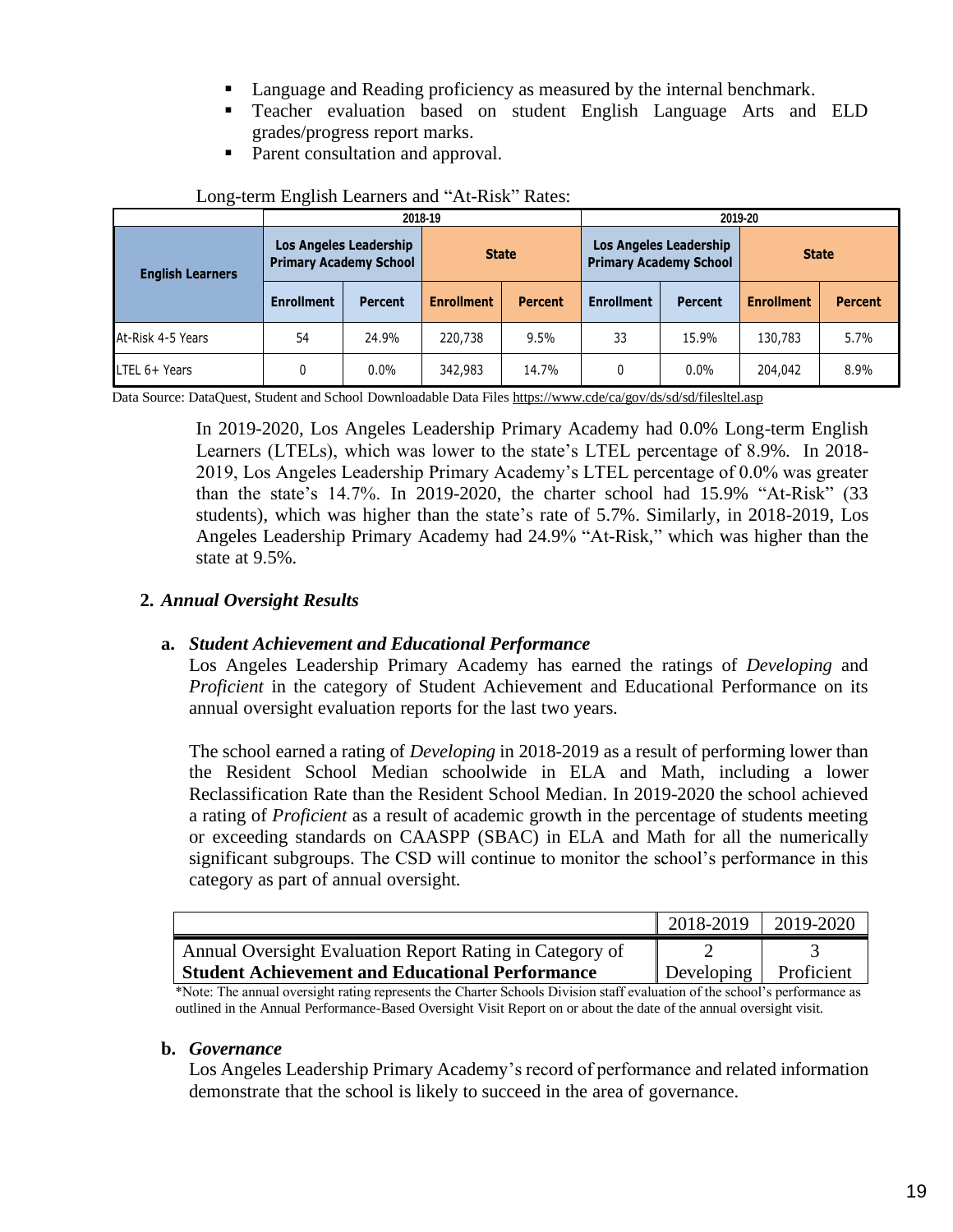The school has earned the rating of *Accomplished* in the category of Governance on its annual oversight evaluation reports over the past two years and has no unresolved governance issues pending.

|                                                     | 2018-2019 | 2019-2020                   |
|-----------------------------------------------------|-----------|-----------------------------|
| <b>Annual Oversight Evaluation Report Rating in</b> |           |                             |
| Category of <b>Governance</b>                       |           | Accomplished   Accomplished |

\*Note: The annual oversight rating represents the Charter Schools Division staff evaluation of the school's performance as outlined in the Annual Performance-Based Oversight Visit Report on or about the date of the annual oversight visit.

#### **c.** *Organizational Management, Programs, and Operations*

Los Angeles Leadership Primary Academy's record of performance and related information demonstrate that the school is likely to succeed in the area of organizational management, programs, and operations.

The school earned the rating of *Proficient* in the category of in the category of Organizational Management, Programs, and Operations on its annual oversight evaluation reports over the last two years.

|                                                                                                                           | 2018-2019  | 2019-2020  |
|---------------------------------------------------------------------------------------------------------------------------|------------|------------|
| Annual Oversight Evaluation Report Rating in<br>Category of Organizational Management,<br><b>Programs, and Operations</b> | Proficient | Proficient |

\*Note: The annual oversight rating represents the Charter Schools Division staff evaluation of the school's performance as outlined in the Annual Performance-Based Oversight Visit Report on or about the date of the annual oversight visit.

|                                                         |                          | Los Angeles Leadership Primary Academy - 2019-20 Enrollment by Ethnicity and Subgroup                                                                                                                                                                                                             |      |                                          |       |                                      |                 |          |              |                 |                                                                                                                                                                                                                                |                   |                        |                           |                                              |                               |                           |               |
|---------------------------------------------------------|--------------------------|---------------------------------------------------------------------------------------------------------------------------------------------------------------------------------------------------------------------------------------------------------------------------------------------------|------|------------------------------------------|-------|--------------------------------------|-----------------|----------|--------------|-----------------|--------------------------------------------------------------------------------------------------------------------------------------------------------------------------------------------------------------------------------|-------------------|------------------------|---------------------------|----------------------------------------------|-------------------------------|---------------------------|---------------|
| School                                                  | Enrollment               | Meal<br><b>F/R</b>                                                                                                                                                                                                                                                                                | GATE | ৯<br>Native<br>ndian<br>erican<br>Alaska | Asian | African<br>American<br>ō<br>ठ<br>Bla | English Learner | Filipino | Foster Youth | <b>domeless</b> | Latino                                                                                                                                                                                                                         | Migrant Education | 5<br>Native Hawaiian o | Reported<br>$\frac{1}{2}$ | economically<br>aged<br>Disadvant-<br>Socio- | Students with<br>Disabilities | Races<br>More<br>ō<br>Two | White         |
| <b>Los Angeles Leadership</b><br><b>Primary Academy</b> | 323                      | $\left[97.5\% \right]$ 0.3% $\left[0.3\% \right]$ 1.2% $\left[1.5\% \right]$ 53.6% $\left[0.0\% \right]$ 1.2% $\left[0.0\% \right]$ 83.9% $\left[0.0\% \right]$ 0.0% $\left[0.0\% \right]$                                                                                                        |      |                                          |       |                                      |                 |          |              |                 |                                                                                                                                                                                                                                |                   |                        |                           | 97.8%                                        | 5.3%                          |                           | $0.6\%$ 12.4% |
| <b>Statewide</b>                                        | $ 6,163,001 59.3\% $ N/A |                                                                                                                                                                                                                                                                                                   |      |                                          |       |                                      |                 |          |              |                 | $ 0.5\% 9.3\% 5.3\% 18.6\% 2.4\% 0.5\% 3.2\% 54.9\% 0.8\% 0.4\% 0.9\% 0.9\% 0.9\% 0.9\% 0.9\% 0.9\% 0.9\% 0.9\% 0.9\% 0.9\% 0.9\% 0.9\% 0.9\% 0.9\% 0.9\% 0.9\% 0.9\% 0.9\% 0.9\% 0.9\% 0.9\% 0.9\% 0.9\% 0.9\% 0.9\% 0.9\% 0$ |                   |                        |                           | 60.7%                                        | $ 11.7\% 3.9\% 22.4\% $       |                           |               |
| <b>Los Angeles Unified</b>                              | 596.937                  | $\left[80.3\% \right]$ $\left[10.7\% \right]$ $\left[0.2\% \right]$ $\left[3.6\% \right]$ $\left[7.7\% \right]$ $\left[20.0\% \right]$ $\left[1.9\% \right]$ $\left[0.7\% \right]$ $\left[1.3\% \right]$ $\left[74.1\% \right]$ $\left[0.1\% \right]$ $\left[0.2\% \right]$ $\left[0.4\% \right]$ |      |                                          |       |                                      |                 |          |              |                 |                                                                                                                                                                                                                                |                   |                        |                           | 81.5%                                        | $ 11.4\% 1.6\% 10.3\% $       |                           |               |

#### i. Access and Equity

| School                                                  | Enrollment           | F/R Meal                                                      | GATE                                                                                                                                                                                               | American Indian<br>Alaska Native | Asian               | Black or African<br>American | English Learner                                                                                                                                                | Filipino         | Foster Youth   | Homeless | Latino       | Migrant Education | Native Hawaiian or<br>Pacific Islander | Not Reported   | Socio-economically<br>Disadvant-aged | Students with<br>Disabilities | Two or More Races | White            |                |
|---------------------------------------------------------|----------------------|---------------------------------------------------------------|----------------------------------------------------------------------------------------------------------------------------------------------------------------------------------------------------|----------------------------------|---------------------|------------------------------|----------------------------------------------------------------------------------------------------------------------------------------------------------------|------------------|----------------|----------|--------------|-------------------|----------------------------------------|----------------|--------------------------------------|-------------------------------|-------------------|------------------|----------------|
| <b>Los Angeles Leadership</b><br><b>Primary Academy</b> | 323                  | 97.5%                                                         | 0.3%                                                                                                                                                                                               |                                  |                     |                              | $\vert 0.3\% \vert 1.2\% \vert 1.5\% \vert 53.6\% \vert 0.0\% \vert 1.2\% \vert 0.0\% \vert 83.9\% \vert 0.0\% \vert 0.0\% \vert 0.0\% \rangle$                |                  |                |          |              |                   |                                        |                | 97.8%                                | 5.3%                          |                   | 0.6% 12.4%       |                |
| <b>Statewide</b>                                        | 6,163,001 59.3%      |                                                               | N/A                                                                                                                                                                                                |                                  |                     |                              | $\left 0.5\% \right  9.3\% \left  5.3\% \right  18.6\% \left  2.4\% \right  0.5\% \left  3.2\% \right  54.9\% \left  0.8\% \right  0.4\% \left  0.9\% \right $ |                  |                |          |              |                   |                                        |                | 60.7%                                |                               |                   | 11.7% 3.9% 22.4% |                |
| <b>Los Angeles Unified</b>                              | 596.937              |                                                               | $\left  80.3\% \right  10.7\% \left  0.2\% \right  3.6\% \left  7.7\% \right  20.0\% \left  1.9\% \right  0.7\% \left  1.3\% \right  74.1\% \left  0.1\% \right  0.2\% \left  0.4\% \right  0.4\%$ |                                  |                     |                              |                                                                                                                                                                |                  |                |          |              |                   |                                        |                | 81.5%                                |                               |                   | 11.4% 1.6% 10.3% |                |
| School                                                  | OCT 2019<br>Enroll # | $_{\rm{Eucol}}^{\rm{SpEd}}$<br>$_{\rm{Euroll}}^{\rm{Sp}\,Ed}$ | % High Incidence                                                                                                                                                                                   |                                  | Low Incidence<br>×. | $\#$ AUT                     | Los Angeles Leadership Primary Academy - 2019-20 Enrollment by Disability<br>#DB                                                                               | <b>DEAF</b><br># | $\Xi$<br>#     |          | $\#$ EMD     | #HOH              | $\pm$ ID                               | $\#$ OHI*      | $\frac{4}{10}$                       | $\mathrm{SLD}^*$<br>#         | $\# SLI^*$        | $\#$ TBI         | #VI            |
| <b>Los Angeles Leadership Primary</b><br><b>Academy</b> | 323                  | 17<br>5.3%                                                    | 94.1%                                                                                                                                                                                              |                                  | 5.9%                | $\mathbf{1}$                 | $\overline{0}$                                                                                                                                                 | $\mathbf{0}$     | $\overline{0}$ |          | $\mathbf{0}$ | $\mathbf{0}$      | $\overline{0}$                         | $\overline{2}$ | $\mathbf{0}$                         | 10                            | $\overline{4}$    | $\overline{0}$   | $\overline{0}$ |
| <b>Statewide</b>                                        | 6,163,001 721,198    | 11.7%                                                         | N/A                                                                                                                                                                                                |                                  | N/A                 | N/A                          | N/A                                                                                                                                                            | N/A              | N/A            |          | N/A          | N/A               | N/A                                    | N/A            | N/A                                  | N/A                           | N/A               | N/A              | N/A            |
| <b>Los Angeles Unified</b>                              | 607,723              | 84,730<br>13.9%                                               | 69.1%                                                                                                                                                                                              |                                  | 31.0%               | 16,067                       | 15                                                                                                                                                             | 336              | 1,569          |          | 5            | 1,431             | 4,271                                  | 10,828         | 1,970                                | 35,116                        | 12,579            | 102              | 418            |

#### ii. Special Education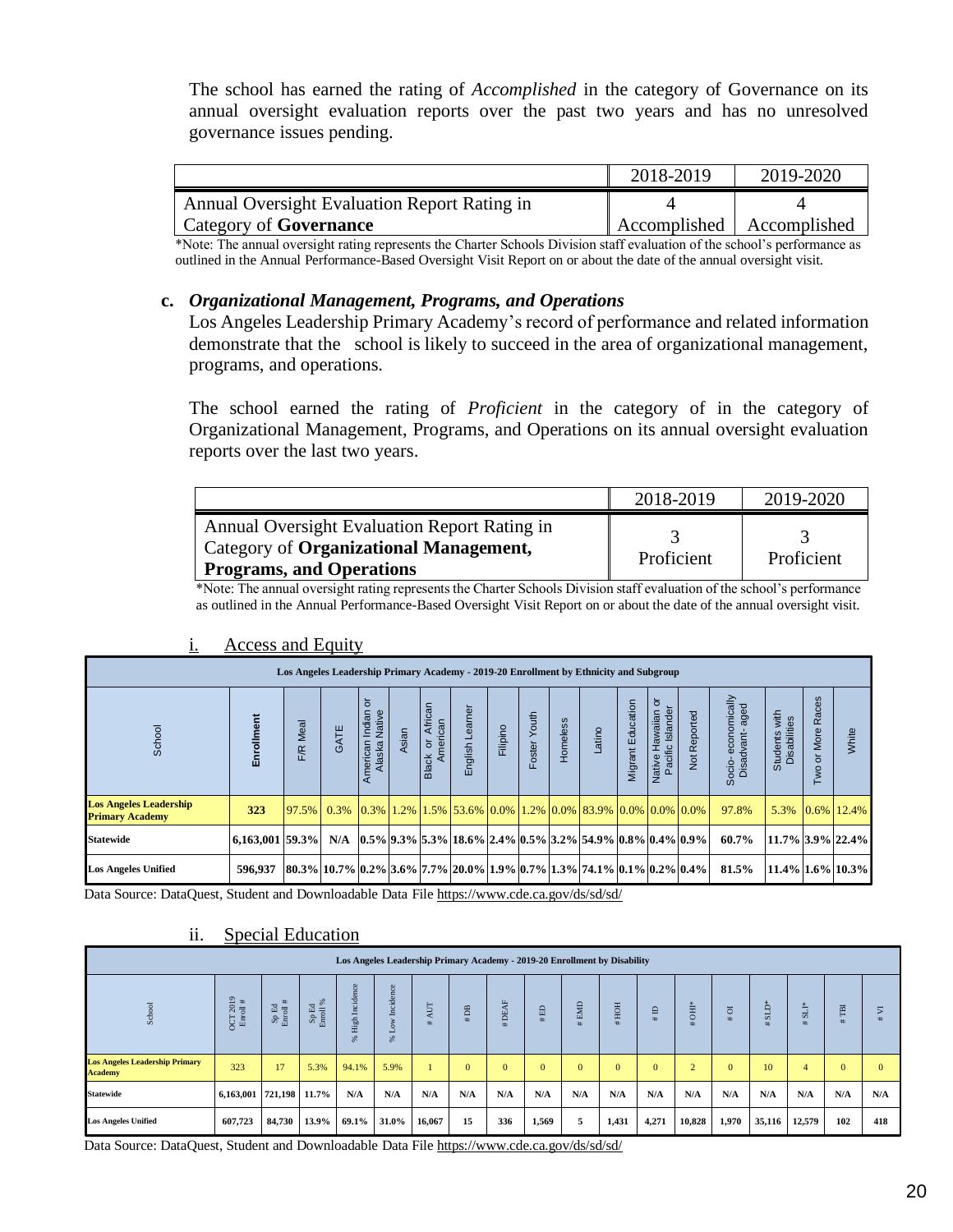According to 2019 CALPADS Fall 1 Certified Student Profile List Report, Los Angeles Leadership Primary Academy has a 5.3% Special Education enrollment, which is lower than both the state's percentage of 11.7%, and the District's percentage of 13.9%.

School leadership shared that in the 2019-2020 school year there was a technical error in the transfer of data between Welligent, Powerschool, and California Longitudinal Pupil Achievement Data System (CALPADS) systems resulting in inaccurate data being reported in Data Quest and California Special Education Management Information System (CASEMIS). Moving forward, the transfer of data has been streamlined and will help ensure accuracy as the data is collected directly from Welligent into CALPADS. School leadership reports that if not for the technical issue experienced, the school's enrollment percentage of Special Education students would have been 12.0%, which is comparable to the state's and District's average.

The CSD has conferred with staff in the Division of Special Education of this concern and verified the data transfer issue. Charter Operated Programs (COP) has noted no additional concerns at this time.

iii. Additional Information

Los Angeles Leadership Primary Academy's teachers are represented by the California Teachers Association.

#### **Benchmark 1 - Instructional**

**Status: Met all five years of the current term.** The school provided an annual academic performance analysis and self-reflection as required by this benchmark that reports on the school's progress toward the performance targets identified in its charter and LCAP, including but not limited to schoolwide and subgroup performance and progress as measured by the Smart Balanced Assessments, CELDT, other state standardized measures of performance and the school's internal assessments.

#### **Benchmark 2 - Operational**

**Status: Met all five years of the current term.** The school provided annual verification of submitting to CALPADS of all data related to English Learner reclassification within required timelines.

#### **C. Criterion 3: Is the charter school serving all pupils who wish to attend, or does the charter school have substantial fiscal or governance issues? (Ed. Code, § 47607(e).)**

- At the time of renewal, Charter School does not have substantial fiscal or substantial governance factors that would lead to a finding that the Charter School is demonstrably unlikely to successfully implement the program set forth in the renewal petition.
- There is no evidence at the time of renewal that Charter School is not serving all pupils who wish to attend based on data on pupil enrollment patterns.

*For more information about enrollment or dismissal practices, substantial fiscal issues or substantial governance issues, please see the Access and Equity, Fiscal Operations, and Governance sections, respectively.*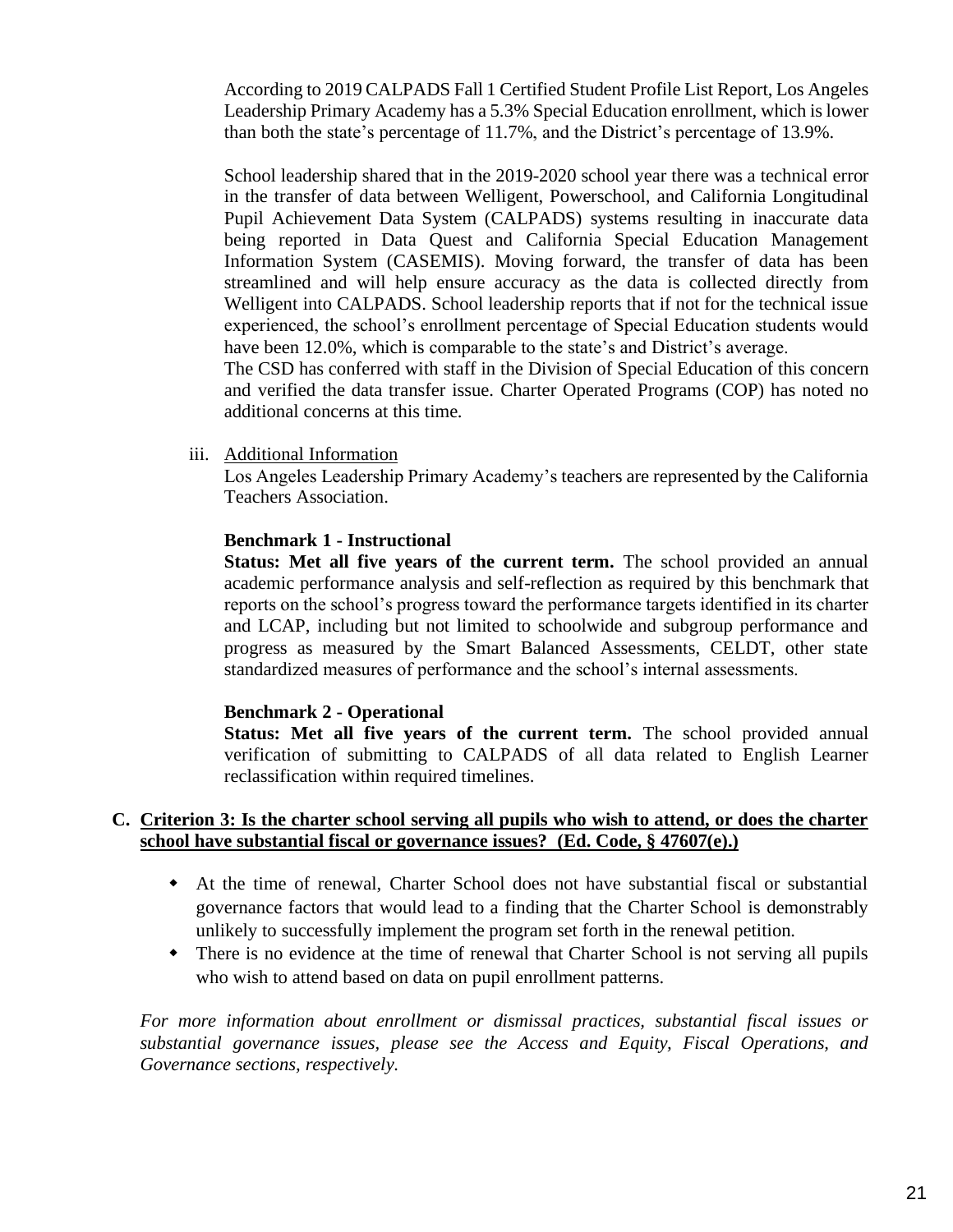#### **D. Does the Petition Contain a Declaration of Whether or Not the Charter School Shall Be Deemed the Exclusive Public Employer of the Employees of the Charter School?**  *Yes, the petition contains the required declaration.*

#### *3. Fiscal Operations*

Los Angeles Leadership Primary Academy's record of performance and related information demonstrate that the school is likely to succeed in the area of fiscal operations.

#### a. Summary

Los Angeles Leadership Primary Academy achieved the rating of *Proficient* in the category of Fiscal Operations on its annual oversight evaluation reports for the last two years.

During the 2019-2020 oversight visit, the CSD noted that the school's internal controls and processes were generally in place and implemented in practice.

|                                           | 2018-2019  | 2019-2020  |
|-------------------------------------------|------------|------------|
| <b>Annual Oversight Evaluation Report</b> |            |            |
| Rating in Category of Fiscal Operations   | Proficient | Proficient |

\*Note: The annual oversight rating represents the Charter Schools Division staff evaluation of the school's performance as outlined in the Annual Performance-Based Oversight Visit Report on or about the date of the annual oversight visit.

b. Fiscal Condition

Los Angeles Leadership Primary Academy's fiscal condition is positive and has been upward trending since the 2015-2016 Fiscal Year. According to the 2018-2019 independent audit report, the school had positive net asset \$4,186,733 and net income of \$314,181. The 2019-2020 Unaudited Actuals projected positive net assets and a net loss. The school attributed its projected net loss reflected in the 2019-2020 Unaudited Actuals to lower-than-expected enrollment, the decision to continue its ETK program, and additional expenditures related to the school's purchase of a new Science curriculum.

|                             | 2015-2016<br>(Audited<br>Actuals) | 2016-2017<br>(Audited<br>Actuals) | 2017-2018<br>(Audited<br>Actuals) | 2018-2019<br>(Audited<br>Actuals) | 2019-2020<br>(Unaudited<br>Actuals) |
|-----------------------------|-----------------------------------|-----------------------------------|-----------------------------------|-----------------------------------|-------------------------------------|
| <b>Net Assets</b>           | \$3,615,585                       | \$3,748,346                       | \$3,872,552                       | \$4,186,733                       | \$4,089,022                         |
| <b>Net</b><br>Income/Loss   | \$345,041                         | \$132,761                         | \$124,206                         | \$314,181                         | $(\$97,711)$                        |
| <b>Transfers</b><br>In/Out  | \$0                               | \$0                               | \$0                               | \$0                               | \$0                                 |
| Prior Year<br>Adjustment(s) | \$8,122                           | \$0                               | \$0                               | \$0                               | \$0                                 |

According to The Los Angeles Leadership Academy's independent audit report for the Fiscal Year ended June 30, 2019, The Los Angeles Leadership Academy's fiscal condition is strong. The Los Angeles Leadership Academy and its charter schools reported positive net assets of \$9,897,047 and net income of \$338,951. The Los Angeles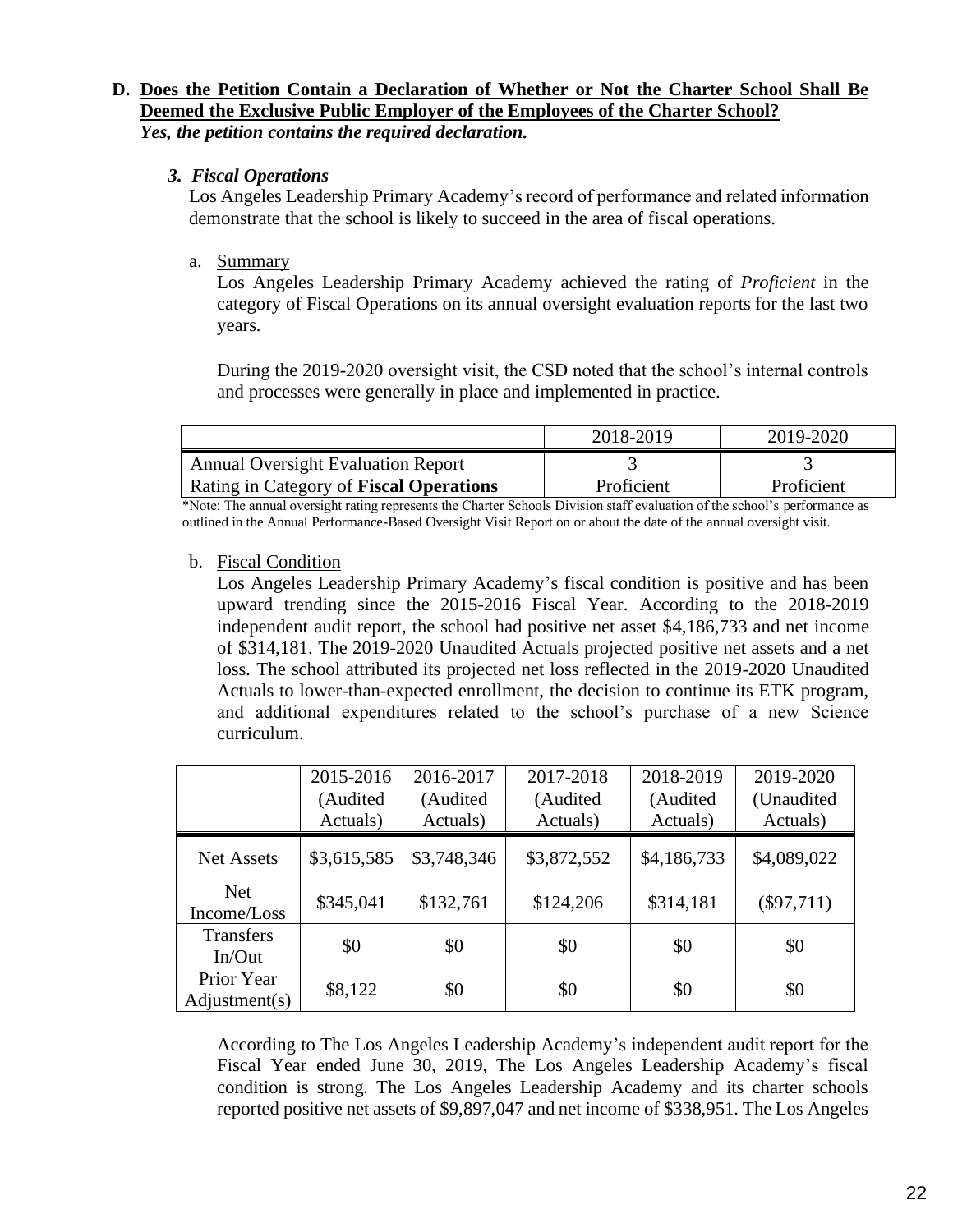Leadership Academy, without its charter schools, reported positive net assets of \$19,995 and net income of \$0.

According to The Los Angeles Leadership Academy, there are no management fees charged to Los Angeles Leadership Primary Academy or the other charter school that it operates. Instead, each school pays a portion of the actual expenses for certain shared costs, including the salaries of the Chief Executive Officer/Superintendent, the Director of Finance, the Chief Operations Officer, the Director of Special Programs, and the Executive Administrative Assistant. These costs are allocated between the schools based on Average Daily Attendance (ADA).

- c. 2018-2019 Independent Audit Report Audit Opinion: Unmodified Material Weaknesses: None Reported Deficiencies/Findings: None Reported Going Concern: None Reported
- d. Other Significant Fiscal Information

Per LALPA, the charter operator secured a loan through the U.S. Small Business Administration's (SBA) Paycheck Protection Program (PPP). Per LALPA, the entity submitted its PPP loan application on April 3, 2020 seeking to borrow \$1,479,440 for the two schools that it operates. The CSD was advised that the school's governing board voted to pursue the PPP loan on March 26, 2020, and on May 4, 2020, the charter operator received the PPP loan proceeds in the amount of \$1,479,000. LALPA stated that it plans to use these proceeds to cover payroll and lease expenses, as permitted by SBA's guidelines. LALPA further stated that, seeing as the covered period for the utilization of the PPP loan proceeds remains open, a detailed accounting of its PPP loan proceed-related expenditures is not yet available. The school stated that this information would be shared with the CSD when the school applies for forgiveness of its PPP loan. Staff will continue to request information from the school as to its uses of its PPP funds and any reports sent to the federal government as part of ongoing oversight.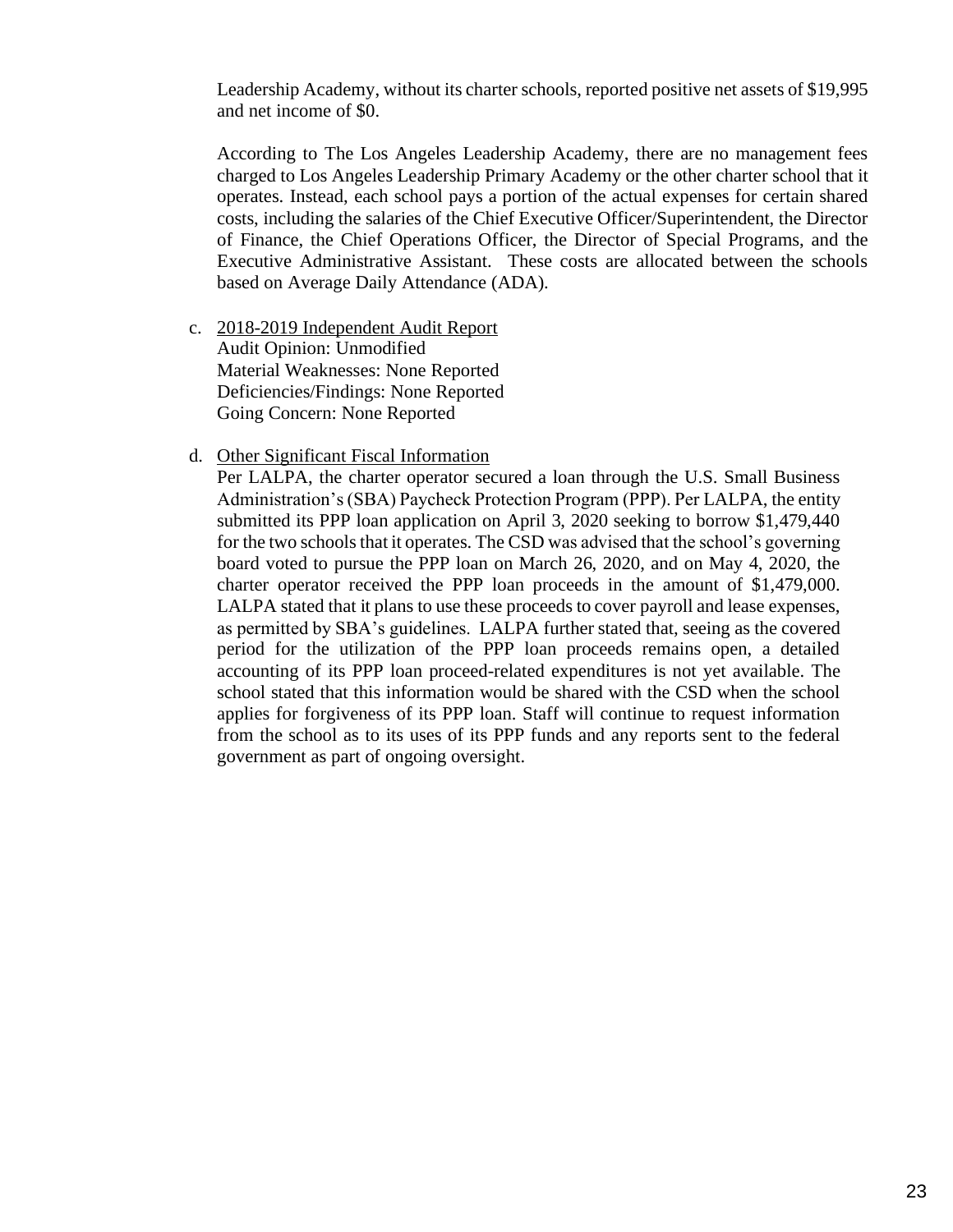### **ATTACHMENT B** ATTACHMENT B

## Los Angeles Leadership Primary Academy **Los Angeles Leadership Primary Academy**

## Academic Performance - English Language Arts **Academic Performance - English Language Arts**

This report shows the performance levels for a single satism froglish Language Arts, for all studies the state of the current year (status) compares to prior years (change) for each state indicator. Status and change each cossible levels, which are data for each indicator. An asterisk (\*) shows that the student group has fewer than 11 students and is not reported for privacy reasons. The performance level (color) is not included when the re This report shows the performance levels for a single state indicator, English Language Arts, for all student groups. It also shows thow the current year (status) compares to prior years (change) for each state indicator. students in any year used to calculate status and change. An "--" means that data is not currently available.

audenta in any year user, used and consider the constrained in the consideration of the main and the state of the main of the main of the main of the main of the main of the main of clusters are considered by the Californ differences with some of the information in this report and with what is displayed in Dataquest and CA Dashboard due to changes in file modifical as Date Modified, Date Posted, other dates by the testing vendor Source: Data collected by the California Department of Education (CDE) through the California Longitudinal Pupil Achievement Data System (CALPADS), California School Dashboard, and testing vendor. Aggregate data files are *provided by the CDE – Data Reporting Office at http://www.cde.ca.gov/ds/sd/sd/filesenr.asp and California School Dashboard System of Support https://www.cde.ca.gov/ta/ac/cm/. Please note: There may be slight and updates in CALPADS.* 

|                                                                                  | School to State<br>DFS Comparison    | Lower                                                  | t                                   | t              | ţ.                           | Higher                     | ť           | t            | t         | Higher                    | ť                                      | Higher                             | t                             | ł                 | ł.            |
|----------------------------------------------------------------------------------|--------------------------------------|--------------------------------------------------------|-------------------------------------|----------------|------------------------------|----------------------------|-------------|--------------|-----------|---------------------------|----------------------------------------|------------------------------------|-------------------------------|-------------------|---------------|
|                                                                                  | Change Level                         | Increased                                              | Maintained                          | Increased      | Increased                    | Increased                  | Increased   | Increased    | Increased | Increased                 | Maintained                             | Increased                          | Increased                     | Maintained        | Increased     |
|                                                                                  | Change                               | 3.7                                                    | 2.1                                 | 3.1            | 3.7                          | 3.1                        | 3.6         | 5.7          | 3.8       | 4.5                       | $\frac{1}{2}$                          | 4.4                                | 7.8                           | 2.0               | 3.4           |
|                                                                                  | Average<br>State<br>2019<br>DFS      | $-2.5$                                                 | $-34.1$                             | 64.8           | $-47.6$                      | $-45.1$                    | 46.7        | $-71.9$      | $-46.7$   | $-26.6$                   | $-19.5$                                | $-30.1$                            | $-88.1$                       | 30.3              | 30.7          |
|                                                                                  | Change Level                         | Significantly<br>Increased                             | No Data                             | No Data        | No Data                      | Increased<br>Significantly | t           | t            | t         | Increased<br>Signifiantly | t                                      | Increased<br>Significantly         | Increased<br>Significantly    | t                 | No Data       |
|                                                                                  | Change                               | 21.5                                                   | ţ.                                  | t              |                              | 27.1                       | t           | ł,           | ţ.        | 22.0                      | ţ.                                     | 23.8                               | 63.7                          | t                 |               |
|                                                                                  | School<br>2019<br>Average<br>DFS     | $-24.2$                                                | ł                                   | t              | ł                            | $-31.0$                    | ł           | ł            | t         | $-23.7$                   | ł                                      | $-25.6$                            | $-37.8$                       | ł                 | $-54.8$       |
|                                                                                  | 2019 Color                           | <b>Yellow</b>                                          | No Color                            | No Color       | No Color                     | Yellow                     | $\mathbf i$ | t            | t         | Yellow                    | t                                      | Yellow                             | No Color                      | ť                 | No Color      |
|                                                                                  | Number of<br>Students with<br>Scores | 164                                                    | $\mathfrak{m}$                      | $\mathfrak{m}$ | $\overline{a}$               | 103                        | $\circ$     | $\circ$      | $\circ$   | 144                       | $\circ$                                | 146                                | $\frac{8}{1}$                 | $\circ$           | $\frac{1}{2}$ |
|                                                                                  | School to State<br>DFS Comparison    | Lower                                                  | t                                   | t              | ţ.                           | Lower                      | t           | t            | t         | Lower                     | t                                      | Lower                              | Lower                         | t                 | t             |
|                                                                                  | Change Level                         | Maintained                                             | Maintained                          | Maintained     | Maintained                   | Increased                  | Maintained  | Maintained   | Increased | Increased                 | Maintained                             | Increased                          | Maintained                    | Maintained        | Maintained    |
|                                                                                  | Change                               | 2.2                                                    | 2.3                                 | 2.0            | $\ddot{\circ}$               | $\frac{3}{3}$              | 2.7         | 1.4          | 3.3       | 3.2                       | 0.7                                    | 4.0                                | $\overline{\phantom{a}}$ 2.1  | 2.3               | 0.8           |
|                                                                                  | State<br>2018<br>Average<br>DFS      | $-6.0$                                                 | $-36.8$                             | 62.4           | $-51.8$                      | $-47.1$                    | 44.0        | $-79.2$      | $-51.0$   | $-31.3$                   | $-21.3$                                | $-34.7$                            | $-95.5$                       | 28.6              | 27.7          |
| ELA (Grades 3-8 and Grade 11) Academic Indicator - CA School Dashboard Indicator | Change Level                         | Increased                                              | No Data                             | No Data        | No Data                      | Increased                  | $\mathbf i$ | No Data      | t         | Increased                 | t                                      | Increased                          | Declined                      | t                 | No Data       |
|                                                                                  | Change                               | 5.8                                                    | ť                                   | t              | ł,                           | 6.3                        | $\mathbf i$ | t            | t         | 5.0                       | ł                                      | 5.0                                | $-3.9$                        | t                 | t             |
|                                                                                  | 2018<br>Average<br>DFS<br>School     | $-45.7$                                                | ť                                   | t              | ţ.                           | $-58.1$                    | ť           | t            | t         | -45.6                     | t                                      | $-49.4$                            | $-101.4$                      | ť                 | t             |
|                                                                                  | 2018 Color                           | <b>Yellow</b>                                          | No Color                            | No Color       | No Color                     | Yellow                     | ť           | No Color     | t         | Yellow                    | ť                                      | Yellow                             | Red                           | ť                 | No Color      |
|                                                                                  | Number of<br>Students with<br>Scores | 180                                                    | $\sim$                              | ¢              | $\overline{a}$               | 114                        | $\circ$     | $\sim$       | $\circ$   | 166                       | $\circ$                                | 143                                | 30                            | $\circ$           | r             |
|                                                                                  | Subgroup                             |                                                        | American Indian or<br>Alaska Native | Asian          | Black or African<br>American | English Learner            | Filipino    | Foster Youth | Homeless  | atino                     | Native Hawailan or<br>Pacific Islander | Socioeconomically<br>Disadvantaged | Students with<br>Disabilities | Two or More Races | White         |
|                                                                                  | School                               | Los Angeles Leadership Primary All Students<br>Academy |                                     |                |                              |                            |             |              |           |                           |                                        |                                    |                               |                   |               |
|                                                                                  | Loc Code                             | 2252                                                   |                                     |                |                              |                            |             |              |           |                           |                                        |                                    |                               |                   |               |
|                                                                                  | 6                                    | $\mathbf{N}$                                           |                                     |                |                              |                            |             |              |           |                           |                                        |                                    |                               |                   |               |
|                                                                                  | $\overline{a}$                       | ш                                                      |                                     |                |                              |                            |             |              |           |                           |                                        |                                    |                               |                   |               |

Participation Rate Report below displays the percent of islanding tested by content area. The Every Student Succeeds Act requires districts and schools to test at least 95 percent of all students and student groups in Engl Participation Rate Report below displays the persent area. The Every sculdents treas. The Every Student Succeeds Act ready inclusions of all students and student groups in English language arts and mathematics. It also requires states to factor the partition rate into the Academic Indication the Academic Indicator, or student group does not meet the 95% participation rate target, the Distance from Standard (DFS) value for the Academ

|                                       |              |                                     |       |                                 |                 |          | English Language Arts Indicator Participation Rate By Group |          |        |                                |                                    |                                              |   |       |
|---------------------------------------|--------------|-------------------------------------|-------|---------------------------------|-----------------|----------|-------------------------------------------------------------|----------|--------|--------------------------------|------------------------------------|----------------------------------------------|---|-------|
|                                       | All Students | American Indian or<br>Alaska Native | Asian | Black or<br>African<br>American | English Learner | Filipino | Foster Youth                                                | Homeless | Latino | Hawaiian or<br>Pacific I sland | Socioeconomically<br>Disadvantaged | Students with Disabilities Two or More Races |   | White |
| Percent of students<br>tested in 2018 | 100%         | 100%                                | 100%  | 100%                            | 100%            | ì        | 100%                                                        | ĵ        | 100%   | ì                              | 100%                               | 100%                                         | ł | 100%  |
| Participation Rate Met<br>2018        | Yes          | Yes                                 | Yes   | Yes                             | Yes             | ì        | Yes                                                         | ì        | Yes    | ì                              | Yes                                | Yes                                          | ì | Yes   |
| Percent of students<br>tested in 2019 | 100%         | 100%                                | 100%  | 100%                            | 100%            | ì        | ĵ                                                           | ì        | 100%   | ì                              | 100%                               | 100%                                         | i | 100%  |
| Participation Rate Met<br>2019        | Yes          | Yes                                 | Yes   | Yes                             | Yes             | ì        | $\ddot{\phantom{0}}$                                        | ì        | Yes    | ì                              | Yes                                | Yes                                          | ì | Yes   |
|                                       |              |                                     |       |                                 |                 |          |                                                             |          |        |                                |                                    |                                              |   |       |

\* Note: An asterisk (\*) indicates that the student group consists of less than 11 students, the minimum size for reporting. \* Note: An asterisk (\*) indicates that the student group consists of less than 11 students, the minimum size for reporting.

\*\* Whole number rounding is used for the participation rate. \*\* Whole number rounding is used for the participation rate.

Data Sources: California School Dashboard Research data files 2019 revised on 04/09/2020 and 2018 revised on 03/11/2019 https://www.cde.ca.gov/ta/ac/cm/ Data Sources: California School Dashboard Research data files 2019 revised on 04/09/2020 and 2018 revised on 03/11/2019 https://www.cde.ca.gov/ta/ac/cm/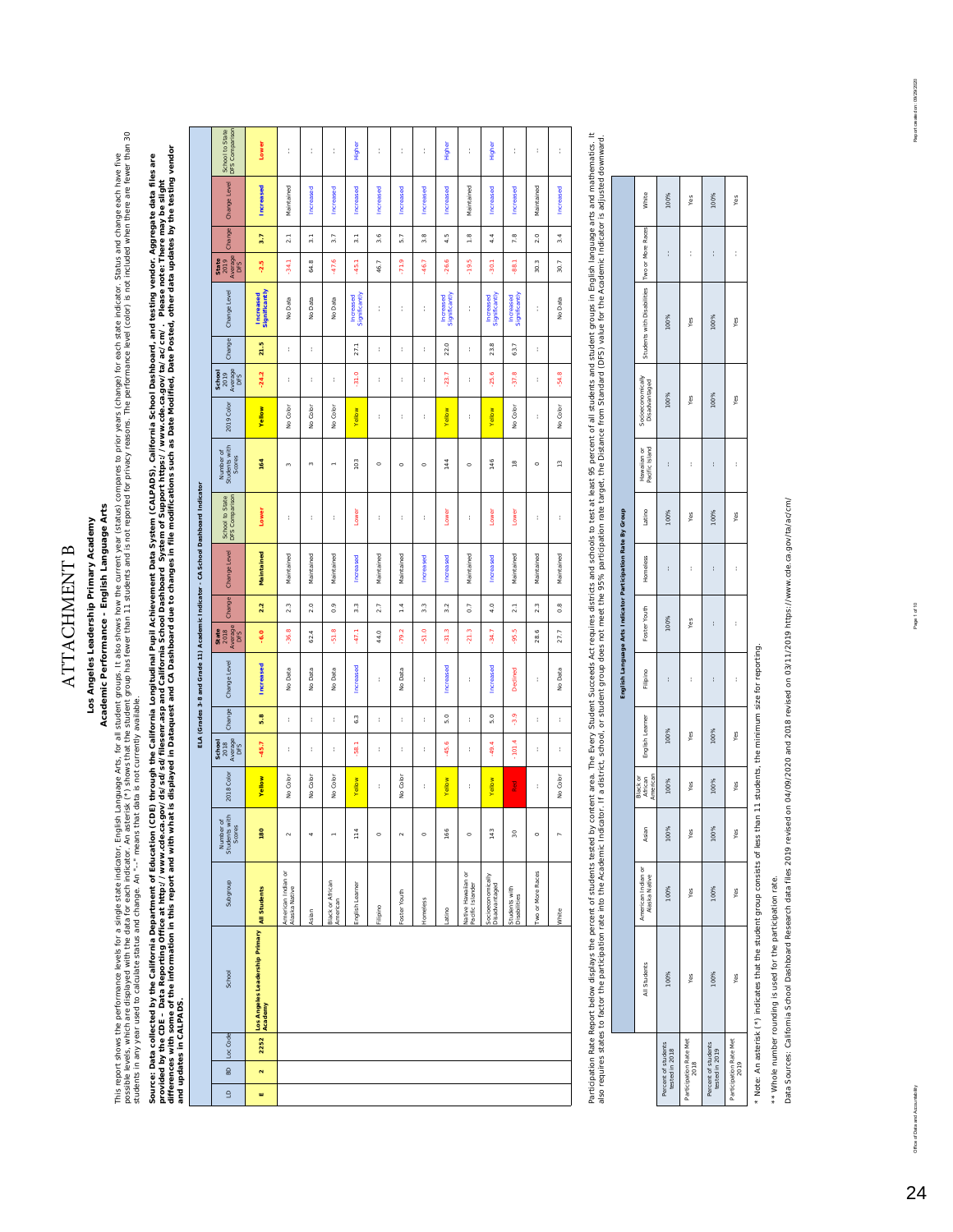#### Los Angeles Leadership Primary Academy **Los Angeles Leadership Primary Academy** Academic Performance - Math **Academic Performance - Math**

This report shows the performance levels for a single state indicator, Mathematics, for all student groups. It also shows how the current year (status) compares to prior years (change) for each state indicator. Status and This report shows the performance levels for a single state indicator, Mathematics, for all student groups. It also shows how the current year (status) compares to prior years (change) for each state indicator. Status and evels, which are displayed with the data for each indicator. An asterist Are student group has fewer than 11 students and is not reported for privacy reasons. The performance level (color) is not included when there are fe students in any year used to calculate status and change. An "--" means that data is not currently available.

Soure: Data collected by the California Department of Education (CDE) through the California Public Market ment Data System (CALPADS), California School Dashboard, and testing vendor. Aggregate data files are<br>provided by t differences with some of the information in this report and with what is displayed in Dataquest and CA Dashboard due to changes in file modifications such as Date Modified, Date Posted, other data updates by the testing ve Source: Data collected by the California Department of Education of Education (CDE) through the Californial Nupli Achievem to Data System (CALPADS), California School Dashboard, and testing vendor. Aggregate data files are *provided by the CDE – Data Reporting Office at http://www.cde.ca.gov/ds/sd/sd/filesenr.asp and California School Dashboard System of Support https://www.cde.ca.gov/ta/ac/cm/. Please note: There may be slight and updates in CALPADS.* 

|              |                                        |                                                                                                                                                                                                                                |                                            |                                             |               |                                  |                  | Math (Grades 3-8 and Grade 11) Academic Indicator - CA School Dashboard Indicator |                                 |                  |              |                                   |                                      |            |                                  |        |                            |                                 |               |                  |                                   |
|--------------|----------------------------------------|--------------------------------------------------------------------------------------------------------------------------------------------------------------------------------------------------------------------------------|--------------------------------------------|---------------------------------------------|---------------|----------------------------------|------------------|-----------------------------------------------------------------------------------|---------------------------------|------------------|--------------|-----------------------------------|--------------------------------------|------------|----------------------------------|--------|----------------------------|---------------------------------|---------------|------------------|-----------------------------------|
| $\mathsf{a}$ | Loc<br>Code<br>$\mathsf{B} \mathsf{D}$ | School                                                                                                                                                                                                                         | Subgroup                                   | Students with<br>Number of<br><b>Scores</b> | 2018 Color    | Average<br>School<br>2018<br>DFS | Change           | Change Level                                                                      | Average<br>2018<br>State<br>DFS | Change           | Change Level | School to State<br>DFS Comparison | Number of<br>Students with<br>Scores | 2019 Color | School<br>2019<br>Average<br>DFS | Change | Change Level               | Average<br>State<br>2019<br>DFS | Change        | Change Level     | School to State<br>DFS Comparison |
| w            | 2252<br>$\mathbf{N}$                   | Los Angeles Leadership<br>Primary Academy                                                                                                                                                                                      | All Students                               | 180                                         | <b>Yellow</b> | $-61.6$                          | 4.8              | Increased                                                                         | $-36.4$                         | 1.3              | Maintained   | Lower                             | 164                                  | Vellow     | $-43.2$                          | 18.4   | Significantly<br>Increased | $-33.5$                         | 2.9           | Maintained       | Lower                             |
|              |                                        |                                                                                                                                                                                                                                | American Indian or<br><b>Vlaska Native</b> | $\sim$                                      | No Color      | t                                | t                | No Data                                                                           | $-73.0$                         | 5                | Maintained   | t                                 | $\mathfrak{m}$                       | No Color   | t                                | ł.     | No Data                    | $-69.6$                         | 2.8           | Maintained       | ł                                 |
|              |                                        |                                                                                                                                                                                                                                | Aslan                                      | 4                                           | No Color      | t                                | t                | No Data                                                                           | 56.7                            | 2.4              | Maintained   | t                                 | $_{\rm eq}$                          | No Color   | ł                                | t      | No Data                    | 59.8                            | 3.9           | Increased        | t                                 |
|              |                                        |                                                                                                                                                                                                                                | Black or African<br>American               | ÷                                           | No Color      | t                                | ţ.               | No Data                                                                           | $-91.5$                         | 0.2              | Maintained   | t                                 | ÷                                    | No Color   | t                                | ł.     | No Data                    | -87.9                           | 2.8           | Maintained       | t                                 |
|              |                                        |                                                                                                                                                                                                                                | English Learner                            | 114                                         | Yellow        | $-72.1$                          | 3.6              | Increased                                                                         | -69.9                           | 1.5              | Maintained   | Lower                             | 103                                  | Yellow     | $-52.4$                          | 19.6   | Increased<br>Significantly | -68.6                           | 2.2           | Maintained       | Higher                            |
|              |                                        |                                                                                                                                                                                                                                | · ilipino                                  | $\circ$                                     | ł             | ţ.                               | ţ.               | ţ.                                                                                | 13.1                            | 2.8              | Maintained   | ţ.                                | $\circ$                              | t          | t                                | ţ.     | ţ.                         | 18.0                            | 5.6           | Increased        | ţ.                                |
|              |                                        |                                                                                                                                                                                                                                | oster Youth                                | $\sim$                                      | No Color      | t                                | t                | No Data                                                                           | $-114.0$                        | $-0.5$           | Maintained   | t                                 | $\circ$                              | t          | t                                | t      | t                          | $-107.2$                        | $\frac{1}{5}$ | Increased        | t                                 |
|              |                                        |                                                                                                                                                                                                                                | <b>Homeless</b>                            | $\circ$                                     | t             | ţ.                               | ţ.               | t                                                                                 | -81.0                           | $\frac{5}{1}$    | Maintained   | t                                 | $\circ$                              | t          | t                                | ţ.     | t                          | $-77.7$                         | 2.9           | Maintained       | t                                 |
|              |                                        |                                                                                                                                                                                                                                | atino                                      | 166                                         | Yellow        | $-62.3$                          | $5.\overline{5}$ | Increased                                                                         | $-65.8$                         | $\overline{1}$ . | Maintained   | Higher                            | 144                                  | Yellow     | $-43.8$                          | 18.5   | Significantly<br>Increased | $-62.2$                         | 3.4           | Increased        | Higher                            |
|              |                                        |                                                                                                                                                                                                                                | Vative Hawailan or<br>Pacific Islander     | $\circ$                                     | t             | t                                | t                | t                                                                                 | $-52.0$                         | Ş                | Maintained   | t                                 | $\circ$                              | t          | t                                | t      | t                          | $-49.8$                         | 2.1           | Maintained       | t                                 |
|              |                                        |                                                                                                                                                                                                                                | Socioeconomically<br>bestracked            | 143                                         | Orange        | $-64.4$                          | $\overline{21}$  | Maintained                                                                        | $-67.4$                         | 2.3              | Maintained   | Higher                            | 146                                  | Yellow     | $-44.8$                          | 19.7   | Increased<br>Significantly | $-63.7$                         | 3.4           | Increased        | Higher                            |
|              |                                        |                                                                                                                                                                                                                                | Students with<br><b>bisabilities</b>       | g                                           | Yellow        | œ<br>-97,                        | 8.0              | Increased                                                                         | $-125.3$                        | $0.\overline{8}$ | Maintained   | Higher                            | $\frac{8}{1}$                        | No Color   | $-52.4$                          | 35.4   | Increased<br>Significantly | $-119.4$                        | 6.6           | <b>Increased</b> | t                                 |
|              |                                        |                                                                                                                                                                                                                                | Two or More Races                          | $\circ$                                     | t             | t                                | ţ                | t                                                                                 | $\frac{9}{1}$                   | $\ddot{ }$ .     | Maintained   | t                                 | $\circ$                              | t          | t                                | ł.     | t                          | 2.5                             | 0.9           | Maintained       | ł                                 |
|              |                                        |                                                                                                                                                                                                                                | White                                      | $\overline{a}$                              | No Color      | t                                | t                | No Data                                                                           | $-1.0$                          | 0.6              | Maintained   | t                                 | $\frac{1}{2}$                        | No Color   | -68.6                            | t      | No Data                    | 1.4                             | 2.7           | Maintained       | ł,                                |
|              |                                        | Participation Rate Report below displays the percept of students issted by content area. The Every Student Succeeds Act requires districts and schools to test at least 05 percept of all students and original modis and math |                                            |                                             |               |                                  |                  |                                                                                   |                                 |                  |              |                                   |                                      |            |                                  |        |                            |                                 |               |                  |                                   |

Participation Rate Report below displays the percent of students tested by content area. The Every Student Succeeds Act requires districts and schools to test at least 95 percent of all students and student groups in Engli r entiquented responses the person of suderits research relations and a substrated a substrated the propose the strategies in a substrate form Standard (DFS) value for the Academic Indicator is adjusted about a disponsible it also requires states to factor the particulator. If a district, school, or student group does not meet the 95% participation rate target, the Distance from Standard (DFS) value for the Academic Indicator is adjusted downward.

|                                       |              |                                       |       |                                |                 |          | Mathematics Indicator Participation Rate By Group |          |        |                               |                                    |                                           |   |       |
|---------------------------------------|--------------|---------------------------------------|-------|--------------------------------|-----------------|----------|---------------------------------------------------|----------|--------|-------------------------------|------------------------------------|-------------------------------------------|---|-------|
|                                       | All Students | American Indian or<br>  Alaska Native | Asian | Mrican<br>American<br>Black or | English Learner | Filipino | Foster Youth                                      | Homeless | Latino | Hawaiian or<br>Pacific Island | Socioeconomically<br>Disadvantaged | Students with Disabilities    Two or More |   | White |
| Percent of students<br>tested in 2018 | 100%         | 100%                                  | 100%  | 100%                           | 100%            | ì        | 100%                                              | ł        | 100%   | ł                             | 100%                               | 100%                                      | ł | 100%  |
| Participation Rate Met<br>2018        | Yes          | Yes                                   | Yes   | Yes                            | Yes             | ł        | Yes                                               | ì        | Yes    | ì                             | Yes                                | Yes                                       | ł | Yes   |
| Percent of students<br>tested in 2019 | 100%         | 100%                                  | 100%  | 100%                           | 100%            | ì        | Í                                                 | ł        | 100%   | ł                             | 100%                               | 100%                                      | ł | 100%  |
| Participation Rate Met<br>2019        | Yes          | Yes                                   | Yes   | Yes                            | Yes             | ì        | ĵ                                                 | ł        | Yes    | ì                             | Yes                                | Yes                                       | ĵ | Yes   |

 $\overline{\phantom{0}}$ T  $\mathcal{L}_{\mathcal{A}}$ ٦

Τ

r Note: An asterisk (\*) indicates that the student group consists of less than 11 students, the minimum size for reporting. \* Note: An asterisk (\*) indicates that the student group consists of less than 11 students, the minimum size for reporting.

\*\* Whole number rounding is used for the participation rate. \*\* Whole number rounding is used for the participation rate.

Data Sources: California School Dashboard Research data files 2019 revised on 04/09/2020 and 2018 revised on 03/11/2019 https://www.cde.ca.gov/ta/ac/cm/ Data Sources: California School Dashboard Research data files 2019 revised on 04/09/2020 and 2018 revised on 03/11/2019 https://www.cde.ca.gov/ta/ac/cm/

25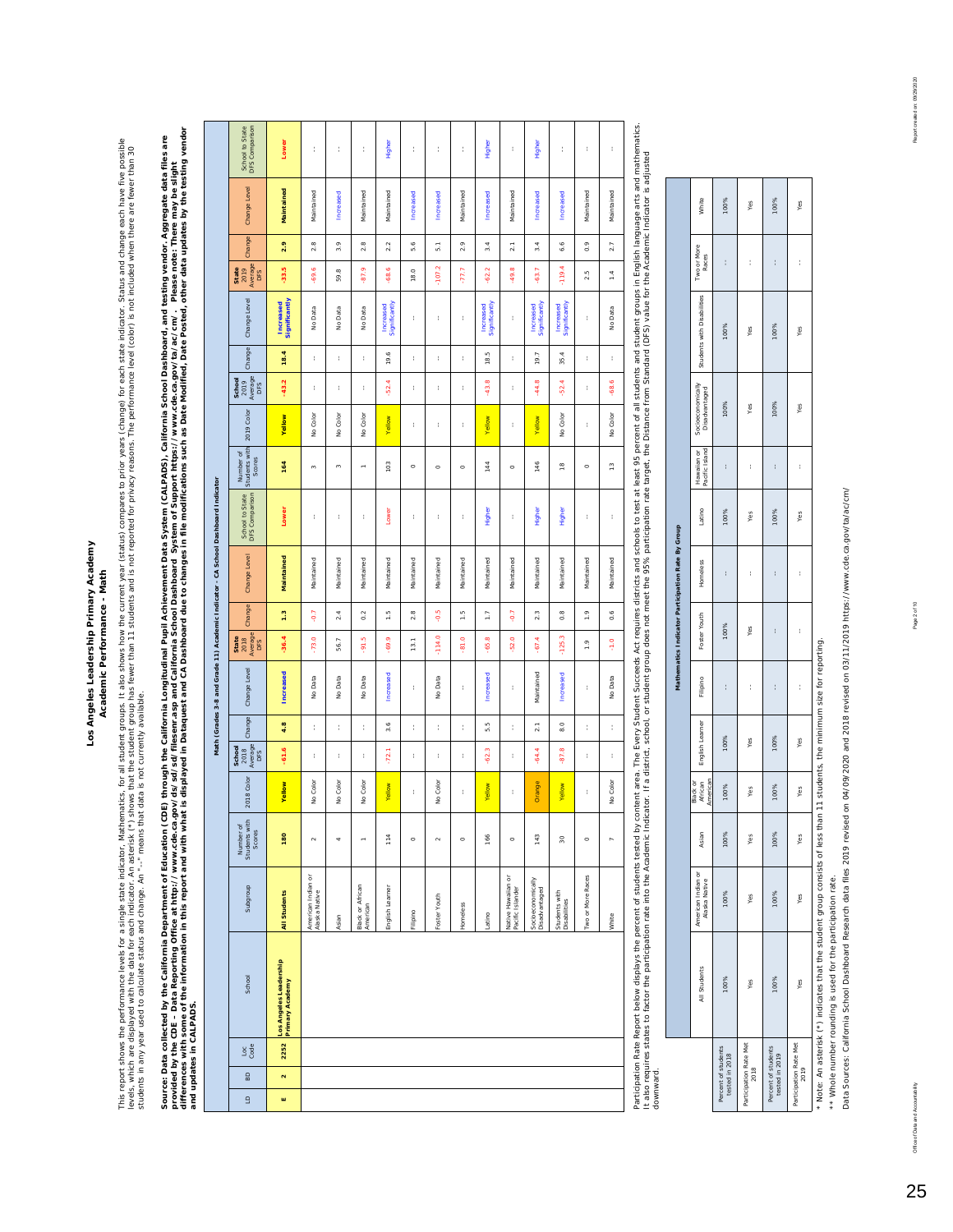### Los Angeles Leadership Primary Academy **Los Angeles Leadership Primary Academy** English Learner Progress Indicator **English Learner Progress Indicator**

This Reports shows the percentage of current EL students making progress towards English language proficiency flo<br>ELPAC has 4 levels. The 4 ELPAC levels were divided into 6 ELPI levels to determine whether ELs made progres ELPAC has 4 ELPAC levels were divided into 6 ELPI levels to determine whether ELs made progress to anguage proficiency. English Learner Progress with the transition to a new assessment, the 2018 Dashdoard This Reports shows the percentage of currents making progress rowards English language proficiency or maintaining the highest level. ELs take the ELPAC exam to measure progress towards English language proficiency. The is unable to report a performance level (color) for this measure. However, the percent of students performing at each level on the new assessment is reported.

*data files are provided by the CDE – Data Reporting Office at http://www.cde.ca.gov/ds/sd/sd/filesenr.asp and California School Dashboard System of Support https://www.cde.ca.gov/ta/ac/cm/. Please note:*  Source: Data collected by the California Department of Education (CDE) through the California Longitudinal Pupil Achievement Data System (CALPADS), California School Dashboard, and testing vendor. Aggregate<br>data files are *There may be slight differences with some of the information in this report and with what is displayed in Dataquest and CA Dashboard due to changes in file modifications such as Date Modified, Date Posted, other Source: Data collected by the California Department of Education (CDE) through the California Longitudinal Pupil Achievement Data System (CALPADS), California School Dashboard, and testing vendor. Aggregate data updates by the testing vendor and updates in CALPADS.*  data updates by the testing vendor and updates in CALPADS.

|                                                                    | 2019 State  | Performance Level                                                                      | Medium                                                                 |
|--------------------------------------------------------------------|-------------|----------------------------------------------------------------------------------------|------------------------------------------------------------------------|
|                                                                    |             | making progress<br>English Learners<br>towards English<br>Percentage of<br>proficiency | 48.3                                                                   |
|                                                                    |             | Performance Level                                                                      | Low                                                                    |
|                                                                    | 2019 School | making progress<br>Percentage of<br>English Learners<br>towards English<br>proficiency | 44.2%                                                                  |
|                                                                    |             |                                                                                        | No Color                                                               |
|                                                                    |             | Number of<br><b>Students</b>                                                           | 129                                                                    |
| English Learner Progress Indicator - CA School Dashboard Indicator | 2018 State  | Performance Level English Learner 2019 Color                                           |                                                                        |
|                                                                    |             | making progress<br>english Learners<br>towards English<br>Percentage of<br>proficiency |                                                                        |
|                                                                    |             | Performance Level                                                                      |                                                                        |
|                                                                    | 2018 School | making progress<br>English Learners<br>Percentage of<br>towards English<br>proficiency |                                                                        |
|                                                                    |             | <b>2018 Col</b>                                                                        |                                                                        |
|                                                                    |             | Number of<br>English Learner   2<br>Students                                           | 203                                                                    |
|                                                                    |             | dno.ban                                                                                |                                                                        |
|                                                                    |             | School                                                                                 | Los Angeles Leadership Primary <mark>English Learner</mark><br>Academy |
|                                                                    |             | Loge<br>Code                                                                           | 2252                                                                   |
|                                                                    |             | 60                                                                                     | $\mathbf{\hat{z}}$                                                     |
|                                                                    |             | ≘                                                                                      |                                                                        |

**a "Very Low" Status. Number of English Learners: '0 to 10'=Fewer than 11 EL students have an overall PL on ELPAC SA in both prior and current years (Status rate and level are suppressed) '11 to 29'=Number of EL Note: LEAs and schools that did not test at least 95 percent of their English learner population on the English Language Proficiency Assessments for California (ELPAC) are assigned a "Low" Status, unless they have**  a "Very Low" Status. Number of English Learners: '0 to 10'=Fewer than 11 EL students have an oerall PL on ELPAC SA in both prior and current years (Status rate and level are suppressed) '11 to 29'=Number of EL<br>students wi ote: LEAs and schools that did not test tast 95 percent of their English learner population on the English Language Proficiency Assessments for California (ELPAC) are assigned a "Low" Status, unless they have **students with overall PL on ELPAC SA in both prior and current years is 11 thru 29 (Status rate and level are reported but are not used for accountability) '30 and Up'=At least 30 EL students have an overall PL on ELPAC SA in both prior and current years (status rate and level are reported and will be used for accountability)** 

|                                       | ELPAC Participation Rate |
|---------------------------------------|--------------------------|
| Percent of students<br>tested in 2018 | N/A                      |
| Participation Rate Met<br>2018        | ∕∕k                      |
| Percent of students<br>tested in 2019 | 82%                      |
| Participation Rate Met<br>2019        | å                        |

| I<br>$\overline{\phantom{a}}$<br>l<br>֚֬<br>֕<br>b<br>l<br>í |  |
|--------------------------------------------------------------|--|
|                                                              |  |
|                                                              |  |
|                                                              |  |

The percentage of current EL students who progressed at least one ELPI level, maintained ELPI level 4, maintained lower ELPI levels (i.e, levels 1, 2L, 2H, 3L, or 3H), or decreased at least one ELPI Level. The percentage of current EL students who progressed at least one ELPI level, maintained ELPI level 4, maintained lower ELPI levels (i.e., levels 1, 2L, 2H, 3L, or 3H), or decreased at least one ELPI Level

| 2018 Student English Language Acquisition Results |       |              | 2019 Student English Language Acquisition Results |         |       |
|---------------------------------------------------|-------|--------------|---------------------------------------------------|---------|-------|
| Los Angeles Leadership Primary Academy            |       | <b>State</b> | Los Angeles Leadership Primary Academy            |         | State |
| Level 4 - Well Developed                          | 15.8% | 30.6%        | ELs Who Progressed at Least One ELPI Level        | 44.1%   | 42.9% |
| Level 3 - Moderately Developed                    | 44.3% | 34.6%        | ELs Who Maintained ELPI Level 4                   | $0.0\%$ | 5.3%  |
| Level 2 - Somewhat Developed                      | 27.6% | 20.2%        | ELs Who Maintained ELPI Level 1, 2L, 2H, 3L, 3H   | 33.3%   | 31.5% |
| Level 1 - Beginning Stage                         | 12.3% | 14.6%        | ELs Who Decreased at Least One ELPI Level         | 22.4%   | 20.1% |
|                                                   |       |              |                                                   |         |       |

42.9%

5.3%

31.5%

20.1%

Data Sources: California School Dashboard Research data files 2019 revised on 04/09/2020 and 2018 revised on 03/11/2019 https://www.cde.ca.gov/ta/ac/cm/ Data Sources: California School Dashboard Research data files 2019 revised on 04/09/2020 and 2018 revised on 03/11/2019 https://www.cde.ca.gov/ta/ac/cm/

26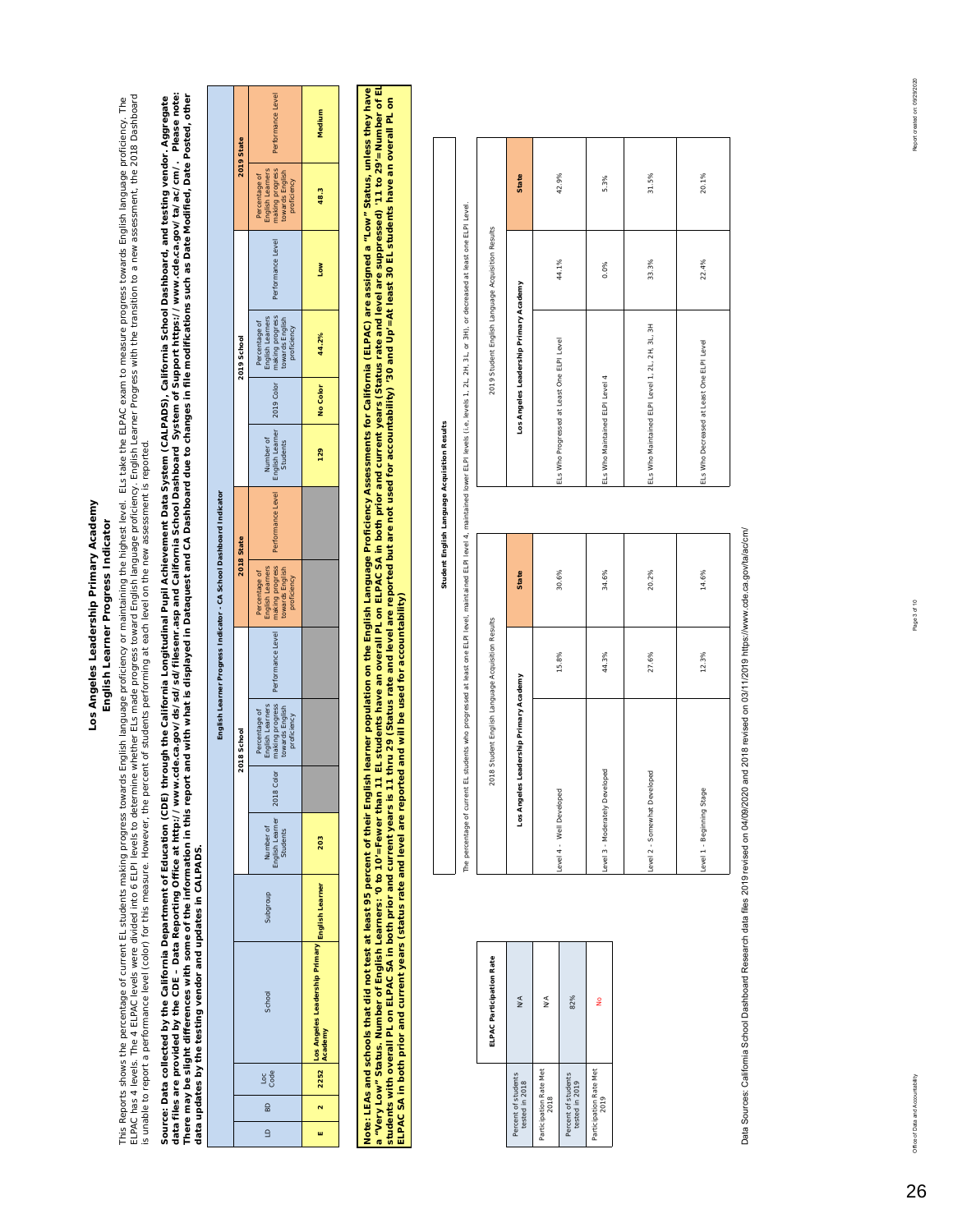#### Los Angeles Leadership Primary Academy **Los Angeles Leadership Primary Academy Chronic Absenteeism Chronic Absenteeism**

This report displays the percentage of students in Kholegarten through grade & when on the instructional days they were enrolled. Color: 1 = Red, 2 = Vellow, 4 = Green, 5 = Blue, 0 = No Color. Change Level: 5 = Declined.<br> This report displays the partents in Kindergarten through grade 8 who are absent 10 percent or more of the instructional days they were enrolled. Color: 1 = Red, 2 = Crange, 3 = Yellow, 4 = Green, 5 = Blue, 0 = No Color. C Significantly, 4 = Declined, 3 = Maintained, 2 = Increased, 1 = Increased Significantly, 0 = No Data. An "--" means that data is not currently available.

Source: Data collected by the California Department of Education (CDE) through the California Pupil Achievement Data System (CALPADS), California School Dashboard, and testing vendor. Aggregate data files are provided by t Data Reporting Office at http://www.cde.ca.gov/ds/sd/sliksenr.asp and California School Dashboard System of System of System of System of System of System of System of System of System of System of System of System of Syst Source: Data collected by the California Department of Education (CDE) through the California Longit ifornia Unglit Achievem (CALPADS), California School Dashboard, and testing vendor. Aggregate data files are provided by *in this report and with what is displayed in Dataquest and CA Dashboard due to changes in file modifications such as Date Modified, Date Posted, other data updates by the testing vendor and updates in CALPADS.* 

 $\mathbf{I}$ 

|                                                     | School to State<br>Absenteeism<br>Comparison<br>Chronic        | Higher                                    | ł                                   | ł                | t                            | Higher                     | t          | ţ            | ł         | Lower                      | ţ                                      | Lower                              | ł                             | t                 | Higher        |
|-----------------------------------------------------|----------------------------------------------------------------|-------------------------------------------|-------------------------------------|------------------|------------------------------|----------------------------|------------|--------------|-----------|----------------------------|----------------------------------------|------------------------------------|-------------------------------|-------------------|---------------|
|                                                     | Change Level                                                   | Increased                                 | Increased                           | <b>Increased</b> | <b>Increased</b>             | Increased                  | Increased  | Increased    | Increased | Increased                  | <b>Increased</b>                       | Increased                          | Increased                     | Increased         | Maintained    |
|                                                     | Change                                                         | 1.1%                                      | $1.2\%$                             | 0.5%             | 2.7%                         | 1.4%                       | 0.9%       | 1.6%         | 1.7%      | 1.4%                       | 2.8%                                   | 1.5%                               | 1.2%                          | 0.5%              | 0.3%          |
|                                                     | Absenteeism<br>Percentage<br><b>State 2019</b><br>Chronic      | 10.1%                                     | 18.9%                               | 3.7%             | 20.6%                        | 9.9%                       | 5.2%       | 20.1%        | 21.1%     | 11.0%                      | 18.8%                                  | 12.9%                              | 16.3%                         | 9.8%              | 8.1%          |
|                                                     | Change Level                                                   | <b>Declined</b>                           | No Data                             | No Data          | No Data                      | Declined                   | No Data    | No Data      | No Data   | Significantly<br>Declined  | No Data                                | Significantly<br>Declined          | Declined                      | No Data           | No Data       |
|                                                     | Change                                                         | $-2.4%$                                   | 0.0%                                | 0.0%             | 0.0%                         | $-2.4%$                    | 0.0%       | 0.0%         | 0.0%      | $-4.6%$                    | 0.0%                                   | $-3.0%$                            | $-7.2%$                       | 0.0%              | 0.0%          |
|                                                     | School 2019<br>Absenteeism<br>Percentage<br>Chronic            | 12.7%                                     | 0.0%                                | 0.0%             | 0.0%                         | 11.9%                      | 0.0%       | 0.0%         | 0.0%      | 10.8%                      | 0.0%                                   | 12.4%                              | 3.7%                          | 0.0%              | 19.0%         |
|                                                     | 2019 Color                                                     | Yellow                                    | No Color                            | No Color         | No Color                     | Yellow                     | No Color   | No Color     | No Color  | Yellow                     | No Color                               | Yellow                             | No Color                      | No Color          | No Color      |
|                                                     | students enrolled<br>who meet criteria<br>Number of            | 370                                       | $\infty$                            | q                | in.                          | 218                        | $\circ$    | b,           | $\circ$   | 297                        | $\circ$                                | 322                                | 27                            | ø                 | $\frac{8}{2}$ |
|                                                     | School to State<br>Absenteeism<br>Comparison<br>Chronic        | Higher                                    | t                                   | t                | t                            | Higher                     | t          | t            | ţ         | Higher                     | t                                      | Higher                             | Lower                         | t                 | t             |
| Chronic Absenteeism - CA School Dashboard Indicator | Change Level                                                   | Maintained                                | Maintained                          | Maintained       | Increased                    | <b>Increased</b>           | Maintained | Maintained   | Increased | Maintained                 | <b>Increased</b>                       | Maintained                         | Maintained                    | Maintained        | Maintained    |
|                                                     | Change                                                         | 0.3%                                      | $-0.3%$                             | 0.3%             | 1.0%                         | 0.6%                       | $2\%$<br>ó | 0.0%         | 1.2%      | 0.4%                       | 2.0%                                   | 0.4%                               | 4%<br>ó                       | $-0.2%$           | 0.0%          |
|                                                     | Absenteeism<br>State 2018<br>Percentage<br>Chronic             | 9.0%                                      | 17.8%                               | 3.2%             | 17.9%                        | 8.6%                       | 4.3%       | 18.5%        | 19.4%     | 9.7%                       | 16.1%                                  | 11.4%                              | 15, 1%                        | 9.3%              | 7.7%          |
|                                                     | Change Level                                                   | Increased                                 | No Data                             | No Data          | No Data                      | Significantly<br>Increased | No Data    | No Data      | No Data   | Increased<br>Significantly | No Data                                | Increased                          | <b>Increased</b>              | No Data           | No Data       |
|                                                     | Change                                                         | 2.4%                                      | 0.0%                                | 0.0%             | 0.0%                         | 3.8%                       | 0.0%       | 0.0%         | 0.0%      | 3.5%                       | 0.0%                                   | 2.6%                               | 5,1%                          | 0.0%              | 0.0%          |
|                                                     | <b>School 2018</b><br>Absenteeism<br>Percentage<br>Chronic     | 15.1%                                     | 0.0%                                | 0.0%             | 0.0%                         | 14.3%                      | 0.0%       | 18.2%        | 0.0%      | 15.3%                      | 0.0%                                   | 15.5%                              | 10.9%                         | 0.0%              | 0.0%          |
|                                                     |                                                                | Orange                                    | No Color                            | No Color         | No Color                     | Red                        | No Color   | No Color     | No Color  | Red                        | No Color                               | Orange                             | Orange                        | No Color          | No Color      |
|                                                     | students enrolled 2018 Color<br>who meet criteria<br>Number of | 403                                       | $\tilde{ }$                         | LD)              | ¢                            | 237                        | $\circ$    | F            | $\circ$   | 378                        | $\circ$                                | 330                                | 46                            | $\overline{a}$    | $\mathsf{P}$  |
|                                                     | dno.bqns                                                       | All Students                              | American Indian or<br>Alaska Native | Asian            | Black or African<br>American | English Learner            | Filipino   | Foster Youth | Homeless  | Latino                     | Native Hawaiian or<br>Pacific Islander | Socioeconomically<br>Disadvantaged | Students with<br>Disabilities | Two or More Races | White         |
|                                                     | School                                                         | Los Angeles Leadership<br>Primary Academy |                                     |                  |                              |                            |            |              |           |                            |                                        |                                    |                               |                   |               |
|                                                     | $rac{1}{3}$                                                    | 2252                                      |                                     |                  |                              |                            |            |              |           |                            |                                        |                                    |                               |                   |               |
|                                                     | 60                                                             | $\mathbf{\tilde{z}}$                      |                                     |                  |                              |                            |            |              |           |                            |                                        |                                    |                               |                   |               |
|                                                     | $\overline{a}$                                                 | w                                         |                                     |                  |                              |                            |            |              |           |                            |                                        |                                    |                               |                   |               |
|                                                     |                                                                |                                           |                                     |                  |                              |                            |            |              |           |                            |                                        |                                    |                               |                   |               |

Data Sources: California School Dashboard Research data files 2019 revised on 04/09/2020 and 2018 revised on 03/11/2019 https://www.cde.ca.gov/ta/ac/cm/ Data Sources: California School Dashboard Research data files 2019 revised on 04/09/2020 and 2018 revised on 03/11/2019 https://www.cde.ca.gov/ta/ac/cm/ Report created on: 09/29/2020

Office of Data and Accountability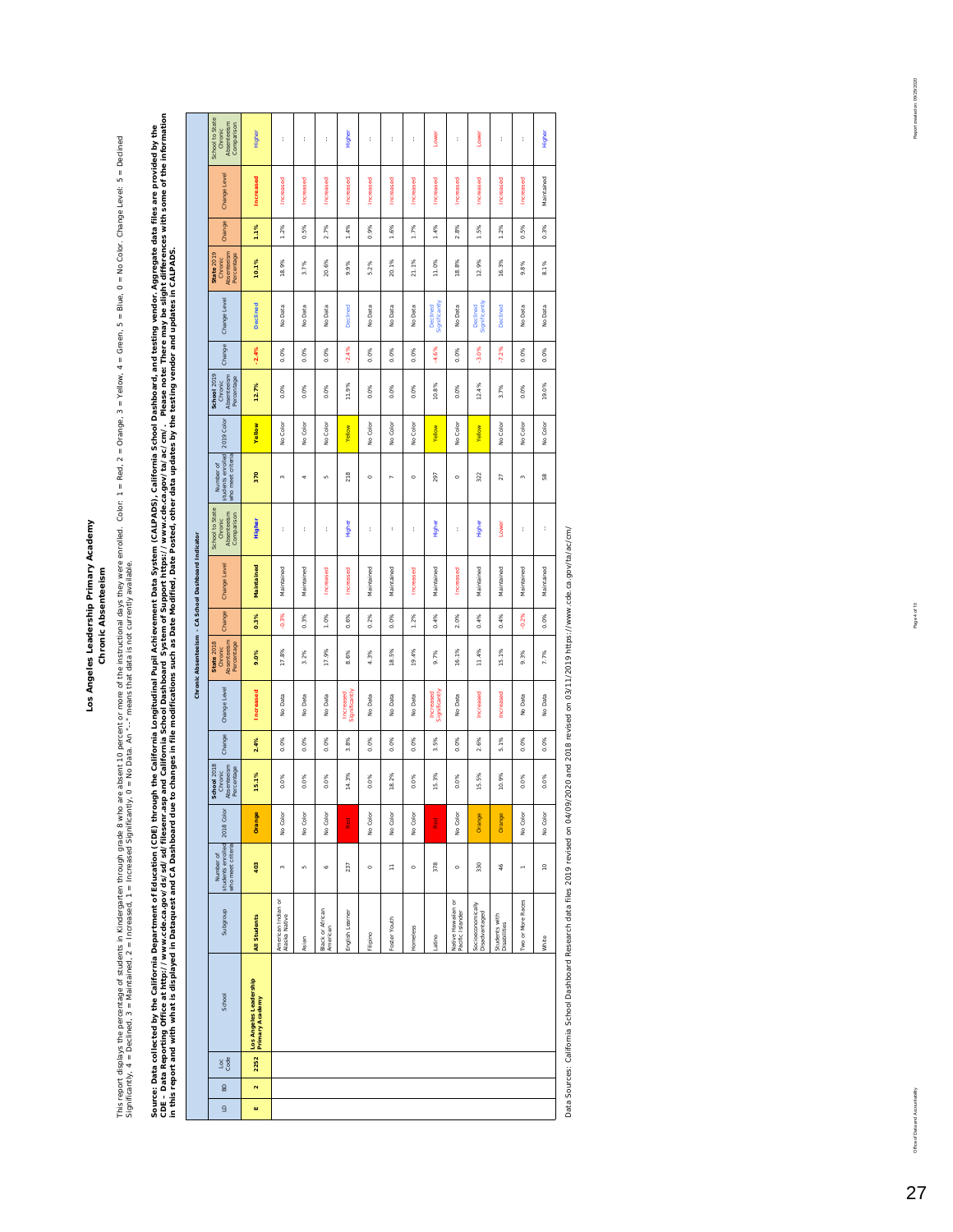Los Angeles Leadership Primary Academy **Los Angeles Leadership Primary Academy** Suspension Rate Indicator **Suspension Rate Indicator**

Suspension Rate: The percentage of students in kindergarten through grade 12 who have been suspended at least once in a given school year. Students who are suspended multiple times are only counted once. Suspension Rate: The percentage of students in kindergarten through grade 12 who have been suspended at least once in a given school year. Students who are suspended multiple times are only counted once. Source: Data collected by the California Department of Education (CDE) throught the Collectional Pupil Achievement Data System (CALPADS), California School Dashboard, and testing vendor. Aggregate data files are provided b Source: Data collected by the California Department of Education (CDE) through the California Longitudinal Pupil Achievement Data System (CALPADS), California School Dashboard, and testing vendor. Aggregate data files are Data Reporting Office at http://www.cde.ca.gov/ds/sd/silesenr.asp and California School Dashboard System of Support https://www.cde.ca.gov/ta/ac/cm/. Please note: There may be slight differences with some of the informatio

|                                                                                                                                                                                                           |                                                           | School to State<br>Suspensions<br>Comparison<br>Change Level<br>suspended at Change<br>least once<br>Students<br>State 2019<br>Color<br>Change Level<br>Students<br>suspended at Change | Lower<br>Maintained<br>$-0.1%$<br>3.4%<br>Yellow<br><b>Increased</b><br>0.5% | t<br>Maintained<br>0.1%<br>7.2%<br>Orange<br>No Data<br>t | t<br>Maintained<br>$-0.1%$<br>1.0%<br>Blue<br>No Data<br>t | t<br><b>Declined</b><br>0.6%<br>8.8%<br>Orange<br>No Data<br>$\mathfrak{t}$ | Lower<br>Maintained<br>0.1%<br>3.1%<br>Yellow<br><b>Increased</b><br>0.9% | t<br>Maintained<br>0.0%<br>1.3%<br>Green<br>t<br>t | t<br><b>Declined</b><br>0.6%<br>14.6%<br>Orange<br>No Data<br>t | t<br>Increased<br>0.5%<br>6.2%<br>Orange<br>t<br>t | Lower<br>Maintained<br>$-0.1%$<br>3.5%<br>Yellow<br>Increased<br>0.7% | ł<br>Maintained<br>$-0.2%$<br>4.5%<br>Yellow<br>t<br>t | Lower<br>Maintained<br>$-0.1%$<br>4.3%<br>Yellow<br>Increased<br>0.3% | t<br>Declined<br>0.6%<br>6.2%<br>Yellow<br>Maintained<br>0.0% | t<br>Maintained<br>$-0.1%$<br>3.3%<br>Yellow<br>No Data<br>t | Lower<br>Maintained<br>$-0.2%$<br>2.9%<br>Yellow<br>Maintained<br>$0.0\%$ |
|-----------------------------------------------------------------------------------------------------------------------------------------------------------------------------------------------------------|-----------------------------------------------------------|-----------------------------------------------------------------------------------------------------------------------------------------------------------------------------------------|------------------------------------------------------------------------------|-----------------------------------------------------------|------------------------------------------------------------|-----------------------------------------------------------------------------|---------------------------------------------------------------------------|----------------------------------------------------|-----------------------------------------------------------------|----------------------------------------------------|-----------------------------------------------------------------------|--------------------------------------------------------|-----------------------------------------------------------------------|---------------------------------------------------------------|--------------------------------------------------------------|---------------------------------------------------------------------------|
|                                                                                                                                                                                                           |                                                           | 2019 Color<br>Number of<br>Students                                                                                                                                                     | Green<br>379                                                                 | No Color<br>$\infty$                                      | No Color<br>÷                                              | No Color<br>ó                                                               | Yellow<br>219                                                             | ł<br>$\circ$                                       | No Color<br>$\sim$                                              | t<br>$\circ$                                       | Yellow<br>$\overline{5}$                                              | ł<br>$\circ$                                           | Green<br>326                                                          | No Color<br>$\overline{27}$                                   | No Color<br>$\sim$                                           | No Color<br>62                                                            |
|                                                                                                                                                                                                           |                                                           | School to State<br>Suspensions<br>Comparison                                                                                                                                            | Lower                                                                        | ł                                                         | t                                                          | t                                                                           | Lower                                                                     | ł                                                  | t                                                               | t                                                  | Lower                                                                 | ł                                                      | Lower                                                                 | Lower                                                         | t                                                            | t                                                                         |
|                                                                                                                                                                                                           | Suspension Rate Indicator - CA School Dashboard Indicator | Change Level                                                                                                                                                                            | Maintained<br>$-0.1%$                                                        | Declined<br>0.3%                                          | Maintained<br>0.0%                                         | Declined<br>0.4%                                                            | Maintained<br>$-0.1%$                                                     | Maintained<br>$-0.1%$                              | Maintained<br>0.1%                                              | Maintained<br>$-0.1%$                              | Maintained<br>$-0.1%$                                                 | <b>Declined</b><br>0.3%                                | Maintained<br>$-0.2%$                                                 | Declined<br>0.3%                                              | Maintained<br>0.0%                                           | Maintained<br>$-0.1%$                                                     |
|                                                                                                                                                                                                           |                                                           | suspended at Change<br>least once<br>Students                                                                                                                                           | 3.5%                                                                         | 7.2%                                                      | 1.0%                                                       | 9.4%                                                                        | 3.0%                                                                      | 1.3%                                               | 15.2%                                                           | 5.6%                                               | 3.6%                                                                  | 4.7%                                                   | 4.4%                                                                  | 6.8%                                                          | 3.4%                                                         | 3.0%                                                                      |
|                                                                                                                                                                                                           |                                                           | <b>State 2018</b><br>Color                                                                                                                                                              | <b>Yellow</b>                                                                | Yellow                                                    | Blue                                                       | Orange                                                                      | Yellow                                                                    | Green                                              | Red                                                             | Orange                                             | Yellow                                                                | Yellow                                                 | Yellow                                                                | Yellow                                                        | Yellow                                                       | Yellow                                                                    |
|                                                                                                                                                                                                           |                                                           | Change Level                                                                                                                                                                            | Maintained                                                                   | No Data                                                   | No Data                                                    | No Data                                                                     | Declined                                                                  | t                                                  | No Data                                                         | t                                                  | <b>Declined</b>                                                       | t                                                      | Maintained                                                            | Maintained                                                    | No Data                                                      | No Data                                                                   |
|                                                                                                                                                                                                           |                                                           |                                                                                                                                                                                         | $-0.2%$                                                                      | t                                                         | t                                                          | t                                                                           | $-0.4%$                                                                   | t                                                  | ţ.                                                              | t                                                  | $-0.3%$                                                               | t                                                      | 0.0%                                                                  | 0.0%                                                          | ł.                                                           | t                                                                         |
|                                                                                                                                                                                                           |                                                           | least once                                                                                                                                                                              | 0.0%                                                                         | î                                                         | ţ                                                          | ĵ                                                                           | 0%<br>Ó                                                                   |                                                    | 0%<br>ó                                                         | ĵ                                                  | 0%<br>ó                                                               | ţ                                                      | 0%<br>ø                                                               | 0%<br>Ó                                                       | ĵ                                                            | 0%<br>Ó                                                                   |
|                                                                                                                                                                                                           |                                                           | Students<br>2018 Color suspended at Change                                                                                                                                              | Blue                                                                         | No Color                                                  | No Color                                                   | No Color                                                                    | Blue                                                                      | ł                                                  | No Color                                                        | t                                                  | Blue                                                                  | t                                                      | Blue                                                                  | Blue                                                          | No Color                                                     | No Color                                                                  |
|                                                                                                                                                                                                           |                                                           | Number of<br>Students                                                                                                                                                                   | 411                                                                          | $\infty$                                                  | in,                                                        | ó                                                                           | 239                                                                       | $\circ$                                            | $\tilde{c}$                                                     | $\circ$                                            | 385                                                                   | $\circ$                                                | 337                                                                   | Ç                                                             | ÷                                                            | Ξ                                                                         |
|                                                                                                                                                                                                           |                                                           | Subgroup                                                                                                                                                                                | All Students                                                                 | American Indian or<br>Alaska Native                       | Asian                                                      | Black or African<br>American                                                | English Learner                                                           | Filipino                                           | Foster Youth                                                    | <b>Homeless</b>                                    | Latino                                                                | Native Hawaiian or<br>Pacific Islander                 | Socioeconomically<br>Disadvantaged                                    | Students with<br>Disabilities                                 | Two or More Races                                            | White                                                                     |
| report and with what is displayed in Dataquest and CA Dashboard due to changes in file modifications such as Date Modified, Date Posted, other data updates by the testing vendor and updates in CALPADS. |                                                           | School<br>Loc<br>Code                                                                                                                                                                   | Los Angeles Leadership<br>Primary Academy<br>2252                            |                                                           |                                                            |                                                                             |                                                                           |                                                    |                                                                 |                                                    |                                                                       |                                                        |                                                                       |                                                               |                                                              |                                                                           |
|                                                                                                                                                                                                           |                                                           | BD                                                                                                                                                                                      | $\mathbf{\tilde{z}}$                                                         |                                                           |                                                            |                                                                             |                                                                           |                                                    |                                                                 |                                                    |                                                                       |                                                        |                                                                       |                                                               |                                                              |                                                                           |
|                                                                                                                                                                                                           |                                                           | $\Xi$                                                                                                                                                                                   | ш                                                                            |                                                           |                                                            |                                                                             |                                                                           |                                                    |                                                                 |                                                    |                                                                       |                                                        |                                                                       |                                                               |                                                              |                                                                           |

Data Sources: California School Dashboard Research data files 2019 revised on 04/09/2020 and 2018 revised on 03/11/2019 https://www.cde.ca.gov/ta/ac/cm/ Data Sources: California School Dashboard Research data files 2019 revised on 04/09/2020 and 2018 revised on 03/11/2019 https://www.cde.ca.gov/ta/ac/cm/

Report created on: 09/29/2020

Office of Data and Accountability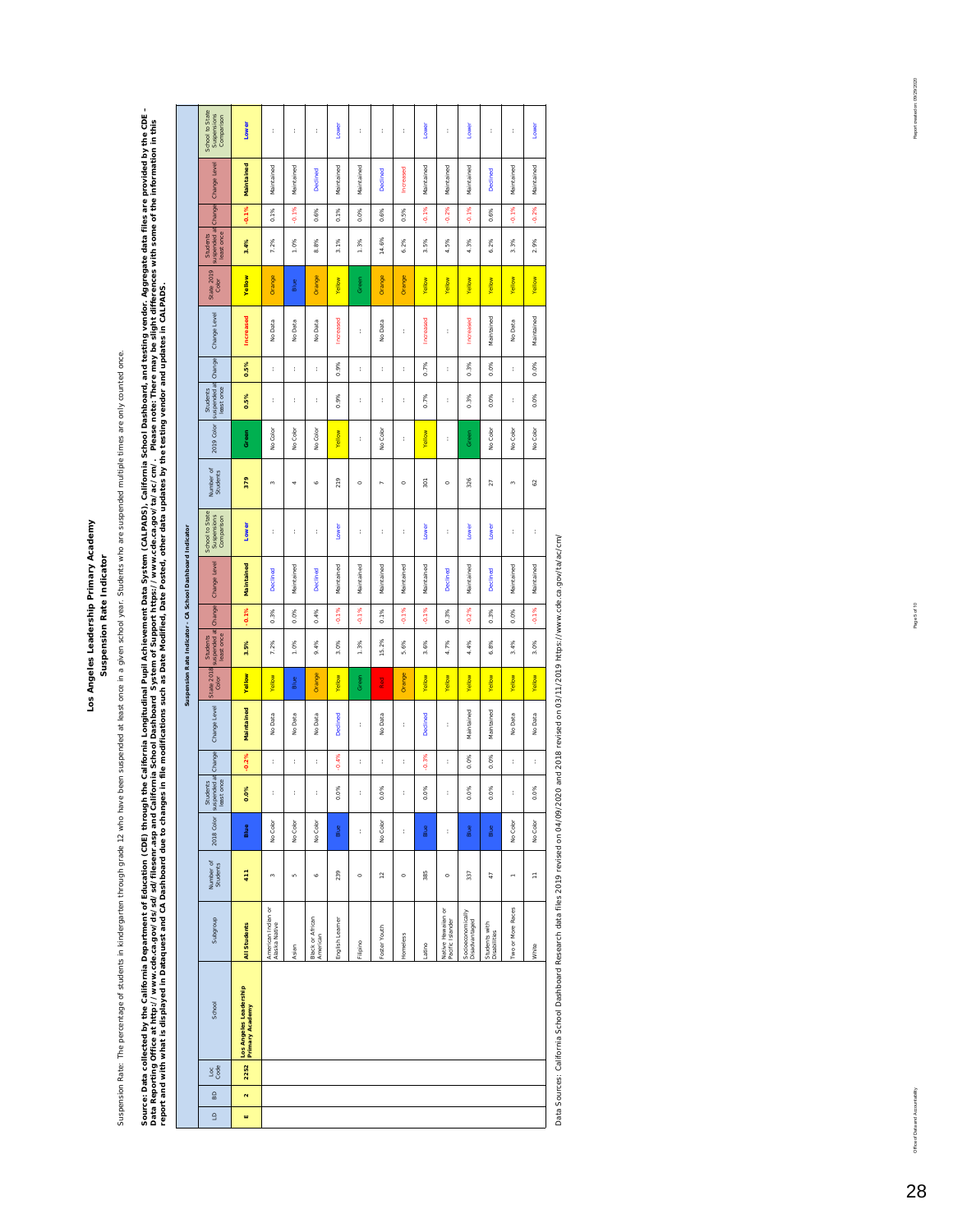#### Los Angeles Leadership Primary Academy **Los Angeles Leadership Primary Academy Enrollment Report Enrollment Report**

This report displays CALPADS K-12 enrollment number and percentages of select subgroups. Amountber of students principally enrolled on Careas Day (the first Wednesday in Coctober). This information was submitted by local e Dashboard System of Suppov/ta/2ac/cm/. Please note: There may be slight differences with some of the information in this report and with what is displayed in Dataquest and CA Dashboard due to changes in file modifications This report displays cALPADS K-12 enrollment rumber and percentages of energy enrolenced suddent consition of the first Wedness Media Party in the interpret internation was submitted by local educational agencies (LEAS) an California Longitudinal Pata System (CALPADS), California School Dashboard, and testing vendor. Aggregate data files are provided by the CDE – Data Reporting office at http://www.cde.ca.gov/ds/sd/sd/filesenr.asp and Califo charter schools to the California Depart of the annual tell, as part of the California India Longitudinal Public Androidinal Public Addamia Data System (CALPADS). These data were reviewed and certified in CALPADS as being bersonnel. In order to certify data includion contact or charget or charget or charget of the accuracy of all data associated with the applicable CALPADS submission. The California Department of Education collects some dat *Source: Data collected by the California Department of Education (CDE) through the*  California Longitudinal Pupil Achievement Data System (CALPADS); however, this information is submitted by LEAs on a voluntary basis and it wouldn't necessarily be accurate as per CDE.5 *as Date Modified, Date Posted, other data updates by the testing vendor and updates in CALPADS.* 

## 2019-20 Enrollment by Ethnicity and Subgroup **2019-20 Enrollment by Ethnicity and Subgroup**

 $\mathsf{l}$ 

| 60<br>$\subseteq$   | Loc<br>Code | School                                       | Enrollment | <b>Aeal</b><br>F/R | GATE    | American<br>Indian or<br>Alaska<br>Native | Asian | Black or<br>African<br>American | English<br>Learner | Filipino | Foster<br>Youth | <b>+omeless</b> | Latino | Migrant<br>Education | Native<br>Hawaiian Not<br>or Pacific Reported <mark>I</mark><br>Islander |      |       | Socio-<br>economica Students<br>Disabant- Disabilities<br>Disabant- Disabilities<br>aged | Two or<br>More<br>Races | White |
|---------------------|-------------|----------------------------------------------|------------|--------------------|---------|-------------------------------------------|-------|---------------------------------|--------------------|----------|-----------------|-----------------|--------|----------------------|--------------------------------------------------------------------------|------|-------|------------------------------------------------------------------------------------------|-------------------------|-------|
| ш                   |             | 2 252 Los Angeles Leadership Primary Academy | 323        | 97.5%              | 0.3%    | 0.3%                                      | 1.2%  | 1.5%                            | 53.6%              | 0.0%     | 1.2%            | 0.0%            | 83.9%  | 0.0%                 | 0.0%                                                                     | 0.0% | 97.8% | 5.3%                                                                                     | 0.6%                    | 12.4% |
| Statewide           |             |                                              | 6,163,001  | 59.3%              | ₹<br>N∕ | 0.5%                                      | 9.3%  | 5.3%                            | 18.6%              | 2.4%     | 0.5%            | 3.2%            | 54.9%  | 0.8%                 | 0.4%                                                                     | 0.9% | 60.7% | 11.7%                                                                                    | 3.9%                    | 22.4% |
| Los Angeles Unified |             |                                              | 596,937    | 80.3%              | 10.7%   | 0.2%                                      | 3.6%  | 7.7%                            | 20.0%              | 1.9%     | 0.7%            | 1.3%            | 74.1%  | 0.1%                 | 0.2%                                                                     | 0.4% | 81.5% | 11.4%                                                                                    | 1.6%                    | 10.3% |

## 2018-19 Enrollment by Ethnicity and Subgroup **2018-19 Enrollment by Ethnicity and Subgroup**

| $\frac{8}{2}$<br>$\overline{a}$ | Loc<br>Code | School                                          | Enrollment | Meal<br>F/R | GATE  | American<br>Indian or<br>Alaska<br>Native | Asian | Black or<br>African<br>American | English<br>Learner | Filipino | Foster<br>Youth | Homeless | Latino | Migrant<br>Education | Native<br>Hawailan<br>or Pacific<br>Islander | Not<br>Reported | economica Students<br>Ily with<br>Disadvant-Disabilities<br>Socio-<br>aned |       | Two or<br>More<br>Races | White |
|---------------------------------|-------------|-------------------------------------------------|------------|-------------|-------|-------------------------------------------|-------|---------------------------------|--------------------|----------|-----------------|----------|--------|----------------------|----------------------------------------------|-----------------|----------------------------------------------------------------------------|-------|-------------------------|-------|
| ш                               |             | 2   2252 Los Angeles Leadership Primary Academy | 357        | 99.7%       | 0.3%  | 0.8%                                      | 1.1%  | 0.6%                            | 52.4%              | 0.0%     | 1.1%            | 0.0%     | 81.2%  | 0.0%                 | 0.0%                                         | 0.0%            | 86.6%                                                                      | 7.6%  | 0.8%                    | 15.4% |
| Statewide                       |             |                                                 | 6,186,278  | 59.4%       | Տ∕    | 0.5%                                      | 9.3%  | 5.4%                            | 19.3%              | 2.4%     | 0.5%            | 3.4%     | 54.6%  | 0.8%                 | 0.5%                                         | 0.9%            | 60.9%                                                                      | 11.7% | 3.6%                    | 22.9% |
| Los Angeles Unified             |             |                                                 | 607,723    | 79.3%       | 10.7% | 0.2%                                      | 4.0%  | 8.4%                            | 20.3%              | 2.0%     | 0.7%            | 2.8%     | 74.1%  | 0.1%                 | 0.3%                                         | 0.3%            | 80.8%                                                                      | 13.0% | 0.2%                    | 10.7% |

Data Source: Data Quest, Student and School Downloadable Data Files https://www.cde.ca.gov/ds/sd/filesenr.asp Data Source: Data Quest, Student and School Downloadable Data Files https://www.cde.ca.gov/ds/sd/sd/filesenr.asp

3026200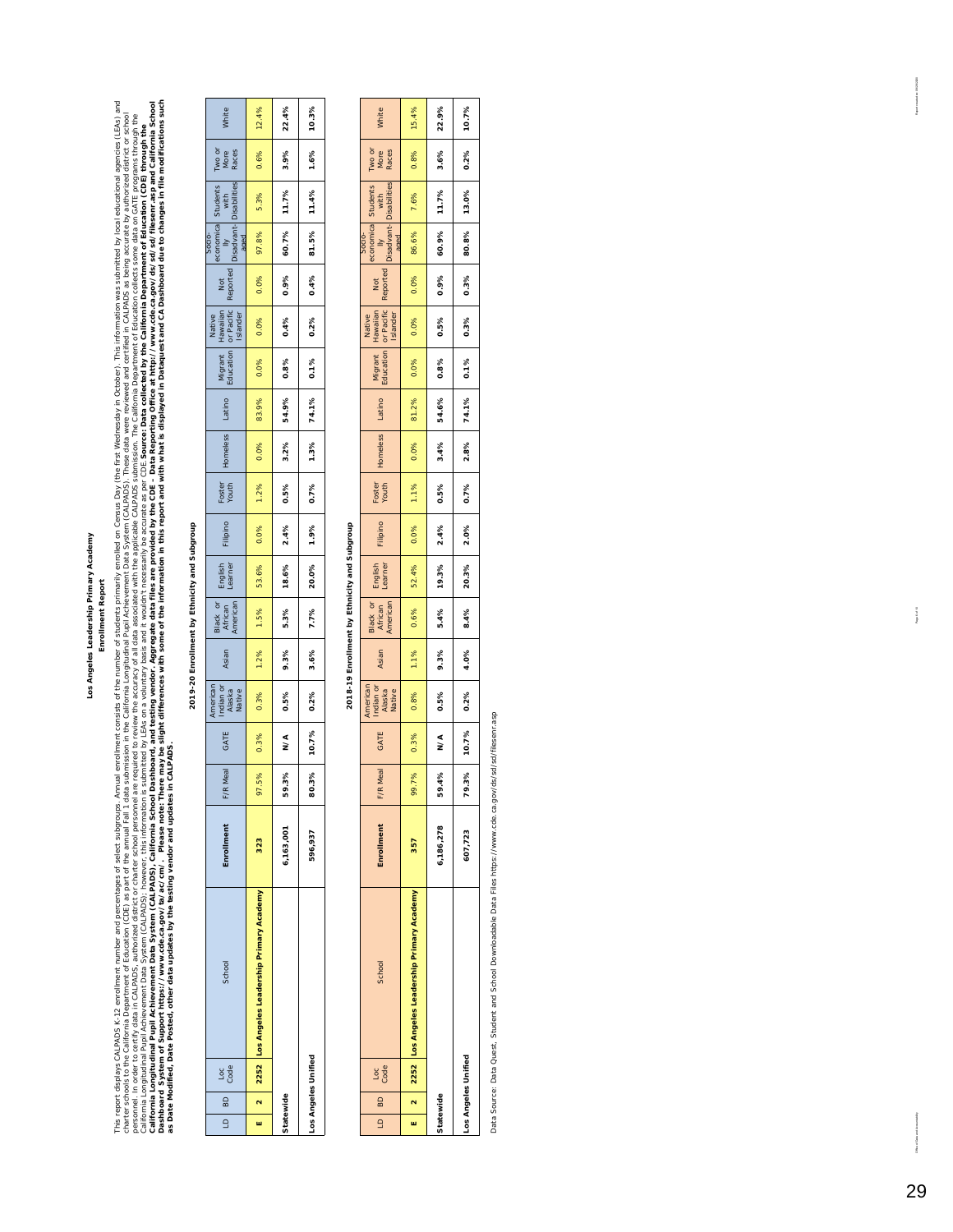## Los Angeles Leadership Primary Academy **Los Angeles Leadership Primary Academy** RECLASSIFICATION RATES **RECLASSIFICATION RATES**

reclassified since the prior Census Day, and the reclassification rate for each specified year. The reclassification rate, displayed in reclassified since the prior Census Day, and the reclassification rate for each specified year. The reclassification rate, displayed in This reports shows a two year comparison of the number of English Learners (ELs) on Census Day, the number of students This reports shows a two year comparison of the number of English Learners (ELs) on Census Day, the number of students percentage, is calculated by dividing the number reclassified by the number of prior year ELs. percentage, is calculated by dividing the number reclassified by the number of prior year ELs.

*with some of the information in this report and with what is displayed in Dataquest and CA Dashboard due to changes*  with some of the information in this report and with what is displayed in Dataquest and CA Dashboard due to changes *provided by the CDE – Data Reporting Office at http://www.cde.ca.gov/ds/sd/sd/filesenr.asp and California School*  provided by the CDE - Data Reporting Office at http://www.cde.ca.gov/ds/sd/sd/filesenr.asp and California School *Dashboard System of Support https://www.cde.ca.gov/ta/ac/cm/. Please note: There may be slight differences*  Dashboard System of Support https://www.cde.ca.gov/ta/ac/cm/. Please note: There may be slight differences *in file modifications such as Date Modified, Date Posted, other data updates by the testing vendor and updates in Source: Data collected by the California Department of Education (CDE) through the California Longitudinal Pupil*  in file modifications such as Date Modified, Date Posted, other data updates by the testing vendor and updates in *Achievement Data System (CALPADS), California School Dashboard, and testing vendor. Aggregate data files are*  Achievement Data System (CALPADS), California School Dashboard, and testing vendor. Aggregate data files are Source: Data collected by the California Department of Education (CDE) through the California Longitudinal Pupil *CALPADS.*  **CALPADS** 

|   | LD BD | Code<br>$\overline{\phantom{0}}^{\rm c}$ | School                                    | Year    | Students Redesignated FEP   School |                  | State           | School to State RFEP<br>Comparison |
|---|-------|------------------------------------------|-------------------------------------------|---------|------------------------------------|------------------|-----------------|------------------------------------|
| Ш |       | 2 2252                                   | Los Angeles Leadership Primary<br>Academy |         | 17-18 EL $#$                       | 215              | 1,271,150       |                                    |
|   |       |                                          |                                           | 2018-19 | 18-19 Reclass #                    | $\frac{1}{2}$    | 175,746         | Lower                              |
|   |       |                                          |                                           |         | 18-19 Reclass Rate                 | 4.7              | 13.8            |                                    |
|   |       |                                          |                                           |         | 18-19 EL #                         | 187              | 1,195,988       |                                    |
|   |       |                                          |                                           | 2019-20 | 19-20 Reclass #                    | $\overline{17}$  | 164,653         | Lower                              |
|   |       |                                          |                                           |         | 19-20 Reclass Rate                 | $\overline{9}$ . | $\frac{3.8}{5}$ |                                    |

Data Source: Data Quest, Student and School Downloadable Data Files https://www.cde.ca.gov/ds/sd/filesreclass.asp Data Source: Data Quest, Student and School Downloadable Data Files https://www.cde.ca.gov/ds/sd/sd/filesreclass.asp

30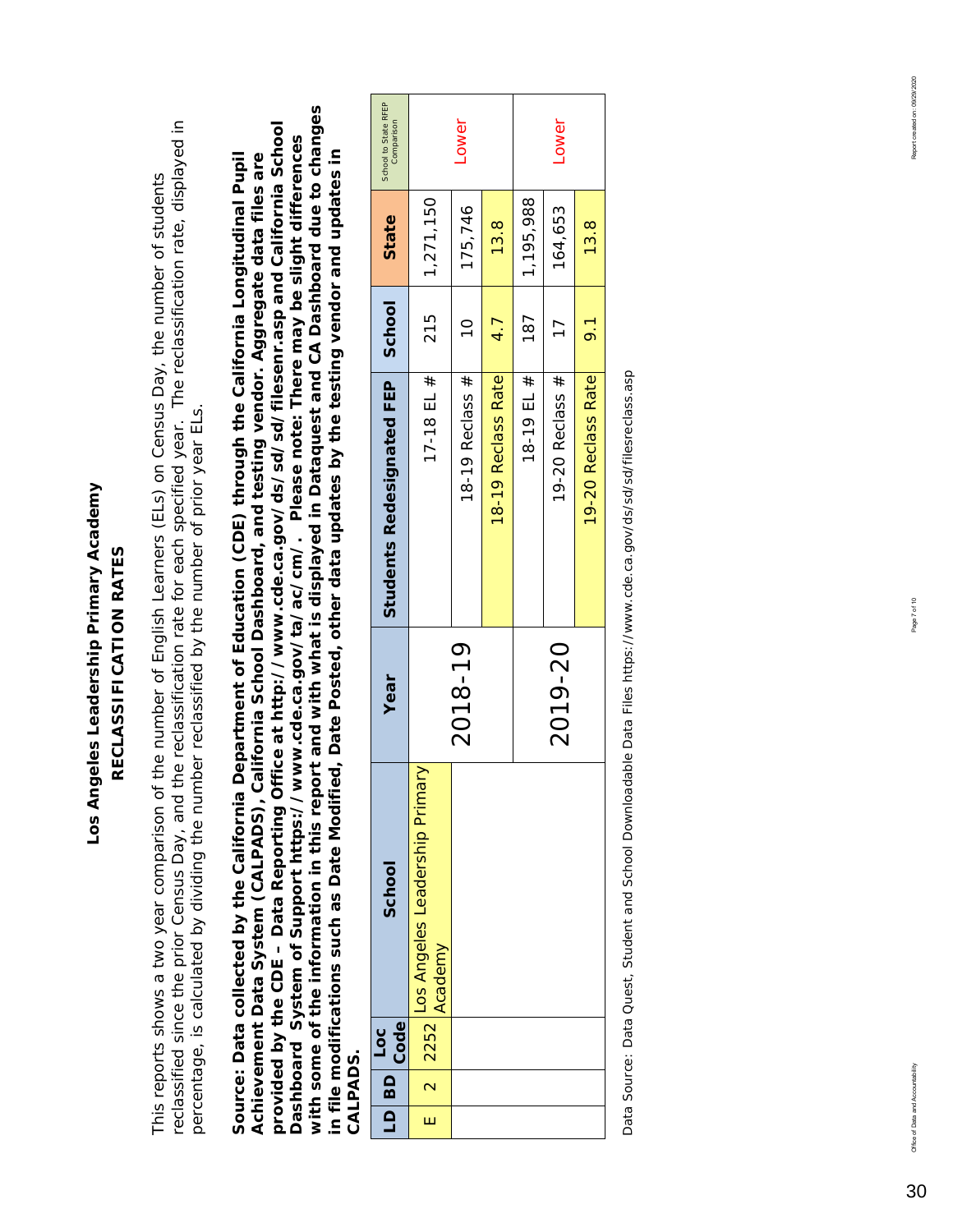## Los Angeles Leadership Primary Academy **Los Angeles Leadership Primary Academy**

## "At-Risk" and Long-Term English Learners (LTEL) **"At-Risk" and Long-Term English Learners (LTEL)**

persences and thent Enjarchent in Fig. 1980. A person in the detection and the control of the securities will be a matematic or an intermed problem in the security of the security of the security of the security of the sec *differences with some of the information in this report and with what is displayed in Dataquest and CA Dashboard due to changes in file modifications such as Date Modified, Date*  Note: The "EL Total" column in this report displays the summed total of the disaggregated English Learner (EL) data in the four columns under the "English Learners" heading. The "Total (Ever-EL)" Note: The "EL Total" column in this report displays the summed total of the disaggregated English Learner (EL) data in the four columns under the "English Learners" heading. The "Total (Ever-EL)"<br>column displays the summed percent values displayed in this report are calculated as a percent of the "Total (Ever-EL)" which fully and more accurately considers what happens to all EL students over time, including those who are Reclassified Fluent English Proficient (RFEP). *Source: Data collected by the California Department of Education (CDE) through the California Longitudinal Pupil Achievement Data*  column displays the summed total of the data in the "RFEP" column plus the data in the four columns under the "Finglish Learners" heading OR the data in the "EL Total" column, but not both. The *http://www.cde.ca.gov/ds/sd/sd/filesenr.asp and California School Dashboard System of Support https://www.cde.ca.gov/ta/ac/cm/. Please note: There may be slight System (CALPADS), California School Dashboard, and testing vendor. Aggregate data files are provided by the CDE – Data Reporting Office at* 

*Posted, other data updates by the testing vendor and updates in CALPADS.* 

|         |        | Percent          | 25.3%                                               | 5.7%              | 8.9%         | 10.4%                           | 50.3%     | 49.7%     | 100.0%       |
|---------|--------|------------------|-----------------------------------------------------|-------------------|--------------|---------------------------------|-----------|-----------|--------------|
|         | State  | Enrollment       | 576,805                                             | 130,783           | 204,042      | 236,394                         | 1,148,024 | 1,133,977 | 2,282,001    |
| 2019-20 |        | Percent          | 54.3%                                               | 15.9%             | 0.0%         | 13.0%                           | 83.2%     | 16.8%     | 100.0%       |
|         | School | Enrollment       | 113                                                 | 33                | O            | 27                              | 173       | 35        | 208          |
|         | State  | Percent          | 26.1%                                               | 9.5%              | 14.7%        | 1.0%                            | 51.4%     | 48.6%     | 100.0%       |
| 2018-19 |        | Enrollment       | 607,888                                             | 220,738           | 342,983      | 24,379                          | 1,195,988 | 1,131,988 | 2,327,080    |
|         | School | Percent          | 56.7%                                               | 24.9%             | 0.0%         | 4.6%                            | 86.2%     | 13.8%     | 100.0%       |
|         |        | Enrollment       | 123                                                 | 54                | O            | $\overline{C}$                  | 187       | 30        | 217          |
|         |        | English Learners | EL 0-3 Years                                        | At-Risk 4-5 Years | TEL 6+ Years | EL 4+ Years Not At-Risk or<br>Ę | EL total  | RFEP      | Total (Ever) |
|         |        | School           | 2252 Los Angeles Leadership<br>2252 Primary Academy |                   |              |                                 |           |           |              |
|         |        | Loc<br>Code      |                                                     |                   |              |                                 |           |           |              |
|         |        | LD BD            | $\overline{\mathbf{r}}$<br>w                        |                   |              |                                 |           |           |              |
|         |        |                  |                                                     |                   |              |                                 |           |           |              |

Data Source: Data Quest, Student and School Downloadable Data Files https://www.cde.ca.gov/ds/sd/sd/files/tel.asp Data Source: Data Quest, Student and School Downloadable Data Files https://www.cde.ca.gov/ds/sd/sd/filesltel.asp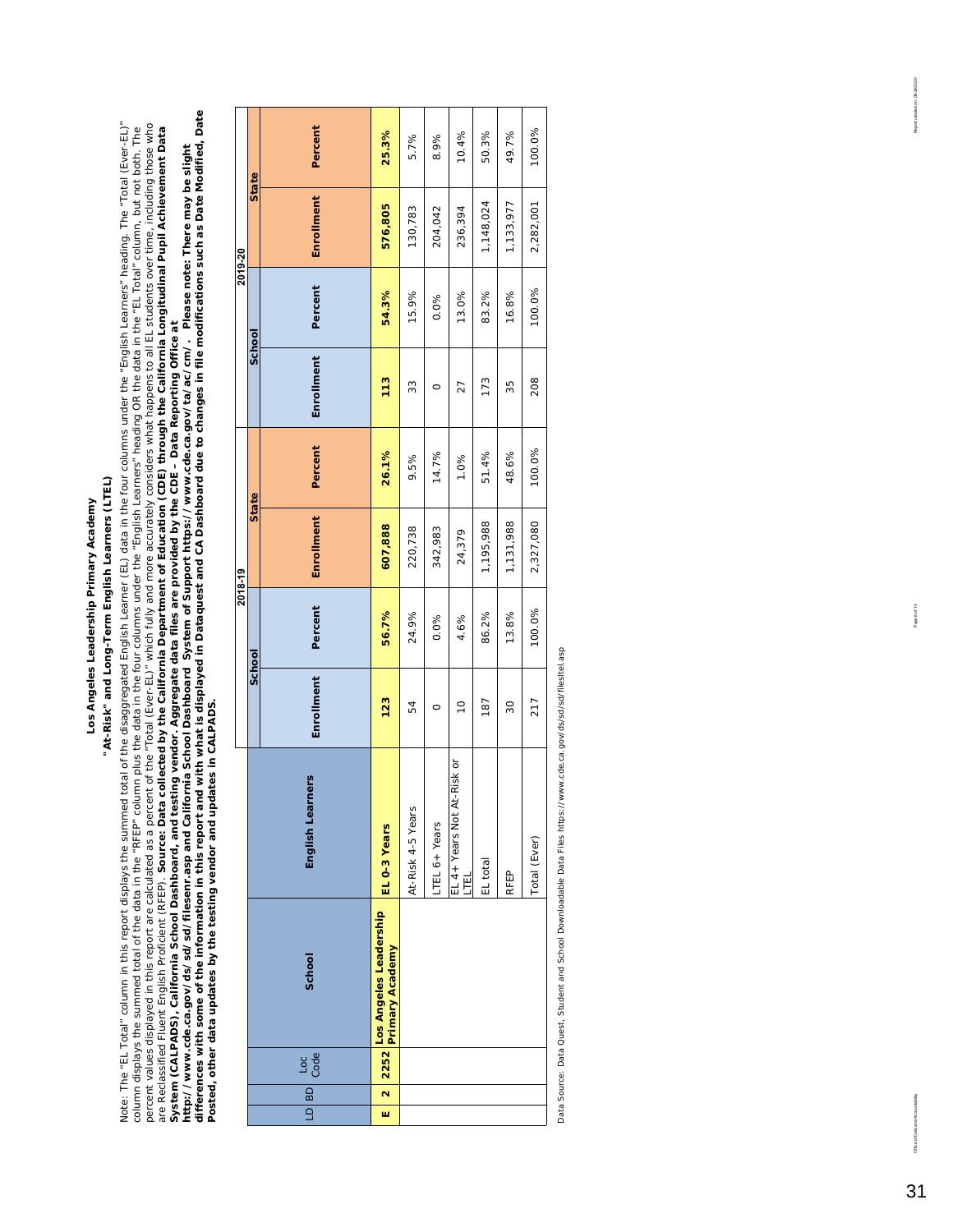Los Angeles Leadership Primary Academy **Los Angeles Leadership Primary Academy** Students with Disabilities Report **Students with Disabilities Report**

This report displays the K-12 anolinment and the number of K-12 students with disabilities total, by indence category, and by eligibility as reported on the Census Day (First Wednesday in Qctober) CALPADS Fail 1 Certified Report 8.1) submitted by LEAs are required to "certify" specified data during submission windows. The CDE uses certified data for state and rederal reporting and to develop accountability metrics. Once data are certified *http://www.cde.ca.gov/ds/sd/sd/filesenr.asp and California School Dashboard System of Support https://www.cde.ca.gov/ta/ac/cm/. Please note: There may be slight differences with some of the information in this report*  Level-2 certification reserved for the district superintentents charter school administrators, or their designees. High incidence eligibilities are indicated by an asterisk (\*). Source: Data collected by the California Dep report counts with 2019-20 Enrollment by Subgroup counts posted in DataQuest by the CDE due to the accuracy of all data associated with the applicable CALPADS submission. CALPADS certification is a two-step process with by an LEA following the of the Amendment Window, they are "frozen" and cannot cannot be amended Note: Students with disabilities counts and percentages in this report may be higher or lower for some schools when comparing This report displays the K-12 enrollment and the number of K-12 students with disabilities total, by incidence category, and by eligibility as reported on the Census Day (First Wednesday in Octuber) CALPADS Fall 1 Certifie *Education (CDE) through the California Longitudinal Pupil Achievement Data System (CALPADS), California School Dashboard, and testing vendor. Aggregate data files are provided by the CDE – Data Reporting Office at and with what is displayed in Dataquest and CA Dashboard due to changes in file modifications such as Date Modified, Date Posted, other data updates by the testing vendor and updates in CALPADS.*

### 2019-20 Enrollment by Disability **2019-20 Enrollment by Disability**

| $\overline{a}$ | BD        | Loc<br>Code         | <b>School</b>                                                   | OCT 2019 SpEd<br>Enroll # Enroll # |                 | Enroll %  | Sp Ed   % High   % Low  <br>Enroll %   Incidence   Incidence |               | # AUT                       |         |                                    |         |         |                          |         | / # DB   # DLAF   # H^   # HO   # HOH   # HOH   # HOH   # HOH   # HOH   # HOH   # HOH   # HOH   # HO |               |                 |               | #TBI    | W#      |
|----------------|-----------|---------------------|-----------------------------------------------------------------|------------------------------------|-----------------|-----------|--------------------------------------------------------------|---------------|-----------------------------|---------|------------------------------------|---------|---------|--------------------------|---------|------------------------------------------------------------------------------------------------------|---------------|-----------------|---------------|---------|---------|
| ш              | $\sim$    |                     | ା 2252 <mark>Los Angeles Leadership Primary</mark> ।<br>Academy | 323                                | $\overline{17}$ |           | 5.3%   94.1%                                                 | 5.9%          |                             | $\circ$ | $\circ$                            | $\circ$ | $\circ$ | $\overline{\phantom{0}}$ | $\circ$ | $\sim$                                                                                               | $\circ$       | $\overline{10}$ | 4             | $\circ$ | $\circ$ |
|                | Statewide |                     |                                                                 | 6,163,001 721,198                  |                 | 11.7% N/A |                                                              | $\frac{4}{2}$ | $\frac{4}{2}$               | N/A     | $\alpha$ $>$ $\alpha$ $>$ $\alpha$ |         | N/A     | N/A                      | $N^A$   | $\frac{4}{2}$                                                                                        | $\frac{4}{2}$ | $\frac{1}{2}$   | $\frac{4}{2}$ | N/A     | ₹<br>≥  |
|                |           | Los Angeles Unified |                                                                 | 607,723 84,730                     |                 |           |                                                              |               | 13.9% 69.1% 31.0% 16,067 15 |         | 336 1,569                          |         | LO      |                          |         | $1,431$ $4,271$ $10,828$ $1,970$ $35,116$ $12,579$                                                   |               |                 |               | 102     | 418     |

## 2018-19 Enrollment by Disability **2018-19 Enrollment by Disability**

| $\overline{a}$ | BD        | Loc<br>Code         | School                                    | <b>OCT 2018</b><br>Enroll # | Sp Ed<br>Enroll # |       | Sp Ed   % High   % Low<br>Enroll %   Incidence   Incidence | # AUT                                                                                       |         | # DB   # DEAF   # ED   # EMD   # HOH |         |         |         | # LD # UH  *   d # OH  * JHO #   4 SL  *                   |         |                |                | $#$ TBI | $\frac{1}{2}$ |
|----------------|-----------|---------------------|-------------------------------------------|-----------------------------|-------------------|-------|------------------------------------------------------------|---------------------------------------------------------------------------------------------|---------|--------------------------------------|---------|---------|---------|------------------------------------------------------------|---------|----------------|----------------|---------|---------------|
| W              |           | 2252                | Los Angeles Leadership Primary<br>Academy | 357                         | 39                | 10.9% | 87.2% 12.8%                                                |                                                                                             | $\circ$ | $\circ$                              | $\circ$ | $\circ$ | $\circ$ | LO <sub>.</sub>                                            | $\circ$ | $\frac{16}{1}$ | $\frac{13}{2}$ | $\circ$ | $\circ$       |
|                | Statewide |                     |                                           | 6,186,278 725,412           |                   |       |                                                            | 11.7% 73.4% 26.6% 101.348 11 2.610 24.767 0 8.197 36.245 99,480 8.007 298.868 130,441 1.395 |         |                                      |         |         |         |                                                            |         |                |                |         | 2,953         |
|                |           | Los Angeles Unified |                                           | 607,723 79,187              |                   |       |                                                            | 13.0% 69.1% 30.9% 15,224                                                                    |         |                                      |         |         |         | 4 286   1,511   4   4,154   9,951   1,712   32,950   8,756 |         |                |                | 93      | 330           |

Data Source: Data Quest, Student and School Downloadable Data Files https://www.cde.ca.gov/ds/sd/allesenr.asp and CALPADS County Authorizing LEA Report 1.1 Enrollment by Primary Status. Data Source: Data Quest, Student and School Downloadable Data Files https://www.cde.ca.gov/ds/sd/sd/filesenr.asp and CALPADS County Authorizing LEA Report 1.1 Enrollment by Primary Status. boost mated on 0.929/2020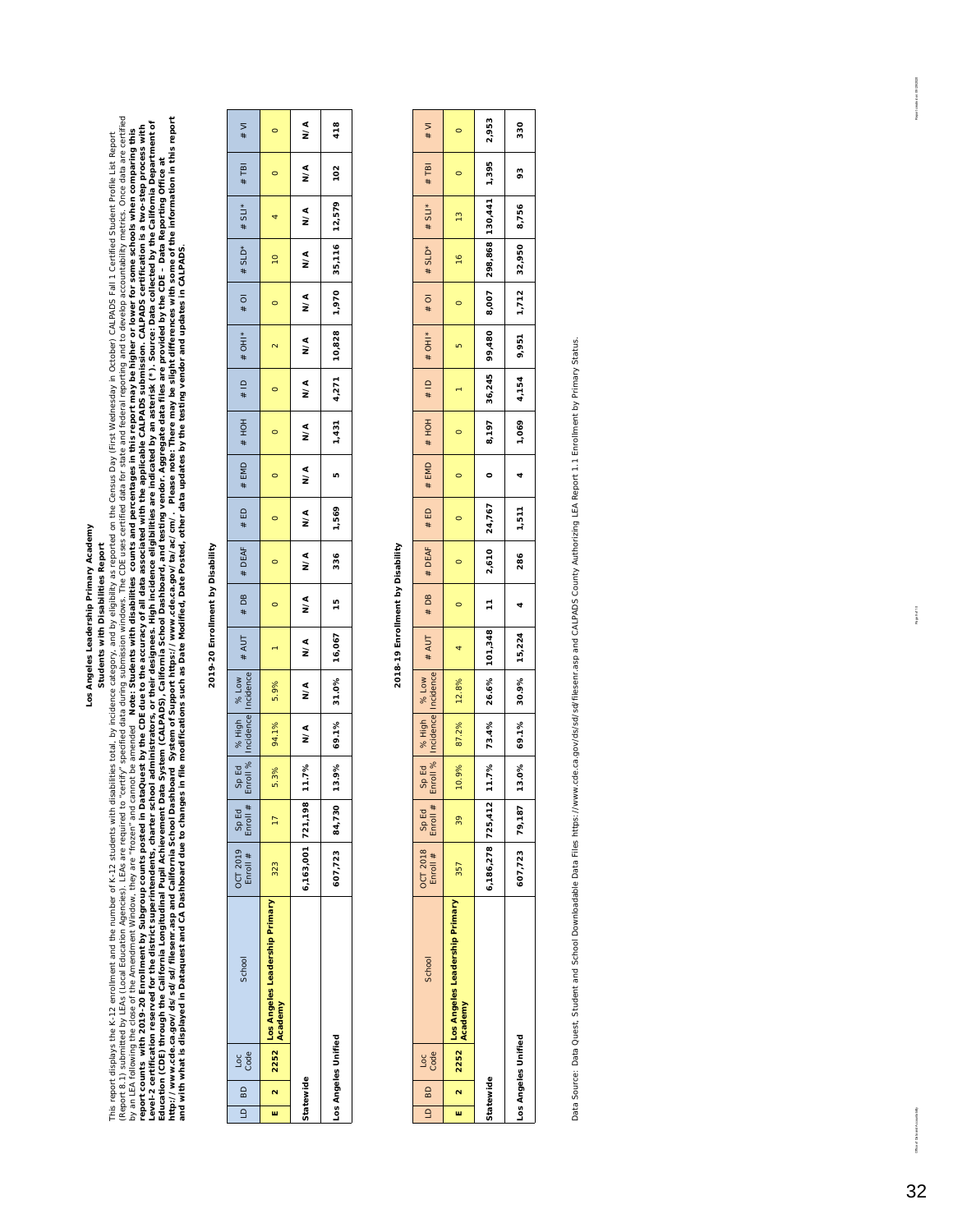2017-18 and 2018-19 SMARTER BALANCED ASSESSMENT ACHIEVEMENT DATA **2017-18 and 2018-19 SMARTER BALANCED ASSESSMENT ACHIEVEMENT DATA** Los Angeles Leadership Primary Academy **Los Angeles Leadership Primary Academy**

In order to protect student privacy, an asterisk (\*) will be displayed instead of a number on test results where 10 or fewer students had tested. Additionally, within subgroup views only, "--" will be displayed instead of In order to protect strivacy, an asterisk (\*) will be displayed instead of a number on test results where 10 or fewer students had tested. Additionally, within subgroup views only,"--" will be displayed instead of the numb when student subgroup counts are 10 or fewer. **Source: Data collected by the California Department of Education (CDE) through the California Longitudinal Pupil Achievement Data System (CALPADS), California School** *https://www.cde.ca.gov/ta/ac/cm/. Please note: There may be slight differences with some of the information in this report and with what is displayed in Dataquest and CA Dashboard due to changes in file Dashboard, and testing vendor. Aggregate data files are provided by the CDE – Data Reporting Office at http://www.cde.ca.gov/ds/sd/sd/filesenr.asp and California School Dashboard System of Support modifications such as Date Modified, Date Posted, other data updates by the testing vendor and updates in CALPADS.* 

**English Language Arts/Literacy**

English Language Arts/Literacy

|         |              | Change from<br>2018-19           | 5.21%                                                         |                                  |         |                           | 1.76%              |          |              |          | 6.19%     |                                     | 6.09%                           |                                      |                      |               |
|---------|--------------|----------------------------------|---------------------------------------------------------------|----------------------------------|---------|---------------------------|--------------------|----------|--------------|----------|-----------|-------------------------------------|---------------------------------|--------------------------------------|----------------------|---------------|
|         |              | Percentage<br>Exceeded<br>Met or | 39.73%                                                        | 26.58%                           | 74.37%  | 20.55%                    | 12.58%             | 59.52%   | ł            | 22.69%   | 28.05%    | 32.60%                              | 27.48%                          | 12.61%                               | 55.26%               | 54.23%        |
| 2018-19 | <b>State</b> | Students with<br><b>Scores</b>   | 3,170,971                                                     | 15,629                           | 296,878 | 166,870                   | 523,959            | 69,665   | ł            | 114,801  | 1,748,298 | 14,430                              | 1,934,051                       | 364,341                              | 124,685              | 713,168       |
|         |              | Percentage<br>Exceeded<br>Met or | 25.00%                                                        |                                  |         |                           | 9.21%              |          |              |          | 25.85%    |                                     | 23.97%                          |                                      |                      |               |
|         | School       | Students with<br>Scores          | 168                                                           | ×                                |         | $\star$                   | 76                 | ł        | ł            | ţ        | 147       | ł                                   | 146                             | $\frac{8}{10}$                       | ţ                    | $\frac{3}{2}$ |
|         | State        | Percentage<br>Exceeded<br>Met or | 38.65%                                                        | 25.68%                           | 73.54%  | 19.74%                    | 12.57%             | 58.45%   | ł            | ł        | 26.65%    | 31.98%                              | 26.23%                          | 11.89%                               | 54.41%               | 53.57%        |
| 2017-18 |              | Students with<br>Scores          | 3,184,720                                                     | 16,082                           | 297,422 | 170,417                   | 541,399            | 71,722   | ł            | ł        | 1,744,154 | 14,925                              | 1,956,639                       | 353,174                              | 117,518              | 729,186       |
|         |              | Percentage<br>Exceeded<br>Met or | 19.79%                                                        |                                  |         |                           | 7.45%              |          |              |          | 19.66%    |                                     | 17.88%                          | 9.68%                                |                      |               |
|         | School       | Students with<br>Scores          | 192                                                           | ×                                | $\star$ | $\star$                   | $\overline{6}$     | ł        | ţ            | Í        | 178       | ł                                   | 151                             | 51                                   | Í                    | ¥             |
|         |              |                                  |                                                               | American Indian or Alaska Native | Asian   | Black or African American | ₫<br>English Learr | Filipino | Foster Youth | Homeless | Latino    | Native Hawaiian or Pacific Islander | Socioeconomically Disadvantaged | <b>Disabilities</b><br>Students with | Races<br>Two or More | White         |
|         |              | School                           | Los Angeles Leadership All Students<br><b>Primary Academy</b> |                                  |         |                           |                    |          |              |          |           |                                     |                                 |                                      |                      |               |
|         |              | <b>S</b> de                      | 2252                                                          |                                  |         |                           |                    |          |              |          |           |                                     |                                 |                                      |                      |               |
|         |              | BD                               | $\mathbf{\alpha}$                                             |                                  |         |                           |                    |          |              |          |           |                                     |                                 |                                      |                      |               |
|         |              | $\triangleq$                     | ш                                                             |                                  |         |                           |                    |          |              |          |           |                                     |                                 |                                      |                      |               |

**Mathematics**

**Mathematics** 

our one offerent of Student Pedformance and Progress (CAASPP) Research Research Research Research Research Research Research Research Research Data Flast Data Research Data Flast Data Research Data Research Pass School Da Type=B&lst kistTes Research Data Files. https: tance and Progress (CAASPP) Data Source: California

Office of Data and Accountability Page 10 of 10 Page 10 0 Page 10 Page 10 Page 10 Page 10 Page 10 Page 10 Page 10 Page 10 Page 10 Page 10 Page 10 Page 10 Page 10 Page 10 Page 10 Page 10 Page 10 Page 10 Page 10 Page 10 Page

Page 10 of 10

Report anested on: 0 9/29/2020

33

rtability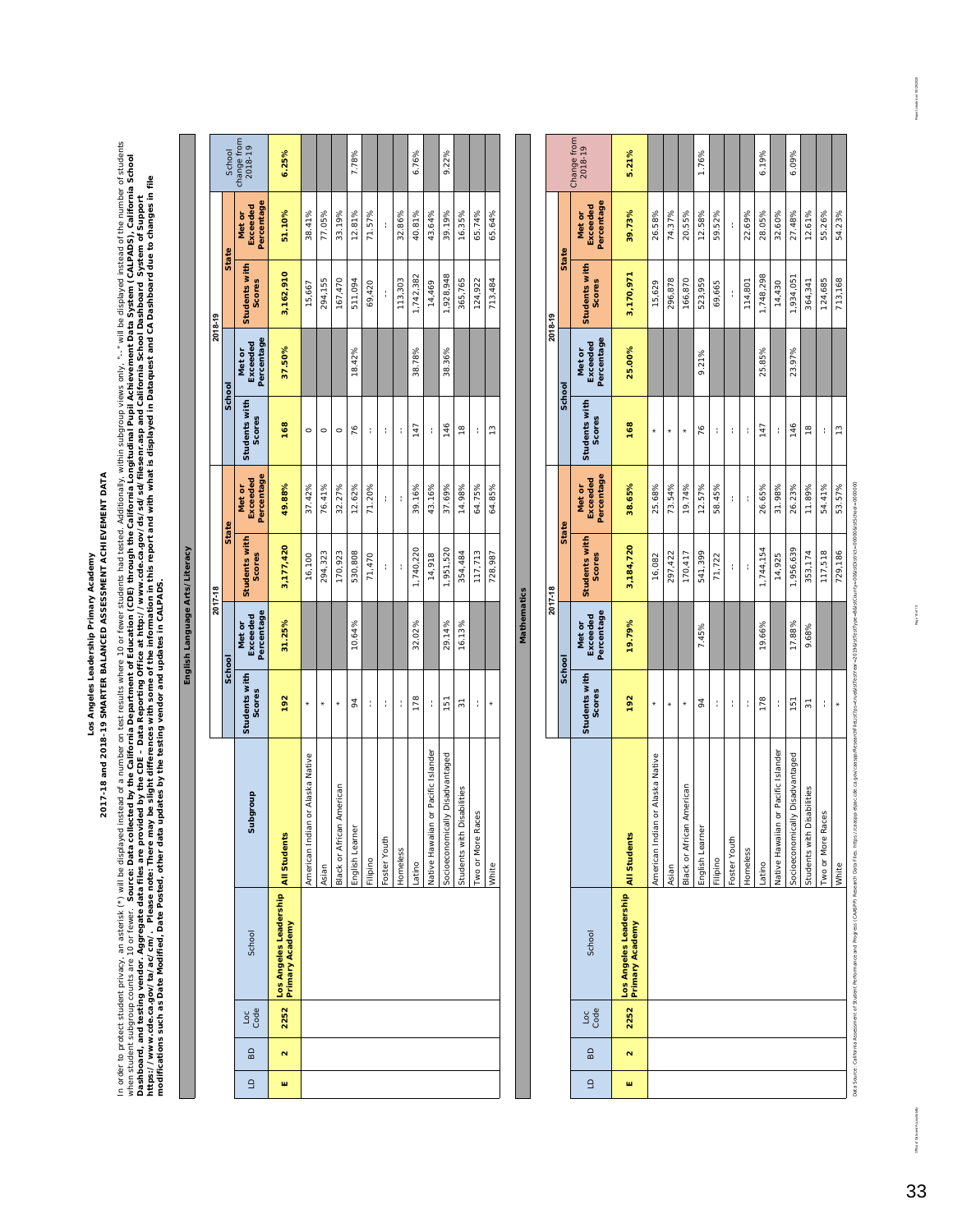# AB 1505 Renewal Criteria Analysis - "High Performing" or "Low Performing" School AB 1505 **Renewal Criteria Analysis** - "**High Performing**" or "**Low Performing**" School

Source: Data collected by the California Department of Education (CDE) the California the California Longitudinal Pupil Achievement Data System School Dashboard, and testing vendor. Aggregate data files are provided by the Source: Data collected by the California Dopathent (CDE) through the California Longitudinal Achievement Data System (CALPADS), California School Dashboard, and testing winder, Aggregate data flies are provided by the CDE<br> Data Reporting Office at http://www.cde.ca.gov/ds/sd/filesenr.asp and California School Dashboard Stystem of System of Support https://www.cde.ca.gov/ta/ac/cn/. Please note: There may be slight differences with some of the *report and with what is displayed in Dataquest and CA Dashboard due to changes in file modifications such as Date Modified, Date Posted, other data updates by the testing vendor and updates in CALPADS.* 

|                     | KEY                                                                                                                                                                                                          |
|---------------------|--------------------------------------------------------------------------------------------------------------------------------------------------------------------------------------------------------------|
|                     | CA Dashboard Indicator rating.                                                                                                                                                                               |
| Color               | For student groups, colors represent numerically significant subgroups [i.e. 30 or more, (15+ for Foster Youth and Homeless students)].<br>ELPI use status level as a proxy for color on the 2019 Dashboard. |
| °<br>≌              | No Performance Color when student groups are not numerically significant.                                                                                                                                    |
| i                   |                                                                                                                                                                                                              |
| <b>Missing Data</b> | CALPADS error; Test Irregularities; or No CDE data                                                                                                                                                           |
| ∖∕                  | Not Applicable (e.g., elementary school not needing to have CCI data or Graduation Rate data)                                                                                                                |
|                     |                                                                                                                                                                                                              |

CRITERIA TO QUALIFY AS "<mark>HIGH PERFORMI NG" (HP) or "LOW PERFORMING" (LP)</mark> CRITERIA TO QUALIFY AS "**HIGH PERFORMING" (HP) or "LOW PERFORMING" (LP)** HP1a LLP1a] - Does the charter school have schoolwide performance levels on at least two measurements of academic performance per year in each of the two **HP1a [LP1a]** - *Does the charter school have schoolwide performance levels on at least two measurements of academic performance per year in each of the two consecutive years immediately preceding renewal?*  consecutive years immediately preceding renewal?

That is, a charter school must have been assigned a color (performance level) for at least two of the four measurements of academic performance (ELA, Math, EL That is, a charter school must have been assigned a color (performance level) for at least two of the four measurements of academic performance (ELA, Math, EL Progress, College/Career) in each of the two years preceding renewal. **YES** – **NO** rnat is, a cnarter school must nave been assigned a color (performance lever) to<br>Progress, College/Career) in each of the two years preceding renewal. YES – <mark>N</mark>C

|                                        | College / Career | Indicator               | $\frac{4}{2}$ | $\frac{4}{2}$ |
|----------------------------------------|------------------|-------------------------|---------------|---------------|
| Los Angeles Leadership Primary Academy |                  | EL Progress Indicator * | No Color      | Orange        |
|                                        |                  | Math                    | Vellow        | Vellow        |
|                                        |                  | ELA                     | Yellow        | Yellow        |
|                                        |                  | Years                   | 2018          | 2019          |

1. If **"YES"** - proceed to **HP1b [LP1b]** below. If "YES" - proceed to HP1b [LP1b] below.  $\frac{1}{2}$ 

If "No" - you cannot do an analysis for "High Performing" or "Low Performing." Proceed to the "Middle Performing" analysis. 2. If **"No"** - you cannot do an analysis for "High Performing" or "Low Performing." Proceed to the "Middle Performing" analysis.  $\sim$ 

**HP1b [LP1b]** - Did the charter school receive the two highest [LP1b – two lowest] performance levels schoolwide on <u>all</u> state indicators included on the California<br>Dashboard (all **blue** and/or **green**) [LP1b – all **red HP1b [LP1b]** - *Did the charter school receive the two highest [ LP1b – two lowest ] performance levels schoolwide on all state indicators included on the California*  Dashboard (all blue and/or green) [LP1b – all red and/or orange] for which it receives performance levels in each of the two consecutive years immediately *preceding renewal?* **YES** – **NO**

|                                        | Suspension Rate               | Blue          | Green         |
|----------------------------------------|-------------------------------|---------------|---------------|
|                                        | <b>Graduation Rate</b>        | $\frac{1}{2}$ | $\frac{1}{2}$ |
|                                        | Chronic Absent.               | Orange        | Yellow        |
| Los Angeles Leadership Primary Academy | College / Career<br>Indicator | $\frac{8}{5}$ | $\frac{4}{2}$ |
|                                        | EL Progress Indicator         | No Color      | Jrange        |
|                                        | Math                          | Yellow        | Yellow        |
|                                        | È                             | Yellow        | <b>/ellow</b> |
|                                        | /ears                         | 2018          | 2019          |

1. ☐ If **"YES"** to **HP1b (two highest performance levels)** - the school is "High Performing" and may be recommended for a 7-year renewal after a full analysis is done on all performance areas (e.g., governance, operations, fiscal, etc.). No additional review is needed.

2. [1 f "YES" to L**P1b (two lowest performance levels)** - the school is "Low Performing" and may be recommended for a 0 or 2 - year renewal after a full<br>analysis is done on all performance areas (e.g., governance, operatio **2.** ☐ If **"YES"** to **LP1b (two lowest performance levels)** - the school is "Low Performing" and may be recommended for a 0 or 2 - year renewal after a full analysis is done on all performance areas (e.g., governance, operations, fiscal, etc.). No additional review is needed.

34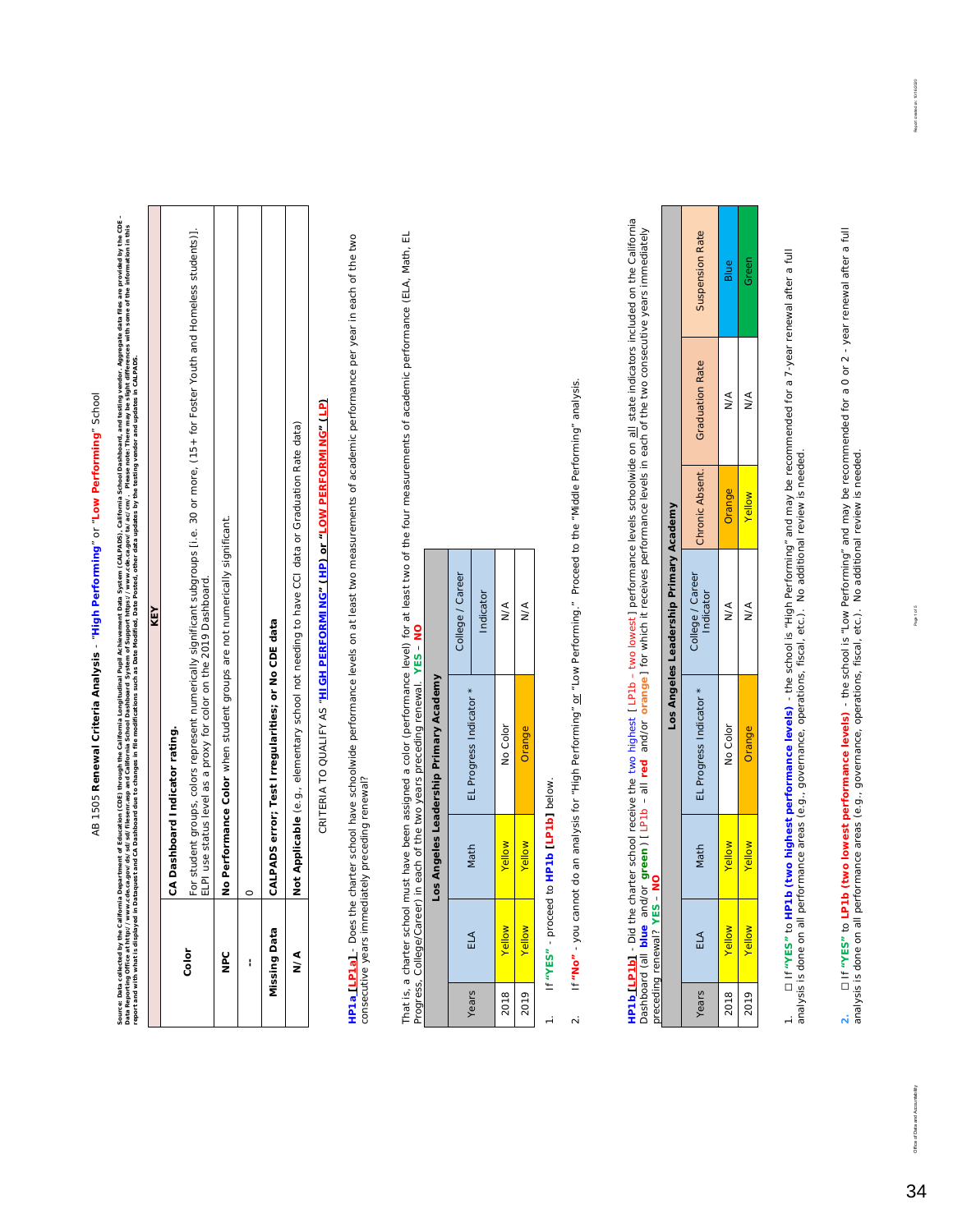However, MAY RENEW ONLY upon making both of the following written factual findings: **However, MAY RENEW ONLY upon making both of the following written factual findings:**

**1) The charter school is taking meaningful steps to address the underlying cause(s) of low performance, which are or will be written in a plan adopted by the governing body of the charter school;**  1) The charter school is taking meaningful steps to address the underlying cause(s) of low performance, which are or will be written in a plan<br>adopted by the governing body of the charter school;<br>\_<u>AND</u>

There is clear and convincing evidence, demonstrated by verified data, showing either: **2) There is clear and convincing evidence, demonstrated by verified data, showing either:**  $\hat{\mathbf{z}}$ 

**a. The school achieved measurable increases in academic achievement, as defined by at least one year's progress for each year in school;** a. The school achieved measurable increases in academic achievement, as defined by at least one year's progress for each year in school;<br><u>OR</u>

b. Strong postsecondary outcomes equal to similar peers<br>[11 "NO" - then proceed to HP2a [LP2a] below **b. Strong postsecondary outcomes equal to similar peers. 3.** ☐ **If "NO" - then proceed to HP2a [LP2a] below**

 $\ddot{\phantom{0}}$ 

**a. If the charter school receives a combination of performance colors ( red, orange, yellow, green, and blue) proceed to HP2a [LP2a]**  If the charter school receives a combination of performance colors (red, orange, yellow, green, and blue) proceed to HP2a [LP2a] a.<br>below. **below.** 

**\****HP1b -* 

#### *\*LP1b -*

**HP2a [LP2a]** - Does the charter school have performance levels on at least two of the four measurements of academic performance for at least two subgroups in<br>each of the two consecutive vears immediately preceding renewal **HP2a [LP2a]** - *Does the charter school have performance levels on at least two of the four measurements of academic performance for at least two subgroups in each of the two consecutive years immediately preceding renewal?* **YES** – **NO**

| Subroups                                                                              | Latino; English Learners; Socioeconomically Disadvantaged; Students<br>with Disabilities | Latino; English Learners; Socioeconomically Disadvantaged | Latino; English Learners; Socioeconomically Disadvantaged; Students<br>with Disabilities | Latino; English Learners; Socioeconomically Disadvantaged | $\frac{4}{2}$    | English Learner          | $\frac{4}{2}$       | N/A                 |
|---------------------------------------------------------------------------------------|------------------------------------------------------------------------------------------|-----------------------------------------------------------|------------------------------------------------------------------------------------------|-----------------------------------------------------------|------------------|--------------------------|---------------------|---------------------|
| Number of Subgroups                                                                   | 4                                                                                        | 3                                                         |                                                                                          | 3                                                         | $\frac{4}{2}$    |                          | $\frac{4}{2}$       | $\frac{4}{2}$       |
| פפטוד טי נוזפ נשט כטוואפטענע צפטו ווווופטופנפוץ פונט פעט און די דרש דושט<br>Indicator | <b>ELA 2018</b>                                                                          | <b>ELA 2019</b>                                           | Math 2018                                                                                | Math 2019                                                 | EL Progress 2018 | $19 *$<br>EL Progress 20 | College/Career 2018 | College/Career 2019 |

1. ☐ If **"YES"** – proceed to **HP2b [LP2b]** below. [I If "YES" - proceed to HP2b [LP2b] below.  $\frac{1}{2}$ 

35

\*

9/2020

<sup>2. [1</sup> f "**No**" – A charter school without performance levels on at least two of the four measurements of academic performance for at least two subgroups in each<br>of the two consecutive years immediately preceding renewal ca 2. ☐ If **"No"** – A charter school without *performance levels on at least two of the four measurements of academic performance for at least two subgroups in each of the two consecutive years immediately preceding renewal* cannot be considered within the "High Performing" or "Low Performing" renewal criteria. Proceed to the "Middle Performing" analysis.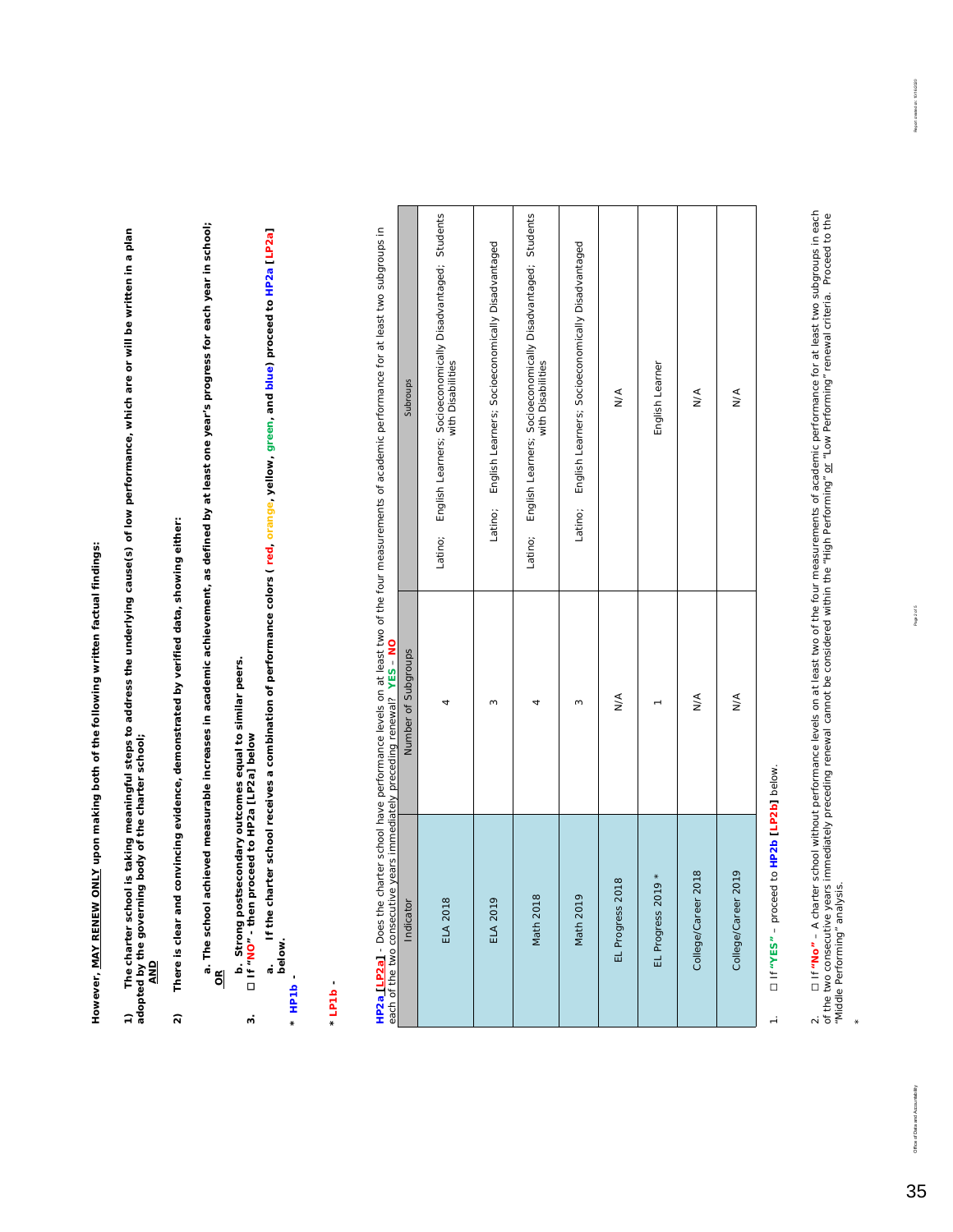|                                                                                                                                                                                                                                |                                           | Status Comparison to State Average | Lower         | Lower           | Lower     | Lower         | I                       | Lower              | ∕<<br>≥             | ∖<br>≥              |
|--------------------------------------------------------------------------------------------------------------------------------------------------------------------------------------------------------------------------------|-------------------------------------------|------------------------------------|---------------|-----------------|-----------|---------------|-------------------------|--------------------|---------------------|---------------------|
|                                                                                                                                                                                                                                |                                           | Status                             | -6.0          | -2.5            | $-36.4$   | $-33.5$       | ∕<br>≥                  | 48.3%              | 42.2%               | 44.1%               |
|                                                                                                                                                                                                                                | State                                     | Performance<br>Level               | Orange        | Green           | Orange    | Orange        | No Color                | <b>Yellow</b>      | <b>Yellow</b>       | <b>Yellow</b>       |
|                                                                                                                                                                                                                                | Los Angeles Leadership Primary<br>Academy | Status                             | $-45.7$       | $-24.2$         | $-61.6$   | $-43.2$       | ∕<br>≥                  | 44.2%              | ∧<<br>N             | Տ∕∢                 |
|                                                                                                                                                                                                                                |                                           | Performance<br>Level               | <b>Yellow</b> | Yellow          | Yellow    | <b>Yellow</b> | No Color                | Orange             | ∕<br>≥              | ∖<br>≥              |
| on the call of the periodic periodic property of the control interest of the control of the control of the control of the control of the control of the control of the control of the control of the control of the control of |                                           | Indicator                          | ELA 2018      | <b>ELA 2019</b> | Math 2018 | Math 2019     | <b>EL Progress 2018</b> | EL Progress 2019 * | College/Career 2018 | College/Career 2019 |

**HP2b<u> [LP2b]</u> -** Did the charter school receive performance levels schoolwide (all students) that are the same or higher [LP2b – same or lower] than the state<br>average <u>for all four</u> measurements of academic performance? Y **HP2b [LP2b]** - *Did the charter school receive performance levels schoolwide (all students) that are the same or higher [ LP2b – same or lower ] than the state average for all four measurements of academic performance?* **YES** – **NO**

the school meets the criteria in the first part of section 47607 (c)(2)(A)(ii). Proceed to the subgroup comparison analysis pursuant to the latter half of section 47607 1. [] if "YES" to HP2b (received performance levels schoolwide that are the same or higher than the state average for all four measurements)<br>the school meets the criteria in the first part of section 47607 (c)(2)(A) 1. ☐ If **"YES"** to **HP2b (received performance levels schoolwide that are the same or higher than the state average for all four measurements)** - (c)(2)(A)(ii). Move on to **HP2c.**

2. ☐ If **"YES"** to **LP2c (received performance levels schoolwide that are the same or lower than the state average for all four measurements)** - the school meets the criteria in the first part of section 47607.2 (a)(1)(B). Proceed to the subgroup comparison analysis pursuant to the latter half of section 47607.2 (a)(1)(B). Move on to **LP2c.**

 $\bar{1}$ 

D If "No" - If all of the performance levels schoolwide are the "Same" or a combination of "Higher" and "Lower" proceed to the "Middle Performing" analysis. 3. ☐ If "No" – If all of the performance levels schoolwide are the "Same" or a combination of "Higher" and "Lower" proceed to the "Middle Performing" analysis.  $HPP2b$  \* *HP2b -*   $\dot{\mathfrak{g}}$ 

LP<sub>2b</sub>-\**LP2b -* 

**HP2c [LP2c]** - For the state subgroups that are performing below the state average in each of the four measurements of academic performance in each respective<br>year, did the majority of the school's subgroups receive perfo **HP2c [LP2c]** - For the state subgroups that are performing below the state average in each of the four measurements of academic performance in each respective year, did the majority of the school's subgroups receive performance levels that are higher [lower] than the state average? **YES** – **NO**

|                                 |                 |                |          |                | ELA     |                         |                 |                |         |                |         |                         |
|---------------------------------|-----------------|----------------|----------|----------------|---------|-------------------------|-----------------|----------------|---------|----------------|---------|-------------------------|
|                                 |                 |                | 2018     |                |         |                         |                 |                | 2019    |                |         |                         |
| Subgroup                        |                 |                | School   |                | State   | Comparison to<br>Status |                 | School         |         |                | State   | Comparison to<br>Status |
|                                 | $#$ of<br>Stud. | Level<br>Perf. | Status   | Level<br>Perf. | Status  | State Average           | $#$ of<br>Stud. | Level<br>Perf. | Status  | Level<br>Perf. | Status  | State Average           |
| All Students                    | 180             | Yellow         | $-45.7$  | Orange         | $-6.0$  | Lower                   | 164             | <b>Yellow</b>  | $-24.2$ | Green          | $-2.5$  | LOWer                   |
| English Learner                 | 114             | Yellow         | $-58.1$  | Yellow         | $-47.1$ | Lower                   | 103             | Yellow         | $-31.0$ | <b>Yellow</b>  | $-45.1$ | Higher                  |
| Foster Youth                    | $\sim$          | No Color       | í        | Red<br>R       | $-79.2$ |                         | I               | ł              | I       | Orange         | $-71.9$ |                         |
| Homeless                        | í               | I              | í        | Yellow         | $-51.0$ |                         | I               | ł              | i       | Yellow         | $-46.7$ |                         |
| Socioeconomically Disadvantaged | 143             | Yellow         | $-49.4$  | Yellow         | $-34.7$ | Lower                   | 146             | Yellow         | $-25.6$ | <b>Yellow</b>  | $-30.1$ | Higher                  |
| Students with Disabilities      | 30              | Red<br>R       | $-101.4$ | Red            | $-95.5$ | Lower                   | $\frac{8}{10}$  | No Color       | $-37.8$ | Orange         | $-88.1$ |                         |
| African American                |                 | No Color       | i        | Orange         | $-51.8$ |                         |                 | No Color       | i       | <b>Yellow</b>  | $-47.6$ |                         |

Page 3 of 5

6/2020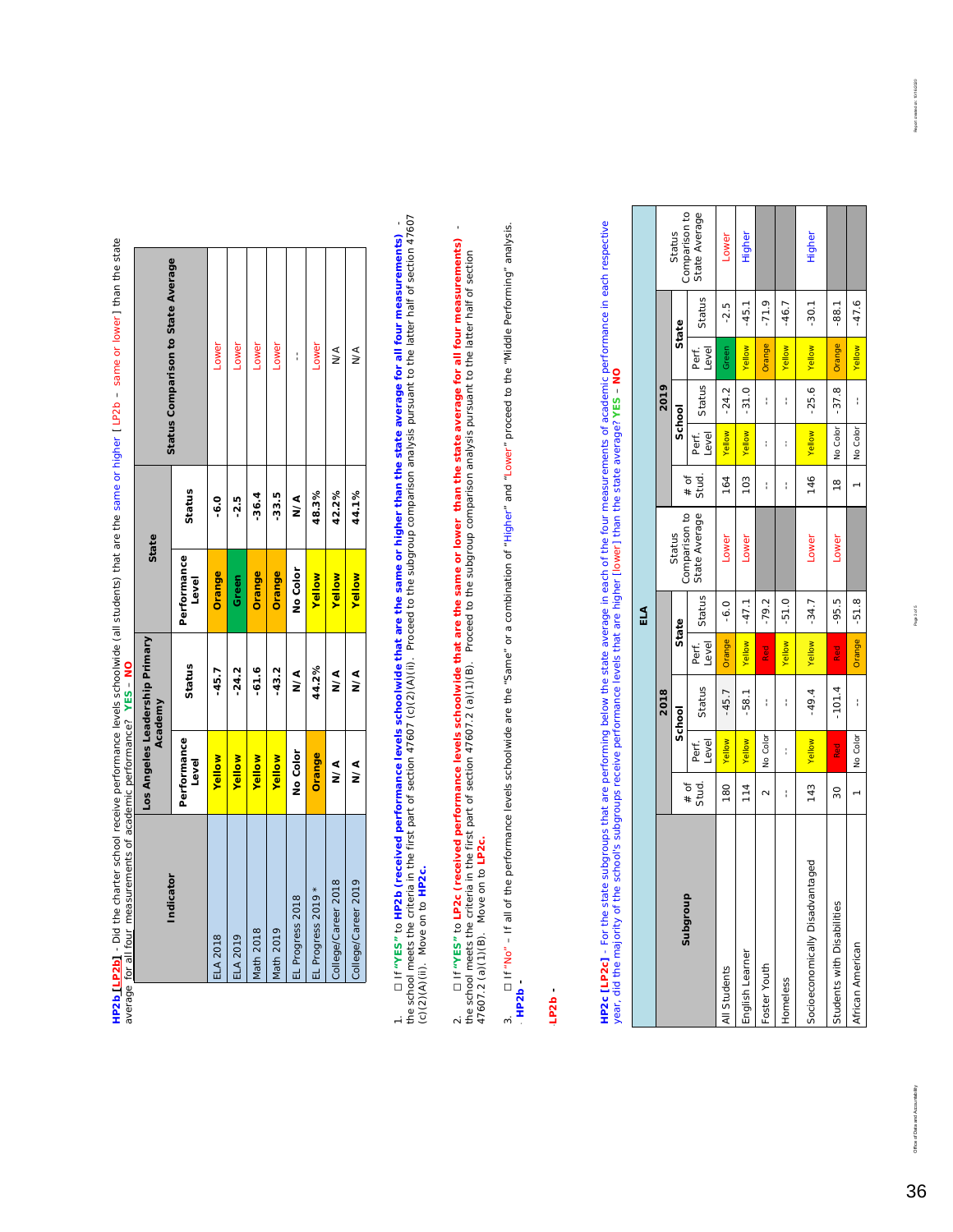|     |      | Comparison to<br>Status | State Average                     |                                       |          |          | Higher  |                                     |               |                   |      |
|-----|------|-------------------------|-----------------------------------|---------------------------------------|----------|----------|---------|-------------------------------------|---------------|-------------------|------|
|     |      | State                   | Status                            | $-34.1$                               | 64.8     | 46.7     | $-26.6$ | $-19.5$                             | 30.7          | 30.3              |      |
|     |      |                         | Level<br>Perf.                    | Orange                                | Blue     | Blue     | Yellow  | Orange                              | Green         | Green             |      |
|     | 2019 |                         | Status                            | Î                                     | I        | Î        | $-23.7$ | ł                                   | $-54.8$       | í                 |      |
|     |      | School                  | Level<br>Perf.                    | No Color                              | No Color | I        | Yellow  | ł                                   | No Color      | ł                 |      |
|     |      | $#$ of                  | Stud.                             | 3                                     | 3        | I        | 144     | ł                                   | $\frac{3}{2}$ | ł                 |      |
|     |      | Comparison to<br>Status | State Average                     |                                       |          |          | Lower   |                                     |               |                   |      |
| ELA |      |                         | Status                            | $-36.8$                               | 62.4     | 44.0     | $-31.3$ | $-21.3$                             | 27.7          | 28.6              | MATH |
|     |      | State                   | Level<br>Perf.                    | Orange                                | Blue     | Green    | Yellow  | Orange                              | Green         | Green             |      |
|     | 2018 | School                  | Status                            | Î                                     | I        | Î        | $-45.6$ | I                                   | Í             | í                 |      |
|     |      |                         | Level<br>Perf.                    | No Color                              | No Color | I        | Yellow  | ł                                   | No Color      | ţ                 |      |
|     |      |                         | $\frac{\text{* of}}{\text{stud}}$ | $\sim$                                | 4        | Î        | 166     | I                                   |               | ł                 |      |
|     |      | 우<br>Subgrou            |                                   | ca Native<br>American Indian or Alask | Asian    | Filipino | Latino  | Native Hawaiian or Pacific Islander | White         | Two or More Races |      |

|                                          |                |                | 2018           |                |              |                         |               |                | 2019               |                |                    |                         |
|------------------------------------------|----------------|----------------|----------------|----------------|--------------|-------------------------|---------------|----------------|--------------------|----------------|--------------------|-------------------------|
| dnoubqns                                 | # of           |                | School         | State          |              | Comparison to<br>Status | ð<br>$\ast$   | School         |                    |                | State              | Comparison to<br>Status |
|                                          | Stud.          | Level<br>Perf. | Status         | Level<br>Perf. | Status       | State Average           | Stud.         | Level<br>Perf. | Status             | Perf.<br>Level | Status             | State Average           |
| All Students                             | 180            | Yellow         | $-61.6$        | Orange         | $-36.4$      | Lower                   | 164           | Yellow         | $-43.2$            | Orange         | $-33.5$            | Lower                   |
| English Learner                          | 114            | Yellow         | $-72.1$        | Orange         | $-69.9$      | Lower                   | 103           | Yellow         | $-52.4$            | <b>Orange</b>  | $-68.6$            | Higher                  |
| Foster Youth                             | $\sim$         | No Color       | ţ              | Red            | $-114.0$     |                         | ł             | ł              | ţ                  | Orange         | $-107.2$           |                         |
| Homeless                                 | ţ              | ł              | ţ              | Orange         | $-81.0$      |                         | ł             | t              | ţ                  | <b>Orange</b>  | $-77.7$            |                         |
| Socioeconomically Disadvantaged          | 143            | Orange         | $-64.4$        | Orange         | $-67.4$      | Higher                  | 146           | Yellow         | $-44.8$            | Yellow         | $-63.7$            | Higher                  |
| Students with Disabilities               | 30             | Yellow         | $-87.8$        | <b>Red</b>     | $-125.3$     | Higher                  | $\frac{8}{1}$ | No Color       | $-52.4$            | Orange         | $-119.4$           |                         |
| African American                         | $\overline{a}$ | No Color       | t              | Orange         | $-91.5$      |                         |               | No Color       | ţ                  | Orange         | $-87.9$            |                         |
| va Native<br>American Indian or Alask    | $\sim$         | No Color       | t              | Orange         | $-73.0$      |                         | S             | No Color       | ţ                  | Orange         | $-69.6$            |                         |
| Asian                                    | 4              | No Color       | I              | Blue           | 56.7         |                         | S             | No Color       | Í                  | Blue           | 59.8               |                         |
| Filipino                                 | í              | ł              | I              | Green          | 13.1         |                         | I             | ł              | í                  | Green          | 18.0               |                         |
| Latino                                   | 166            | Yellow         | S<br>$\dot{5}$ | Orange         | $-65.8$      | Higher                  | 144           | Yellow         | $\infty$<br>$-43.$ | Yellow         | $-62.2$            | <b>Higher</b>           |
| ic Islander<br>Native Hawaiian or Pacifi | ţ              | ł              | I              | Orange         | $-52.0$      |                         | I             | ł              | ţ                  | Orange         | $-49.8$            |                         |
| White                                    | L              | No Color       | I              | Yellow         | $-1.0$       |                         | $\frac{3}{2}$ | No Color       | $-68.6$            | Green          | $\overline{1}$     |                         |
| Two or More Races                        | ţ              | ł              | ţ              | Green          | $\ddot{ }$ . |                         | ł             | ł              | ţ                  | Green          | rú<br>$\dot{\sim}$ |                         |
|                                          |                |                |                |                |              |                         |               |                |                    |                |                    |                         |

|              |                 |                |               |                              | EL Progress Indicator * (ELPI)                 |  |               |                 |                                       |                                |
|--------------|-----------------|----------------|---------------|------------------------------|------------------------------------------------|--|---------------|-----------------|---------------------------------------|--------------------------------|
|              |                 |                | 2018          |                              |                                                |  | 2019          |                 |                                       |                                |
|              |                 |                | School        | State                        | Status                                         |  | School        |                 | State                                 | Status                         |
|              | Stud.<br>$#$ of | Pref.<br>Level | Status        | Perf. Status<br>Level Status | Comparison to # of  -<br>State Average   Stud. |  | Status Status | Status<br>Level | Status                                | Comparison to<br>State Average |
| dish Learner |                 | 203 N/A        | $\frac{1}{2}$ | NPC N/A                      |                                                |  |               |                 | 129   Orange   44.2%   Yellow   48.3% | Lower                          |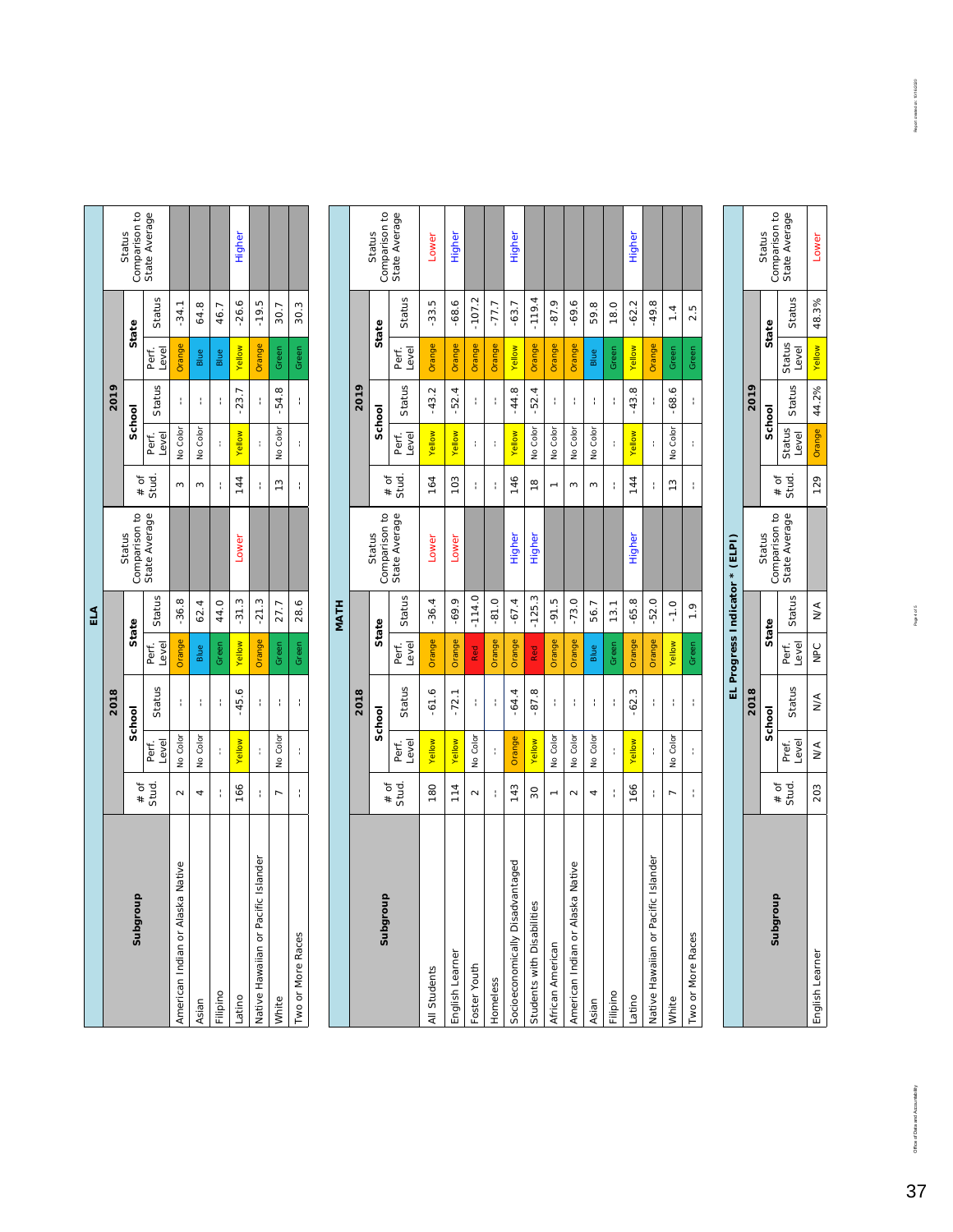|                                       |        |                |        |                |        | College / Career Indicator (CCI) |        |                |               |                |        |                         |
|---------------------------------------|--------|----------------|--------|----------------|--------|----------------------------------|--------|----------------|---------------|----------------|--------|-------------------------|
|                                       |        |                | 2018   |                |        |                                  |        |                | 2019          |                |        |                         |
| Subgroup                              | $#$ of |                | School |                | State  | Comparison to<br>Status          | $#$ of | School         |               |                | State  | Comparison to<br>Status |
|                                       | Stud.  | Level<br>Perf. | Status | Level<br>Perf. | Status | State Average                    | Stud.  | Level<br>Perf. | Status        | Level<br>Perf. | Status | State Average           |
| All Students                          | ţ      | ł              | ţ      | Yellow         | 42.2%  |                                  | I      | ł              | ţ             | Yellow         | 44.1%  |                         |
| English Learner                       | ţ      | ł              | ţ      | Orange         | 14.5%  |                                  | I      | ł              | ţ             | Yellow         | 16.8%  |                         |
| Foster Youth                          | ţ      | ł              | ţ      | Orange         | 10.4%  |                                  | ł      | ţ              | ţ             | Yellow         | 13.3%  |                         |
| Homeless                              | ł      | t              | t      | Orange         | 24.3%  |                                  | ł      | ł              | $\frac{1}{1}$ | Orange         | 25.9%  |                         |
| Socioeconomically Disadvantaged       | ţ      | t              | t      | Orange         | 33.7%  |                                  | ł      | ł              | ţ             | Green          | 35.8%  |                         |
| Students with Disabilities            | ţ      | ł              | ţ      | Red<br>R       | 9.2%   |                                  | ł      | ţ              | ţ             | Orange         | 10.8%  |                         |
| African American                      | I      | t              | t      | Orange         | 21.2%  |                                  | ł      | ţ              | Í             | Yellow         | 23.7%  |                         |
| a Native<br>American Indian or Alaska | ţ      | t              | t      | Orange         | 25.2%  |                                  | ł      | ţ              | Í             | Orange         | 25.9%  |                         |
| Asian                                 | I      | t              | I      | Blue           | 74.1%  |                                  | ł      | ţ              | ţ             | Blue           | 74.0%  |                         |
| Filipino                              | ţ      | ł              | ţ      | Green          | 62.7%  |                                  | ł      | ł              | ţ             | Green          | 64.5%  |                         |
| -atino                                | I      | ŧ              | ţ      | Orange         | 33.8%  |                                  | ł      | $\mathfrak{f}$ | ţ             | Green          | 36.1%  |                         |
| Native Hawaiian or Pacific Islander   | I      | ł              | I      | Orange         | 31.7%  |                                  | ł      | ł              | í             | Orange         | 33.5%  |                         |
| White                                 | ţ      | ł              | ţ      | Yellow         | 52.2%  |                                  | ł      | ł              | ţ             | Yellow         | 53.8%  |                         |
| Two or More Races                     | ţ      | ł              | ţ      | Yellow         | 48.6%  |                                  | ł      | ţ              | ţ             | Yellow         | 49.7%  |                         |
|                                       |        |                |        |                |        |                                  |        |                |               |                |        |                         |

\* A charter school is considered high performing and eligible for presumptive renewal if all state indicators have blue/green colors and the ELPI has a "High" or "Very<br>High" Status with 30 or more students in the 2019 Dash \* A charter school is considered high performing and eligible for presumptive renewal if all state indicators have blue/green colors and the ELPI has a "High" or "Very High" Status with 30 or more students in the 2019 Dashboard. A charter school is considered low performing and eligible for presumptive non-renewal if all state indicators have red/orange and the ELPI has a "Low" or "Very Low" Status with 30 or more students in the 2019 Dashboard. Data Sources: California School Dashboard Research data files 2019 revised on 04/09/2020 and 2018 revised on 03/11/2019 https://www.cde.ca.gov/ta/ac/cm/ Data Sources: California School Dashboard Research data files 2019 revised on 04/09/2020 and 2018 revised on 03/11/2019 https://www.cde.ca.gov/ta/ac/cm/

02023101

Office of Data and Accountability